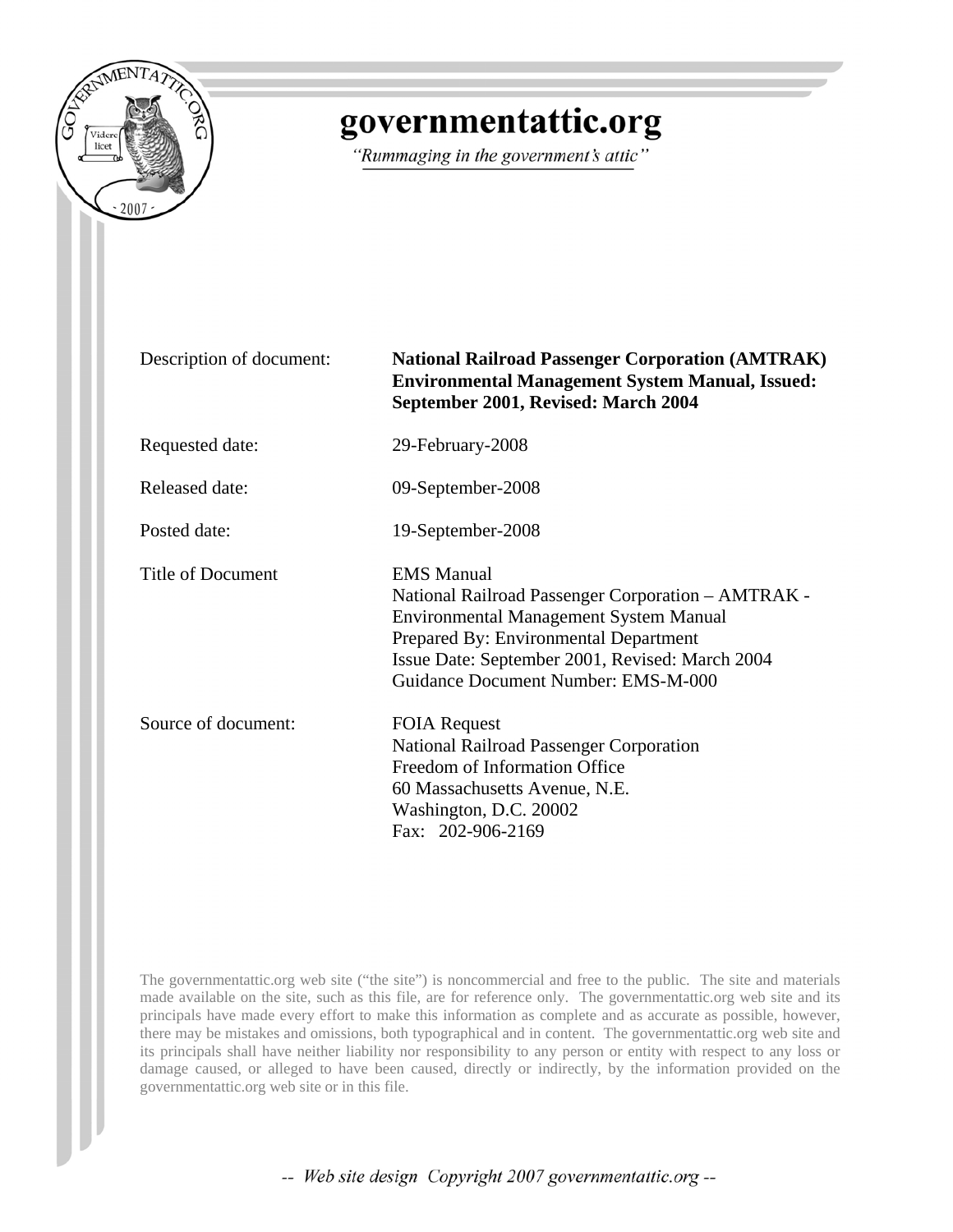September 9, 2008



Re: Freedom of Information Act Request #

Your February 29, 2008 request for information submitted pursuant to the Freedom of Information Act (FOIA) was received by this office on March 10, 2008.

Your request seeks "a digital copy of each Executive Order 13423 (Environmental) Compliance Management Plan for Amtrak." Your request further states that if Amtrak did not create a Compliance Management Plan, your request is revised and seeks a pre-existing Environment Management System (EMS) Plan.

In response to your request, Amtrak is providing you with a digital copy of Amtrak's Enviromental System Manual prepared by Amtrak's Environmental Department, which was issued in September 2001 and revised in March 2004. As information, Amtrak is a private corporation and not a federal agency. It is therefore not subject to E.O. 13423, and the enclosed plan was not developed in response to the aforementioned E.O.

Your request has been classified as category  $IV -$  that is, a request other than for commercial use, from a representative of the news media, or from an educational or noncommercial scientific institution. Requesters in this category are charged \$38 per hour after the initial two hours of search time and 25 cents per page for reproduction of documents. There is therefore no charge for processing your request.

If you have any questions regarding the processing of this request, please feel free to contact me at 202/906-2728. Your ease of reference, your request has been assigned tracking number 08-0119.

Yours truly, Medaris Oli Freedom of ormation Officer

Enclosure

IM·51302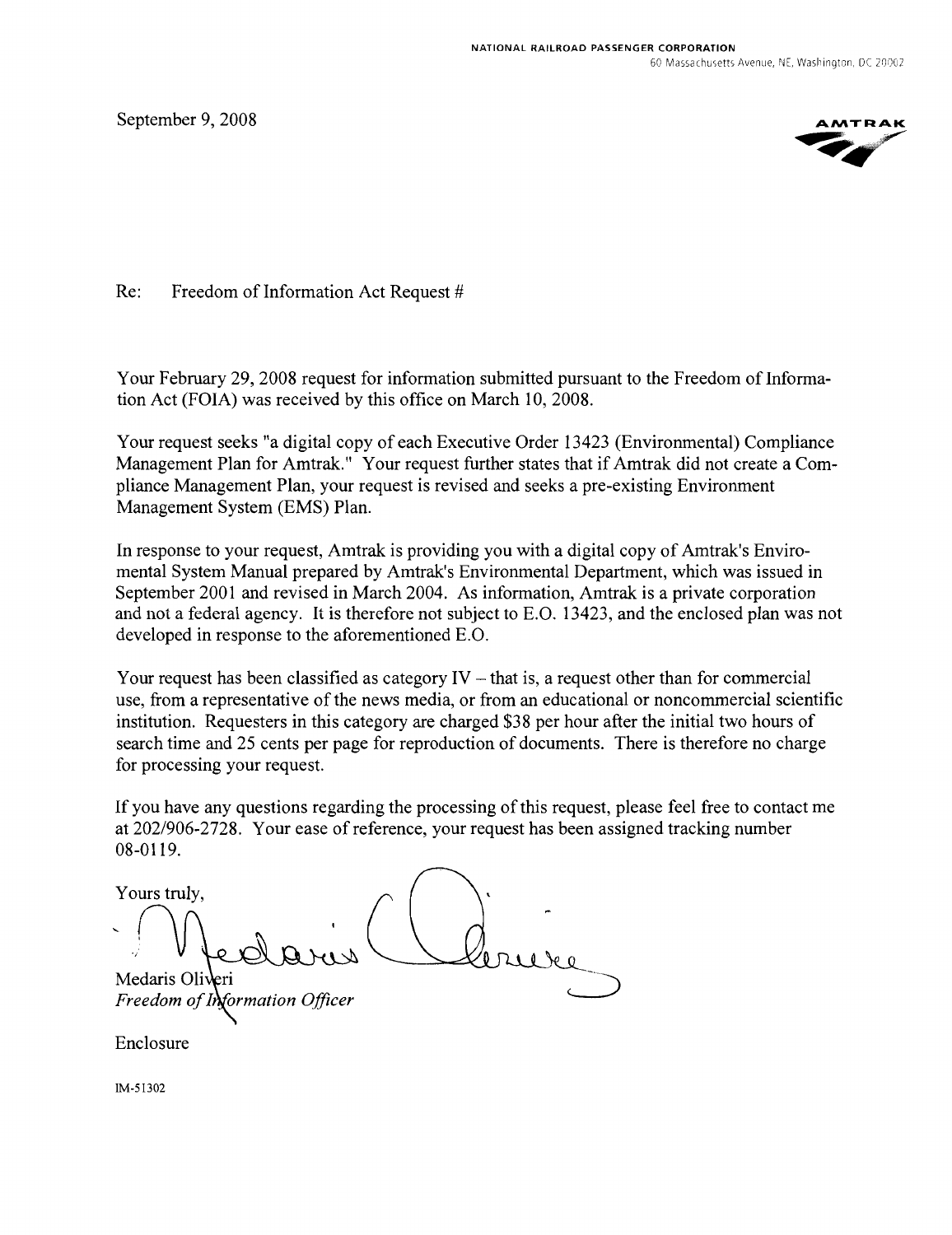# 3003



# **NATIONAL RAILROAD PASSENGER CORPORATION Amtrak**<sup>®</sup>

# **Environmental Management System Manual**

*Prepared By: Environmental Department* 

*Issue Date: September 2001 Revised: March 2004* 

*Guidance Document Number: EMS-M-000*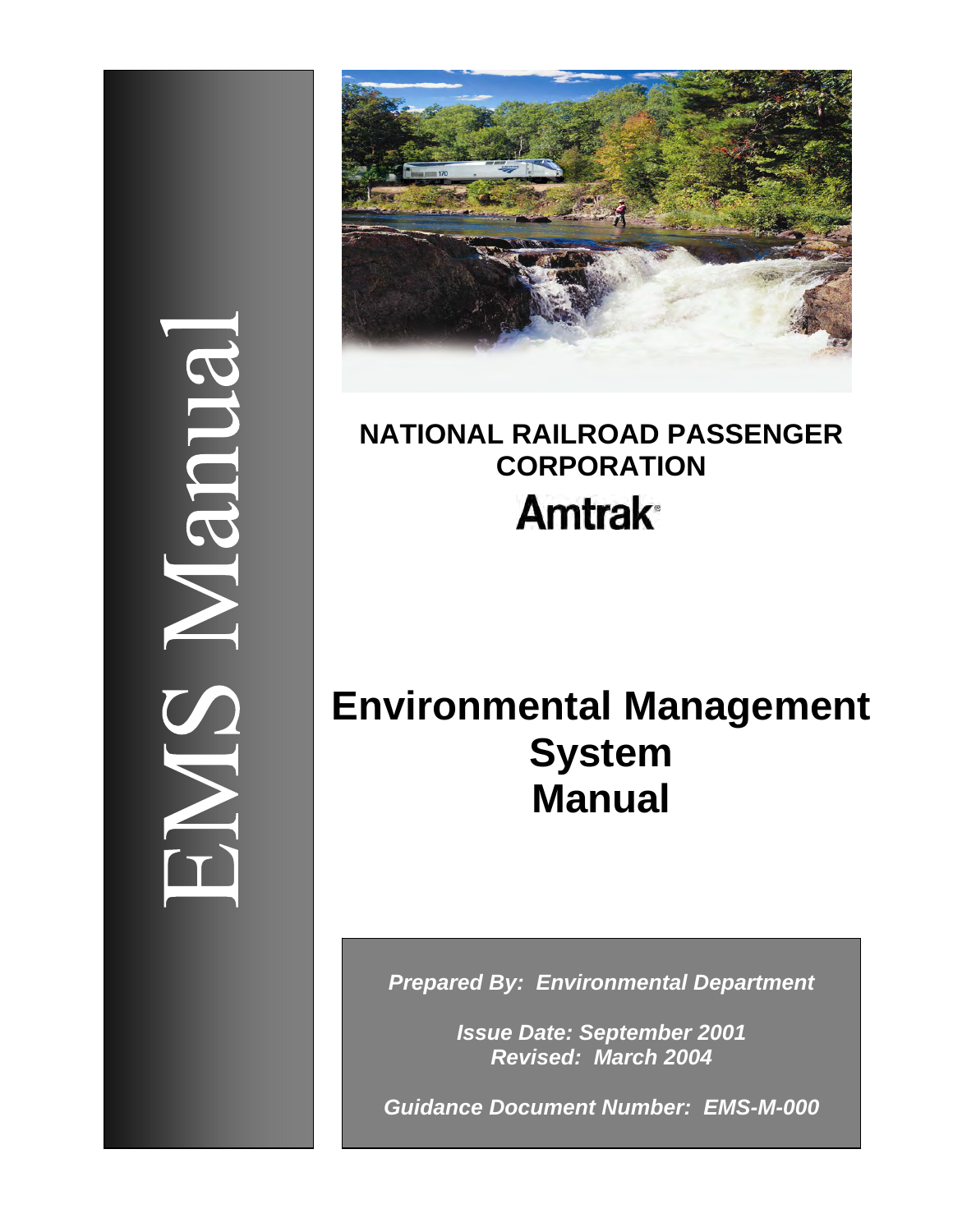|                    | <b>INTRODUCTION</b>                        | 2  |
|--------------------|--------------------------------------------|----|
| Chapter I          | Amtrak's EMS and Environmental Policy      | 7  |
| Chapter II         | EMS Organization, Personnel and Oversight  | 8  |
| Chapter III        | <b>Accountability and Responsibility</b>   | 17 |
| Chapter IV         | <b>Environmental Requirements</b>          | 20 |
| Chapter V          | Assessment, Prevention and Control         | 23 |
| Chapter VI         | Incident and Non-Compliance Investigations | 27 |
| Chapter VII        | Training, Awareness and Competence         | 30 |
| Chapter VIII       | Planning and Organization Decision-Making  | 34 |
| Chapter IX         | Maintenance of Records and Documentation   | 36 |
| Chapter X          | <b>Pollution Prevention Program</b>        | 38 |
| Chapter XI         | Program Evaluation and Improvement         | 40 |
| <b>Chapter XII</b> | Public Involvement / Community Outreach    | 41 |
|                    |                                            |    |

### **Appendices**

| A. | <b>EMS</b> Manual Sign-off Sheet                             |
|----|--------------------------------------------------------------|
| B. | <b>Environmental Training Course Matrix</b>                  |
| C. | <b>Amtrak Environmental Policy</b>                           |
| D. | Senior Environmental Coordinator Duties                      |
| Е. | <b>Environmental Coordinator Duties</b>                      |
| F. | <b>EEOC</b> and <b>EMS</b> Steering Committee Charters       |
| G. | <b>Mechanical Contractors Awareness Training Sample Memo</b> |
| Н. | <b>Audit Responsibilities Table</b>                          |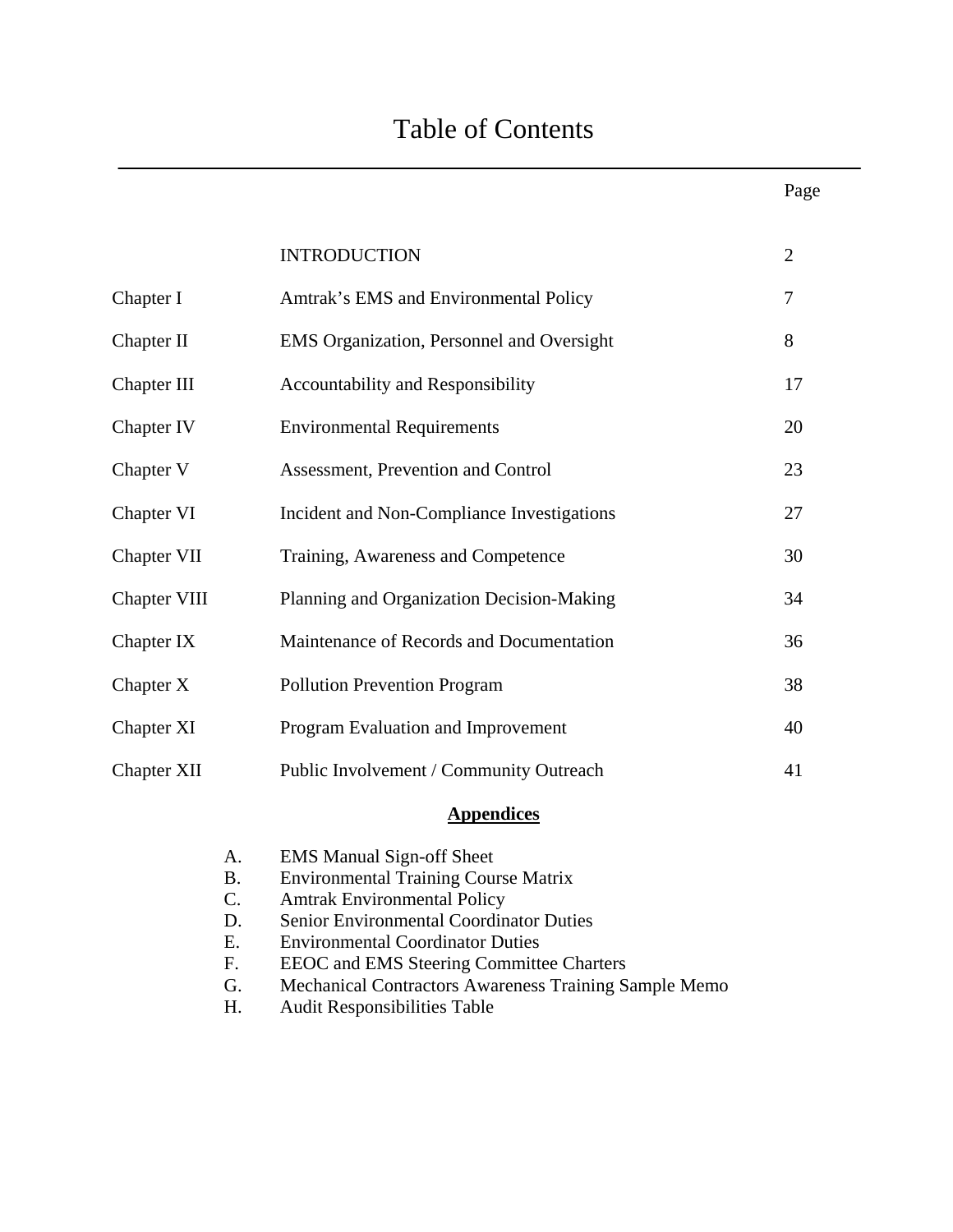## **Introduction**

### **i.1 Purpose of the EMS Manual**

This manual is intended to provide an overview of the Amtrak Environmental Management System (EMS) and describe how the EMS will be implemented across the organization. It is designed to closely follow the U.S. EPA's National Enforcement Investigations Center guidance for a compliance-focused EMS ("NEIC Guidance"). The information contained in this manual is also intended to help reinforce and reiterate the policies, plans and procedures in place throughout the Company that help to support environmental compliance at Amtrak through *accurate, timely, truthful, and ethical* performance by all employees.

### **i.2 Audience**

The EMS manual is located on Amtrak's Intranet site and is available to all Amtrak employees. The primary audience will consist of Amtrak's Environmental Department staff, Environmental Coordinators (ECs), their supervisors, and the Law Department. The primary distribution of the manual is listed below:

- Environmental Department (Washington, DC; Phil., PA; & Division Senior Environmental Coordinators' Offices)
- Law Department (New Haven & Washington, DC)
- ECs
- EC Supervisors
- Intranet
- Environmental Department Share Drive

### **i.3 Review and Maintenance of the EMS Manual**

The EMS manual will be reviewed annually in December and updated as necessary by the Assistant Vice President (AVP) - Environmental in Washington, DC.

Once the AVP Environmental has made appropriate updates, the revised EMS will be re-posted on Amtrak's Intranet and the Environmental Department's share drive. Upon issuance of the revised manual, responsible parties should recycle the previous version of the EMS Manual. Keepers of individual EMS manuals must complete the review sign-off sheet (See - Appendix A) and return it to Amtrak's Environmental Department. All pages of the manual will be dated in the lower right hand corner to indicate the date of the most recent version. Updating the attachments to this manual with the most current versions of applicable documents is extremely important.

Other controlled documents related to the EMS are also subject to a strict review process, where they are reviewed and updated on a regular basis. The review procedures are stated in the individual documents. Unless otherwise specified, EMS related documents (manuals, policies, plans and procedures) must be centrally located and maintained by a designated individual at each Amtrakaudited facility.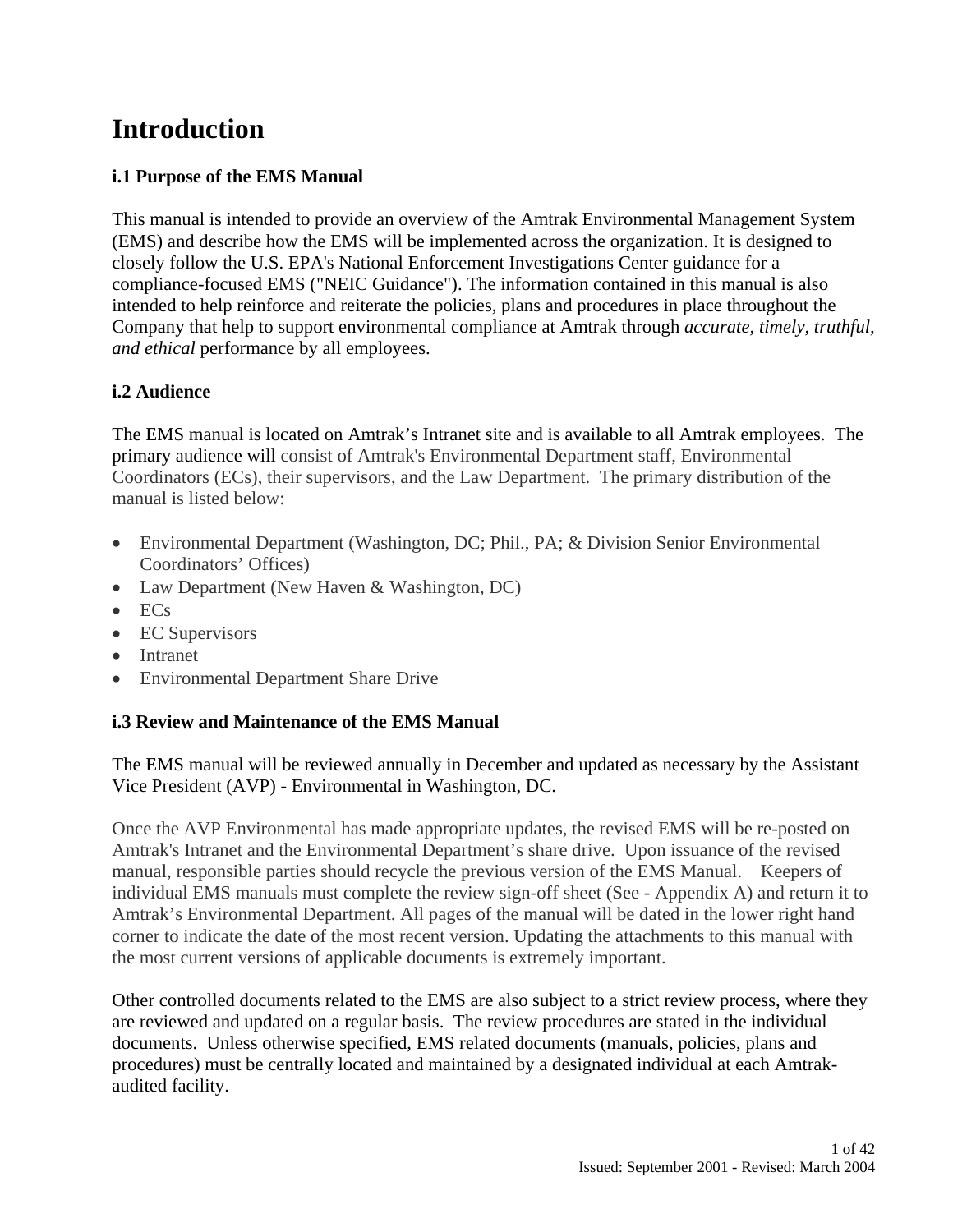### **i.4 Program Overview**

Following the approval of a resolution by Amtrak's Board of Directors on March 8, 1999, Amtrak designed and began the implementation of a corporate-wide EMS. The EMS is designed to enhance environmental compliance and performance, establish management practices that foster the prevention of pollution, conserve energy conservation, and reduce toxic material usage.

The EMS initiative is a comprehensive approach, supported by the visible commitment and support by Amtrak's senior management. Responsibility for facility environmental compliance lies with Amtrak's line management. To make this effective, Amtrak has developed programs to properly train employees at all levels, raise their awareness of environmental issues, and provide them with the resources and tools to do their jobs in an environmentally responsible manner. Through the implementation of the EMS, it is Amtrak's goal to become a leader in the railroad industry in terms of environmental compliance and stewardship.

The core components of Amtrak's EMS are summarized below.

### **Environmental Policy**

Amtrak's Environmental Policy (EMS-P-000) is a key driver behind Amtrak's environmental programs and activities, including the implementation of the EMS. It is based on three themes: compliance, stewardship and leadership. It specifically assigns responsibility for facility implementation to line management and commits the Company to continuous improvement. To see a copy of Amtrak's Environmental Policy, or to learn more about the EMS Program, Amtrak employees can log onto Amtrak's Intranet at http://internet.nrpc/HowWeWork/Environmental.

### **Environmental Information System**

Amtrak developed an Environmental Information System ("EIS") to identify and track the environmental requirements that apply to Amtrak facilities and operations. Amtrak's EIS combines all the areas of environmental compliance into a single system of data entry and retrieval. The EIS is able to track environmental operations at each of Amtrak's audited facilities (30 sites) and up to 120 additional facilities system-wide that also have activities with potential environmental impacts. The EIS also contains a geographic information system (GIS) that allows the user to readily retrieve environmental data for any facility through a combination of geographic maps and site drawings. The primary users of the EIS are the Environmental Department (including the Division Senior Environmental Coordinators and the Environmental Coordinators), and Responsible Amtrak Officials at facilities.

### **Environmental Internal Communication Program**

Amtrak developed a formal communications plan for environmental issues at Amtrak in April 2001. This involved reviewing existing communication tools used throughout the Corporation, evaluating the effectiveness of those tools for highlighting environmental issues, and enhancing those tools where necessary to include environmental issues. Amtrak has an Environmental Communications Committee comprised of field and department representatives. This committee works together to build on existing programs within the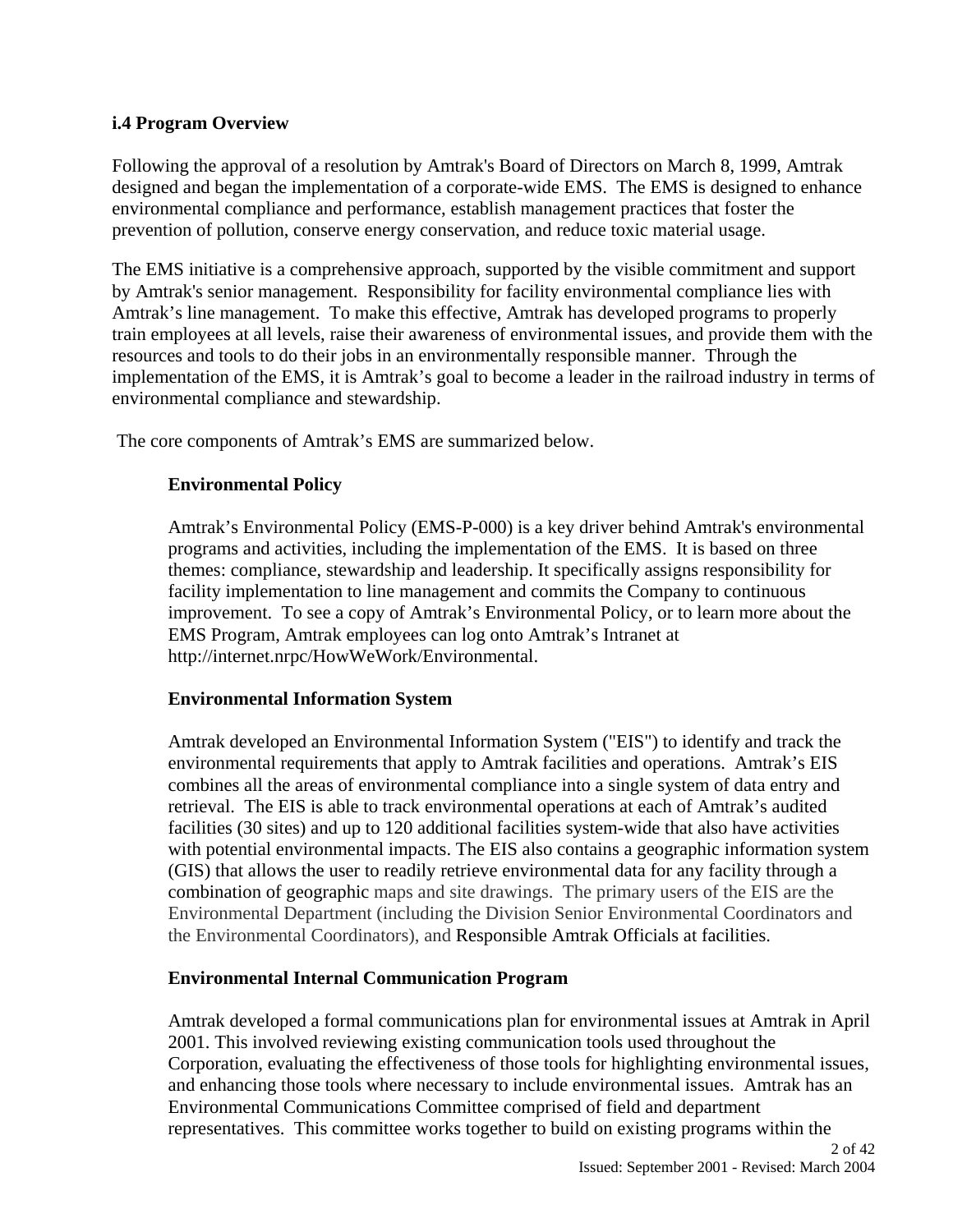Divisions and Shops. The Communication Program helps Amtrak remain in compliance with environmental regulations by increasing employee awareness of new and existing Amtrak policies, programs, and procedures as well as environmental regulatory information.

### **Environmental Emergency Response Program**

Amtrak has integrated Environmental Emergency Response procedures (EMS-P/G-010) to implement preventive and mitigating measures and to provide effective reporting and investigation of all environmental emergency incidents. RAOs, along with the Environmental Department, are responsible for having emergency response procedures communicated and properly followed.

### **Environmental Goals and Metrics**

Amtrak's annual Environmental Goals are based on defined environmental performance goals for each Division, the Corporation, and the Environmental Department. The Environmental Department, EMS Steering Committee, and Executive Environmental Oversight Committee oversee this plan, and it includes compliance and pollution prevention goals and EMS programmatic goals.

### **Environmental Training Program**

Amtrak has developed an Environmental Awareness Training program (EMS-P-004) that identifies and explains the major environmental issues that employees need to understand regarding Amtrak's operations and activities. An environmental training matrix (EMS-G-004 – See - Attachment B) has been developed to assist in identifying mandatory environmental training requirements for employees throughout the organization.

### **Environmental Committees**

Amtrak has a three-tiered committee structure to assist in environmental decision making and championing of Amtrak's environmental initiative at the facility, division and executive levels. The three tiers of internal committees oversee, manage, and implement the EMS initiative. The Environmental Executive Oversight Committee (EEOC) provides the oversight function, and the EMS Steering Committee is the main task force to coordinate and manage the EMS initiative. The Implementation Committees from each of the Divisions and from the Back Shops then tailor and implement the initiative at the Division and facility levels.

A formal charter (establishing organization, objectives etc.) has been developed for both the EEOC and the EMS Steering Committee (EMS-P-006). The organization, goals and objectives of the committees are periodically reviewed and updated.

### **Environmental Audit and Corrective Action Program**

The Environmental Audit and Corrective Action Program's focus is on the state of environmental compliance and conformance at Amtrak's major and medium mechanical, maintenance of way, and signal shops. This program also helps to monitor compliance and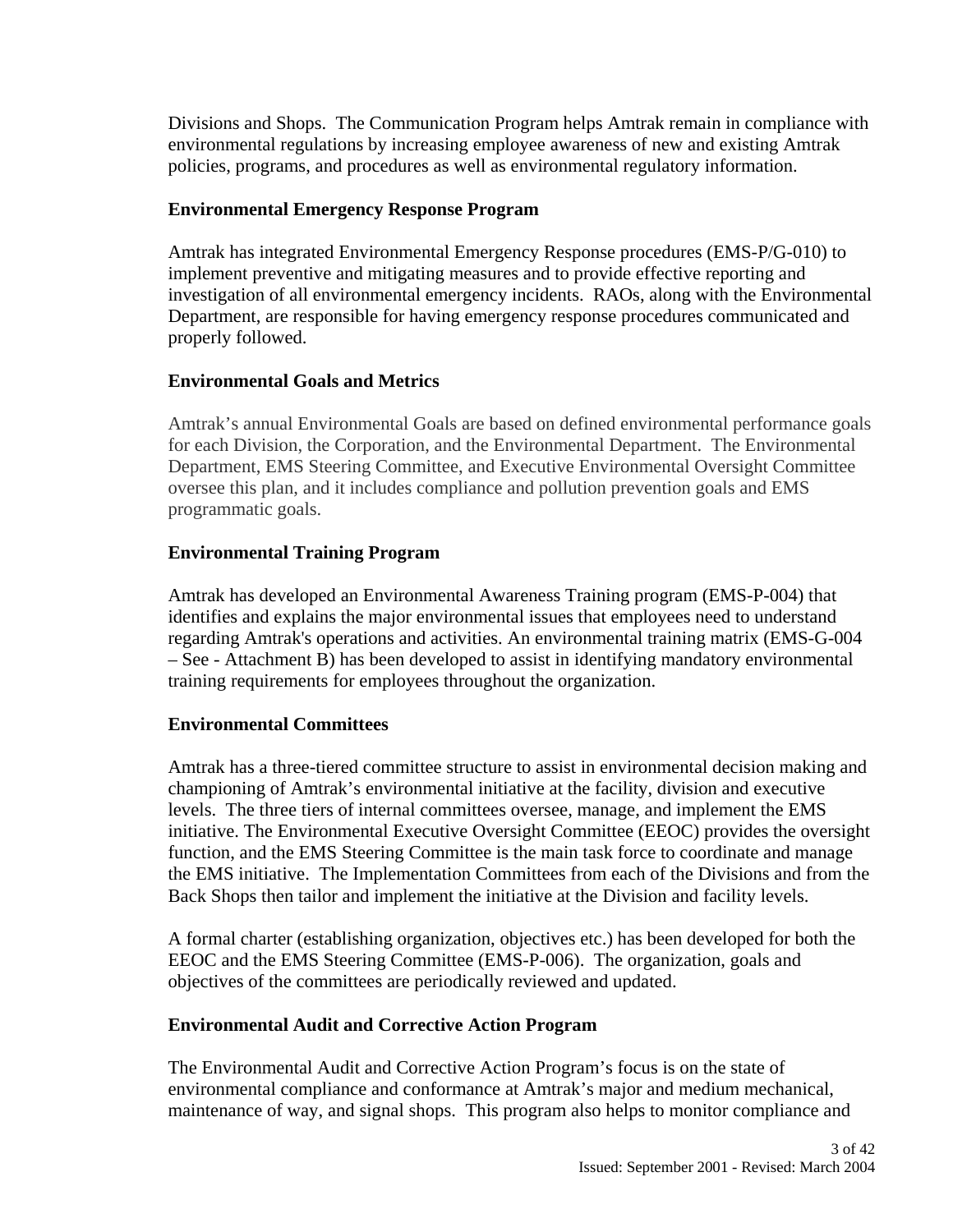drive continuous improvement by requiring a systematic process to correct deficiencies identified by the audits.

### **Facility Environmental Compliance Assessments Program**

The Facility Environmental Compliance Assessments Program (FACE) (EMS-M-004) drives assessments at approximately 120 facilities not included in the Environmental Auditing Program. At these sites there is limited, non-periodic industrial activity, e.g. electrical substations, minor mechanical facilities, and some passenger stations, and there is limited pollution potential. The FACE program also incorporates a systematic program to correct deficiencies identified in assessments.

### **Environmental Handbook**

The Environmental Handbook (EMS-M-003) is designed for both field environmental staff and facility/operational management employees to assist in their understanding of how environmental laws and regulations impact Amtrak operations and day-to-day work activities. The handbook includes an overview of applicable laws and regulations, and provides the reader with guidance and contact information for obtaining additional assistance if necessary.

### **Corporate, Division and Facility Environmental Manuals**

The Facility and Back Shop Environmental Manuals (FEMs) (EMS-M-006) identify environmental requirements and assign responsibilities at the facility level. The facility, division and corporate Environmental Manuals (EMS-M-005 & 011, respectively) are designed to complement one another – requirements identified in the facility manuals roll up into the Division manuals that also include Division environmental requirements and responsibilities. The Division and Back Shop manuals, in turn, roll up into the corporate Environmental Manual that includes Environmental Department oversight responsibilities.

### **Amtrak Environmental Policy and Guidance**

The Environmental Policy and Guidance documentation (the Environmental Policy and Procedures Log, EMS-G-007, is updated regularly on Amtrak's Intranet) organizes Amtrakspecific policies and guidance on key environmental procedures and best management practices. Policies and guidance documents are developed at the corporate level to promote consistency in the implementation of environmental compliance procedures throughout the organization. Procedures to implement these policies and guidelines may be developed either locally, nationally, or both.

### **Accountability and Responsibility Policy**

The Environmental Accountability and Responsibility Policy and Guidance (EMS-P/G-001) is a core component of Amtrak's EMS. The policy establishes the basis by which Amtrak employees, managers, on-site service providers, and contractors are held accountable for compliance with applicable Federal, state, and local environmental laws and regulations, as well as internal environmental policies and procedures. This policy incorporates an Incentives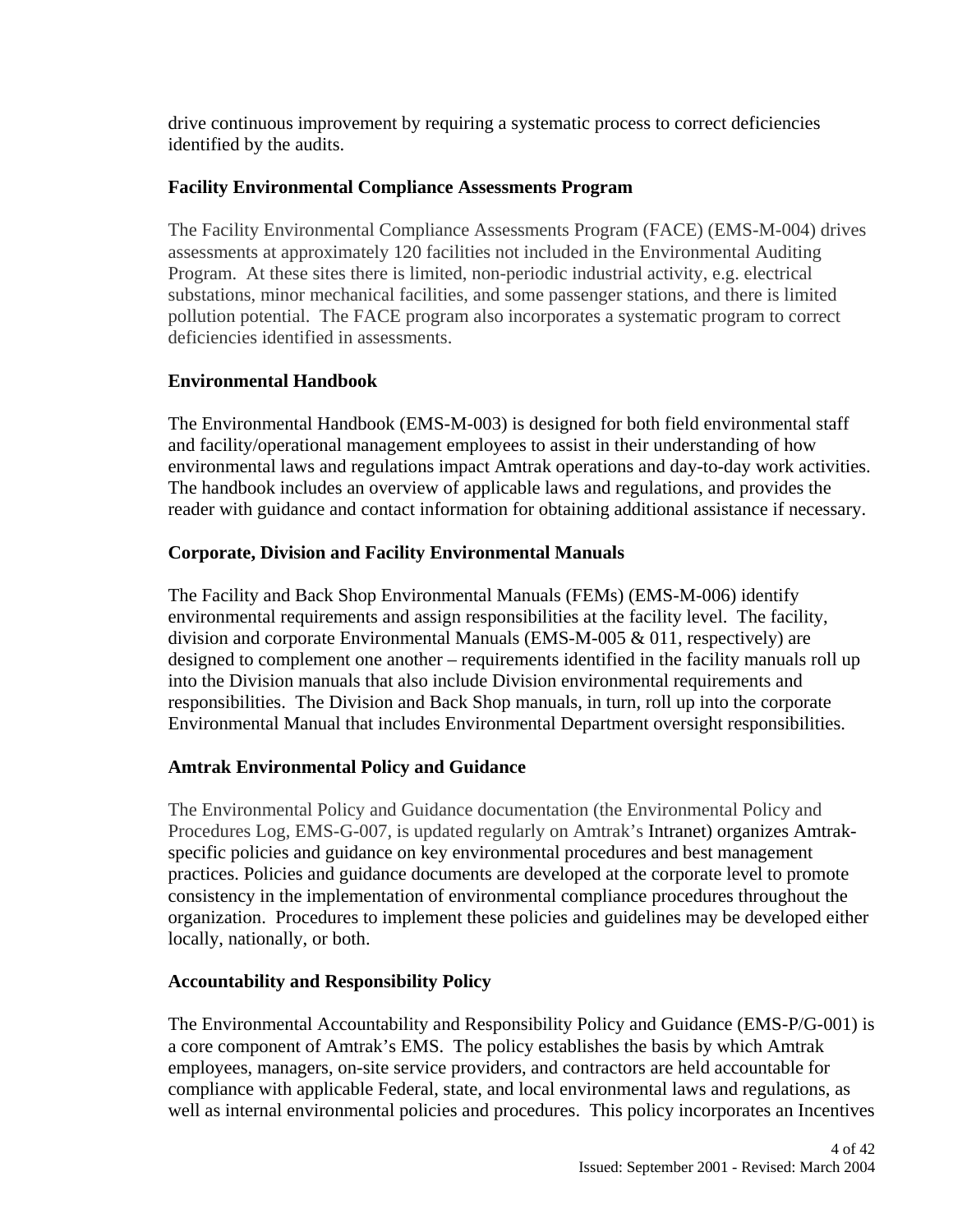and Discipline Policy. The purpose of this policy is to hold accountable the proper department or person for the environmental impacts of their respective areas of responsibility.

### **Pollution Prevention Policy**

Amtrak's Pollution Prevention Policy and Guidance (EMS-P/G-003) establishes a framework for pollution prevention and waste minimization at Amtrak. Amtrak's goal is to recycle paper, cardboard, aluminum, plastic, newspaper, and glass at Amtrak owned and/or operated facilities and operations. This effort will help support Amtrak's environmental stewardship policy of material reuse. Amtrak has developed this policy to incorporate pollution prevention into its day-to-day operations, the start-up of new initiatives, and the modification of existing processes.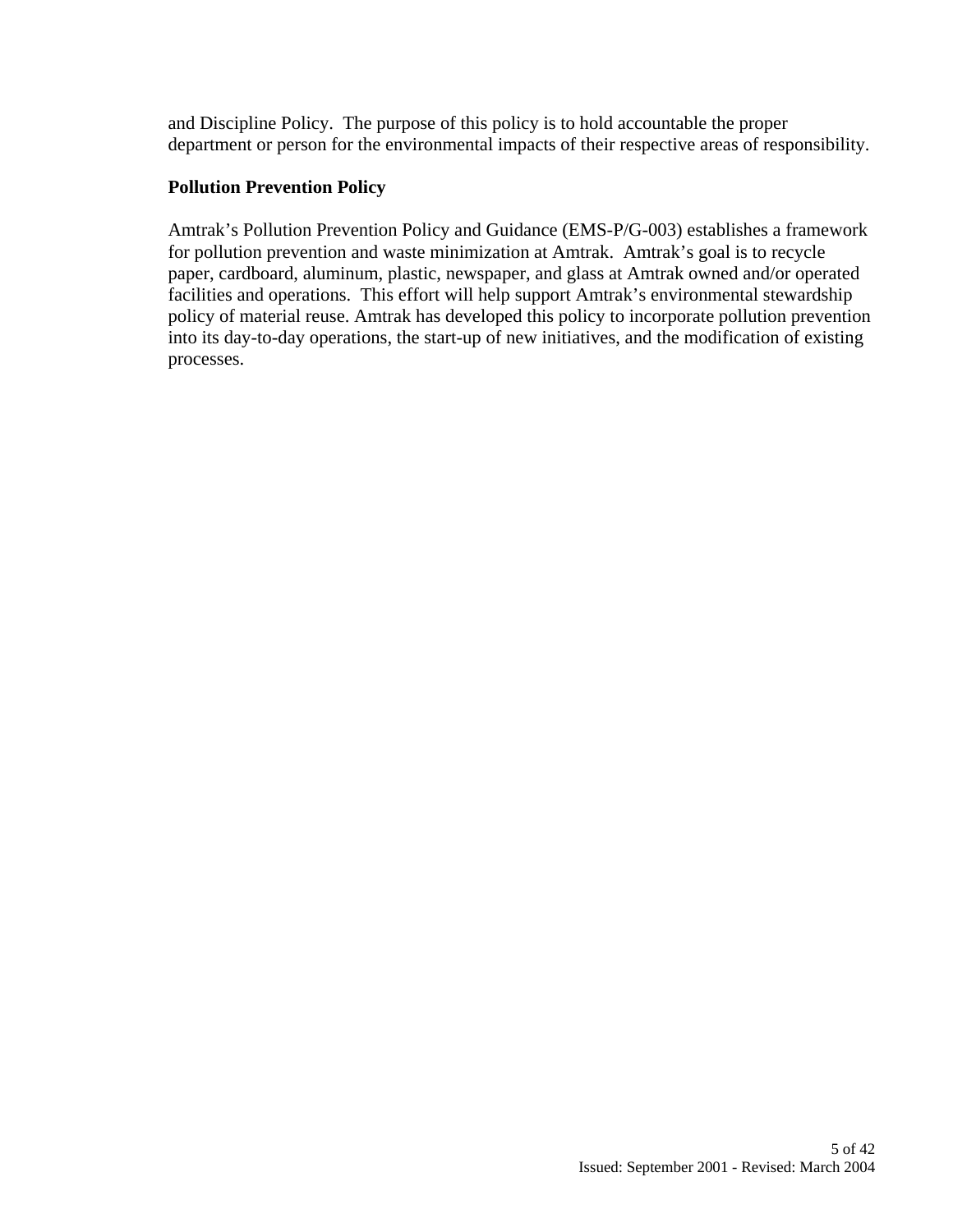# **Chapter I- Amtrak's EMS and Environmental Policy**

### **1.1 Environmental Policy**

The Amtrak Environmental Policy (EMS-P-000) is a key driver for environmental programs and activities, including the implementation of the EMS. The Policy is based on three themes: compliance, stewardship and leadership. It specifically assigns responsibility for implementation to line management, and commits the Company to continuous improvement.

The original policy was issued on March 24, 2000 and distributed throughout Amtrak as part of the rollout of the EMS utilizing the employee newsletter "Amtrak Ink". Framed copies were also distributed system-wide. It is subject to an annual review every December, and was last revised and reissued in January 2004. A copy of Amtrak's Environmental Policy is included in Appendix C. The latest version is also available on Amtrak's Intranet in the Environmental section.

Amtrak's Environmental Policy also provides the framework for its overall EMS initiative. Thus it is referenced in most of Amtrak's environmental policies, guidance documents, procedures, and training programs. The focus of line/staff personnel, however, is on the day-to-day implementation of the EMS program in order to achieve environmental excellence.

### **1.2 Management's Commitment to the EMS**

Amtrak's Board of Directors and its Executive Committee are committed to enhancing Amtrak's environmental compliance resources. This has been demonstrated by the following actions:

- Formation of three tiers of environmental committees the Executive Environmental Oversight Committee, the EMS steering Committee, and a series of field EMS Implementation Committees to support and drive the implementation of the EMS;
- Adequately staffing the Environmental Department led by an AVP Environmental to develop and implement Amtrak's EMS initiative;
- Creation of Environmental Coordinator (EC) positions throughout the system to directly assist and support line management in meeting their environmental responsibilities;
- Development of a centralized Environmental Information System ("EIS");
- Retention of PricewaterhouseCoopers, LLP to help guide the EMS program development and implementation for its three year (1999-2002) phased initiation; and
- Continued support of the EMS program and environmental capital program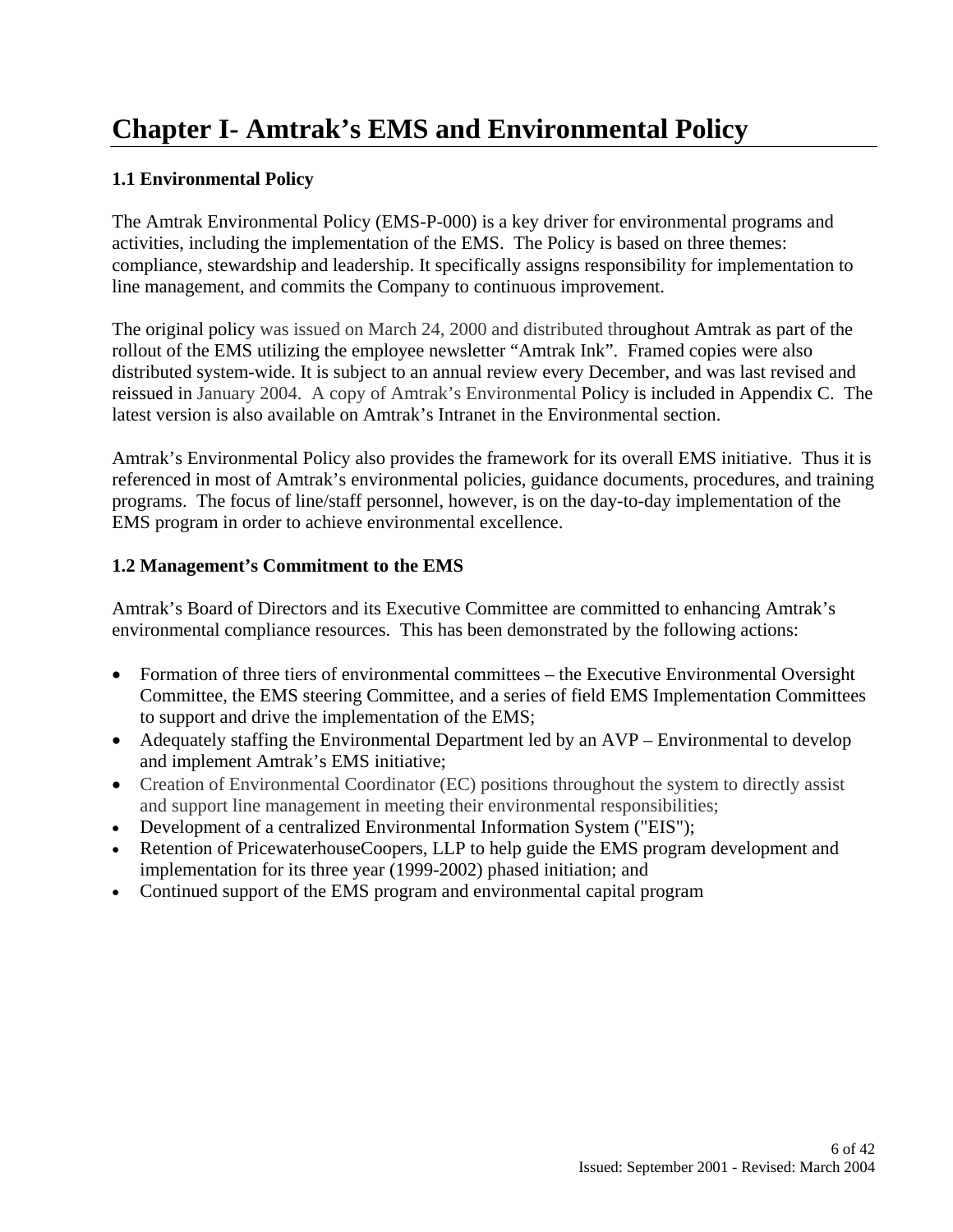# **Chapter II- EMS Organization, Personnel & Oversight**

### **2.1 Overview**

Formed in 1971, Amtrak was reorganized in 2002 to create a centralized executive management structure with seven Divisions: New England Division (NED), New York Division (NYD), Mid-Atlantic Division (MAD), Central Division (CEN), Southern Division (SOU), Pacific Division (PAC), and Southwest Division (SWD), and Engineering and Mechanical Departments under the Senior VP Operations.

The company owns and operates approximately 600 facilities in 44 states, comprised of:

- Maintenance of equipment facilities;
- Layover facilities;
- Maintenance of way facilities;
- Heavy maintenance shops;
- Passenger stations; and
- Other facilities, including substations, equipment shops, etc*.*

In addition to these facilities, Amtrak owns over 700 miles of track primarily in the Northeast Corridor and Michigan. The remainder of the 22,000-mile network is managed through a series of contractual arrangements with other railroad companies. In addition, Amtrak operates several commuter and intercity rail operations under contracts with various states and authorities. These services include:

- Connecticut DOT (Shoreline East);
- New England's Downeaster (Northern New England Passenger Rail Authority)
- Virginia Railway Express (VRE);
- Maryland Rail Commuter Service (MARC);
- Peninsula Corridor Joint Powers Board (CalTrain);
- Southern California's Commuter Rail System (Metrolink); and
- San Diego Northern Railroad (Coaster)

The following page shows a high level picture of Amtrak's operations in the United States.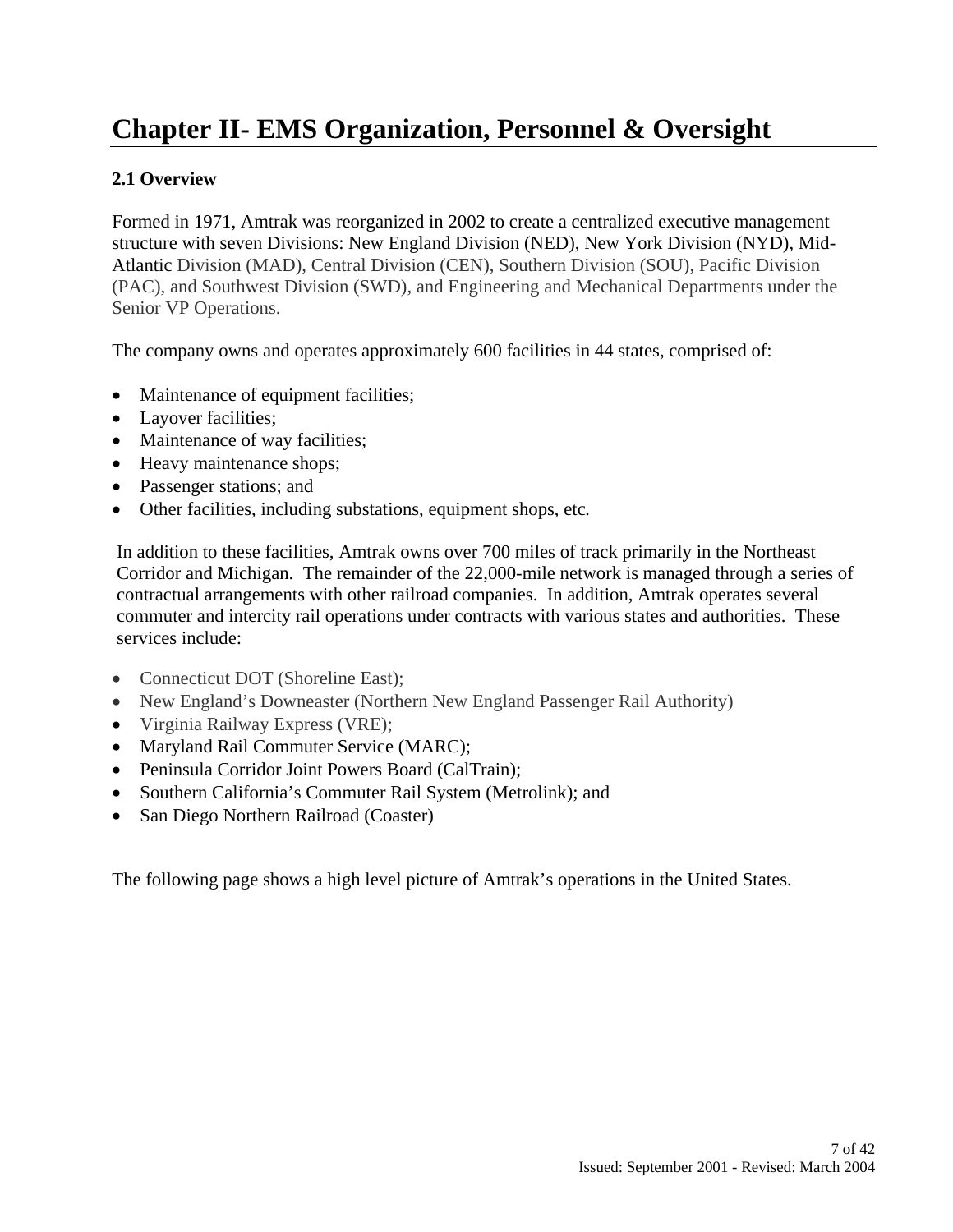

Amtrak's corporate headquarters are located at Union Station, Washington, D.C. The Divisional headquarters are located in NED - Boston, NYD - New York City, MAD - Washington, DC, CEN - Chicago, SOU - Jacksonville, FL, PAC - Oakland, and SWD - Los Angeles.

Amtrak employs approximately 20, 000 people throughout the country.

### **2.2 Amtrak's Environmental Compliance Personnel**

Amtrak has developed a multi-layered environmental organization to complement its operating structure and to help effectively oversee the identification, management, and coordination of environmental compliance issues throughout the Company.

The organization consists of an Environmental Department management group, including Division Senior Environmental Coordinator and Back Shop level support organization, and an operations or facility-level support element comprised of Environmental Coordinators. In addition to the environmental organization, every department and employee has a responsibility to carry out their job functions in a manner that ensures compliance with Amtrak's environmental permits, policies, programs and procedures.

Personnel throughout all levels of the Amtrak organization have some responsibility for environmental compliance. Where needed, organizational charts can be obtained by contacting the Division or corporate Human Resources (HR) Department. Upper management supports the EMS by participating in the various EMS committees and by providing the resources necessary to ensure environmental compliance and to effectively implement and maintain the EMS. Other organizations,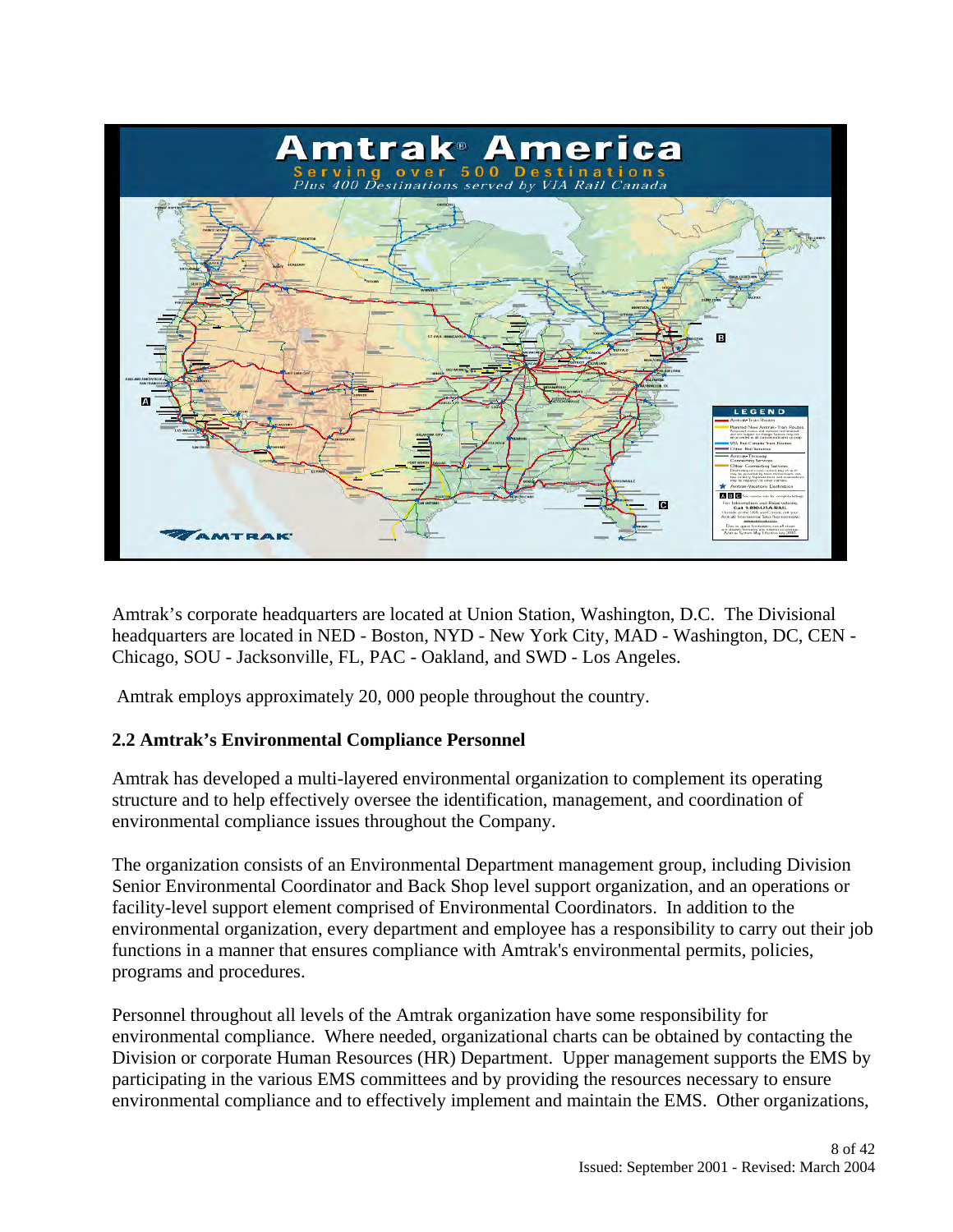including the Law Department and the Amtrak Office of Inspector General each serve a role in the EMS, which will be described in detail later in this section.

The Environmental Department, however, is the organization with primary responsibility for guiding the development and implementation of the EMS. The following describes the organization of Amtrak's Environmental Department and individual roles and responsibilities:

### **Environmental Department**

To help Amtrak operate in compliance with environmental laws and regulations, the Environmental Department develops policies, programs and procedures so that company personnel operate in a manner that will comply with those requirements. Specifically, Amtrak's Environmental Department performs the following tasks:

- Identifies the environmental laws and regulations that apply to Amtrak's various operations, activities, and personnel;
- Identifies environmental risks and compliance issues facing the company;
- Reviews changes in regulations and new regulations to identify requirements that may have an impact on the organization;
- Implements the Environmental Auditing & Corrective Action Program to verify Amtrak operations and activities at major facilities are performed in accordance with established policies, programs and procedures;
- Develops and tracks environmental training requirements and programs so employees receive the appropriate environmental training;
- Uses the EIS to help track environmental compliance by identifying facility permitting and reporting requirements, tracking the status of permits and plans, managing report preparation and submission by facilities in a timely manner and tracking facility waste generation and management;
- Plays a vital role in facility emergency response planning and spill reporting by coordinating the development of model integrated contingency plans for Amtrak facilities, and by tracking environmental spills throughout the system
- Communicates environmental issues to affected employees, senior management and the public, including the preparation of the Annual Amtrak Environmental Report;
- Acts as technical advisor/mentor to ECs and Responsible Amtrak Officials as they perform day-to-day activities in support of the EMS; and
- Manages Amtrak's environmental capital program (\$18 million in FY 2003)

The following describes the specific roles and responsibilities of Environmental Department personnel in the implementation and maintenance of the EMS.

### **AVP Environmental**

Provides leadership on environmental issues and represents the company to external audiences on major environmental issues. Directs resources and manages the efforts of the Environmental Department including operational and capital budget planning and implementation. Coordinates with the Law Department and manages coordination among division, field and departmental environmental staff. Directs and manages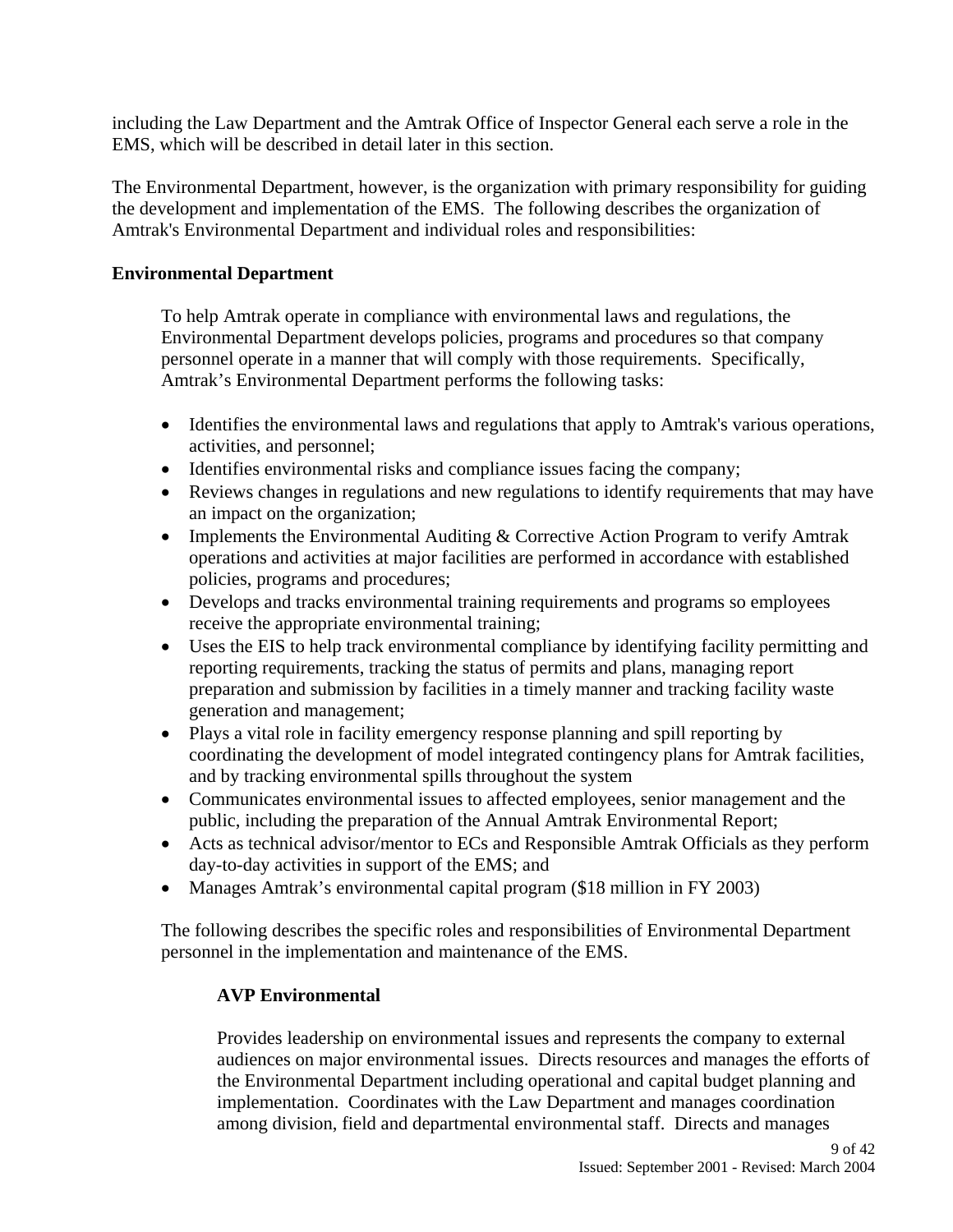Amtrak's Public Health group. Provides ongoing EMS program monitoring, development and continuous improvement. Implements the Environmental Audit and Corrective Action Program.

### **Senior Director Environmental – Washington, DC**

Develops and administers environmental programs including the EMS initiative, the Environmental Auditing and Corrective Action Program, the Facility Assessment Compliance Evaluation (FACE) Program, environmental training, policies, procedures and information systems. Provides technical support on environmental issues and coordinates interdisciplinary cooperation on the compliance, training, policy and procedure development, environmental remediation, pollution prevention, regulatory interpretation and tracking, and the technical aspects of environmental problem solving.

### **Senior Director Environmental – Philadelphia, PA**

Administers the implementation of environmental programs including the EMS initiative, training, policies, procedures and facility assessments systems throughout Amtrak's Divisions. Oversees the environmental operational and capital budget planning and implementation process for the Divisional environmental remediation and pollution prevention initiatives. Manages the Division Senior Environmental Coordinators and provides technical support on environmental issues and interdisciplinary cooperation of compliance, training, policy and procedure development, environmental remediation, pollution prevention, regulatory interpretation and tracking, and technical aspects of environmental problem solving.

### **Director Environmental (Compliance)**

Responsible for developing, planning and implementing a comprehensive environmental audit and corrective action program, and a Facility Assessment Compliance Evaluation (FACE) Program for all Amtrak owned/operated facilities and operations. Develops detailed audit and corrective action policies, protocols and program manuals for all applicable federal, state and local environmental laws and regulations, and Amtrak's EMS policies, programs and procedures. Prepares audit reports and presentations and works with the involved facility or operational management, and Division Senior Environmental Coordinators and ECs to develop and oversee needed corrective action plans, and root cause analyses to address any deficiencies noted in the audits. Coordinates with the Director Environmental (Technical Support) and Director Environmental (Policies and Programs) on root cause analysis of findings from audits.

### **Director Environmental (Technical Support)**

Responsible for providing technical support to environmental staff and field management personnel, including the implementation of corrective action plans. Develops cost-effective environmental control and abatement measures to address environmental compliance issues. Coordinates with the Director Environmental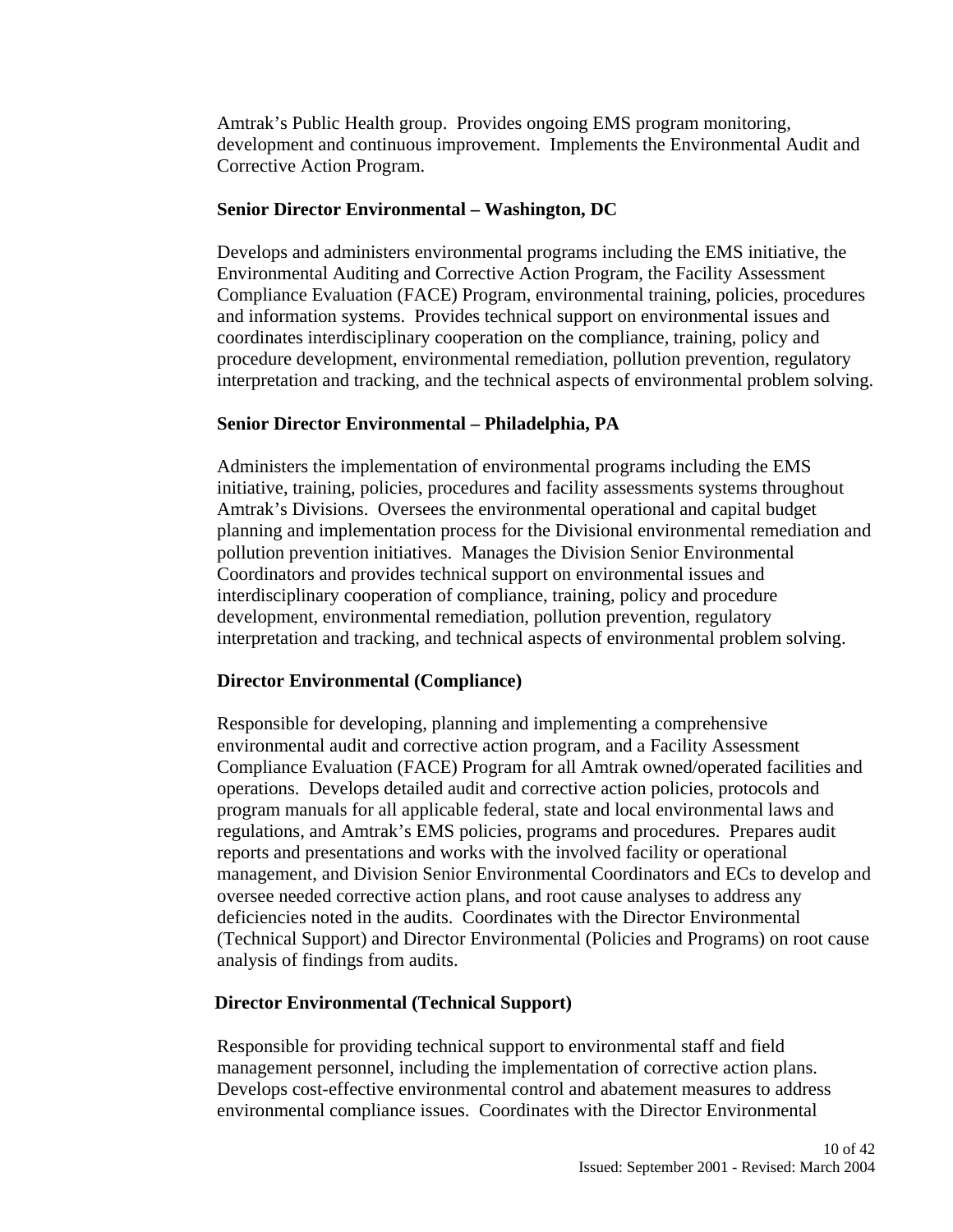(Policies & Procedures) and Director (Environmental Compliance) to foster Amtrak environmental policies, programs and training that are technically feasible and costeffective to achieve Amtrak's goal of "Environmental Excellence." Acts as Senior Environmental Coordinator for the Back Shops, and provides technical support and guidance to the Back Shop ECs and facility management.

### **Director Environmental (Policy & Programs)**

Develops and implements corporate-wide environmental policies and programs for all Amtrak facilities and operations for compliance with applicable Federal, state and local environmental laws and regulations. Develops, modifies, implements, and tracks Amtrak's environmental training courses and plan. Prepares and issues regular progress reports on Amtrak's environmental training implementation progress. Oversees the preparation and delivery of environmental procedure manuals and handbooks. Coordinates policy, procedures, and training with the Director (Environmental Technical Support) and Director (Environmental Compliance) to meet EMS program goals.

### **Senior Coordinator (Environmental Procedures & Training)**

Develops environmental procedure manuals, handbooks, and guidelines as needed for Amtrak management and craft personnel. Also responsible for developing, implementing, and tracking environmental compliance training programs based on Federal, state and local environmental regulations and Amtrak's EMS policies, procedures and programs. Trains responsible management and craft personnel on environmental regulations, policies, programs, procedures, as well as on pollution prevention and emergency response plans. Prepares and maintains training records and reports for Amtrak management and outside agencies, as required.

### **Senior Environmental Coordinator (Environmental Systems)**

Develops and maintains Amtrak's EIS for Amtrak facilities and operations to ensure compliance with applicable federal, state and local environmental laws and regulations and Amtrak's EMS policies, programs and procedures. Responsible for developing and implementing associated environmental record keeping and reporting policies, procedures and forms. Coordinates the preparation and submittal of all environmental CARs including all associated capital and operating budget management and tracking reports. Prepares, updates, and monitors Amtrak's Environmental Reserve Report.

### **Senior Environmental Coordinator (Compliance Auditing)**

Under the direction of the Director Environmental (Compliance), is responsible for planning and implementing comprehensive environmental compliance audits and developing and overseeing the Facility Assessment Compliance Evaluation (FACE) Program for all Amtrak owned/operated facilities and operations. Develops and utilizes detailed audit and environmental assessment checklists, prepares reports and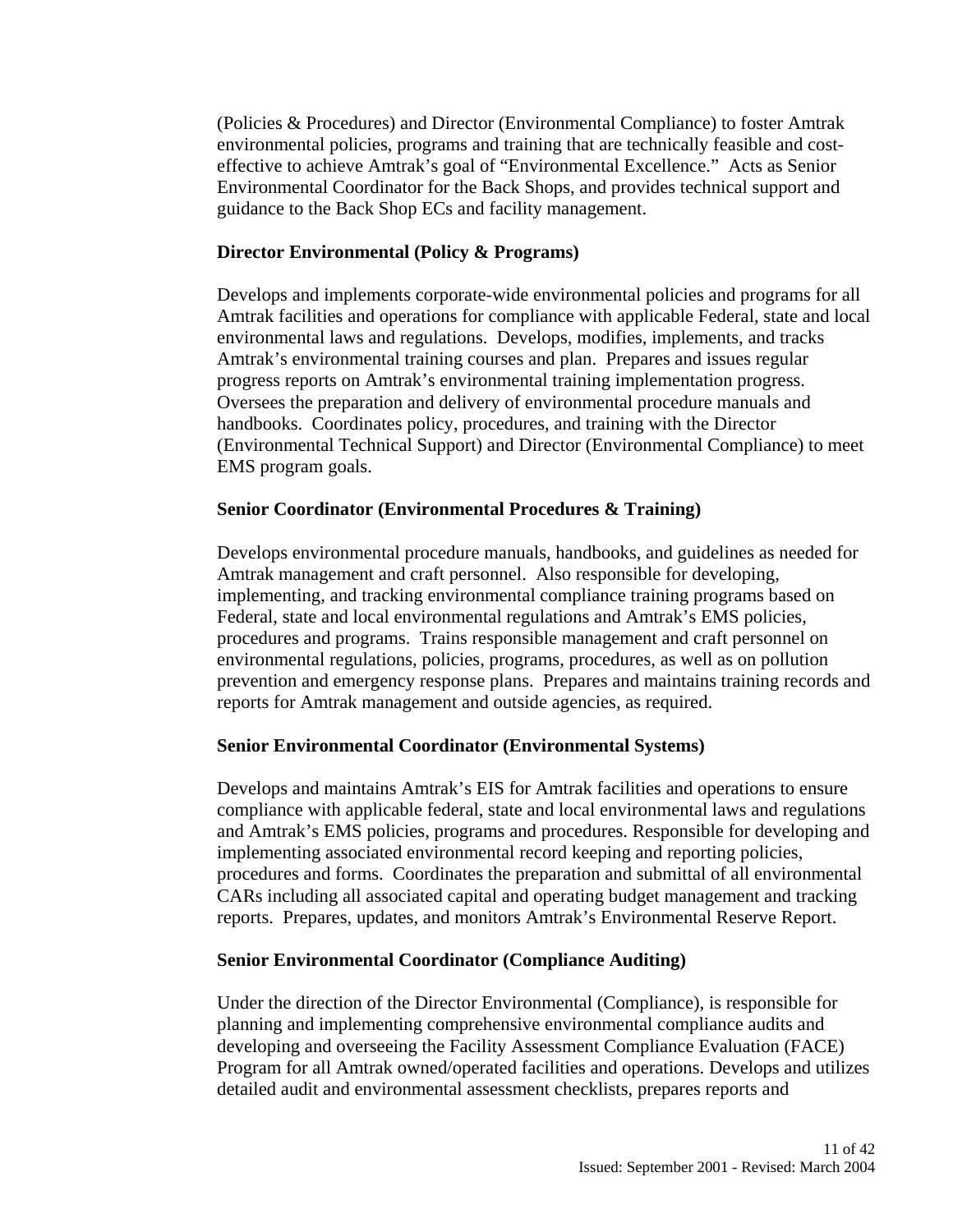presentations of audit results and assists in developing and monitoring corrective action plans for audit findings.

### **Division Level**

At the Division level, the environmental staff is organized in a manner to provide support and technical expertise to field environmental and operational staff, and to serve a regional management function for facilities and operations within the various divisions.

### **Senior Environmental Coordinators**

Senior Environmental Coordinators (SECs), as members of the Environmental Department, provide direct technical support and guidance for the facilities and activities within the Divisions. This responsibility includes the coordination, support, and technical guidance needed for environmental training, auditing, planning, and reporting, as well as serving as environmental capital Project Managers. SECs serve as liaisons with line/staff management and field personnel to both communicate and help implement environmental compliance requirements, and environmental policies and programs issued by the Environmental Department. In addition, the SECs provide environmental training support and compile information regarding the state of environmental matters within their specific Divisions. SECs also assist in the implementation of the EMS, the utilization of the EIS and provide technical direction to Environmental Coordinators in their territory. See Appendix D for a summary of the Senior Environmental Coordinators' duties.

### **Senior Environmental Engineer**

Oversees compliance with local, State and Federal environmental, health and safety regulations. Provides the most practical and cost-effective engineering control measures, management systems and abatement or remediation methods to Division environmental and industrial hygiene related problems. Assists the Director Environmental – Philadelphia in the development and implementation of the EMS program and in the management of environmental capital projects.

### **Field Level**

Under the EMS, Facility General Managers, Division Engineers, and the Chief Mechanical Officers [also known as "Responsible Amtrak Officials" or RAOs], are held directly accountable for environmental compliance at their facilities. Amtrak has a number of Environmental Coordinators (ECs) located throughout the country that report directly to RAOs and support day-to-day compliance at each of their assigned facilities or operations. ECs provide technical support and serve as a resource to develop and implement local compliance procedures and responsibilities as identified in facility-specific environmental manuals, compliance plans, and permits. Specifically, these positions have environmental responsibilities as follows: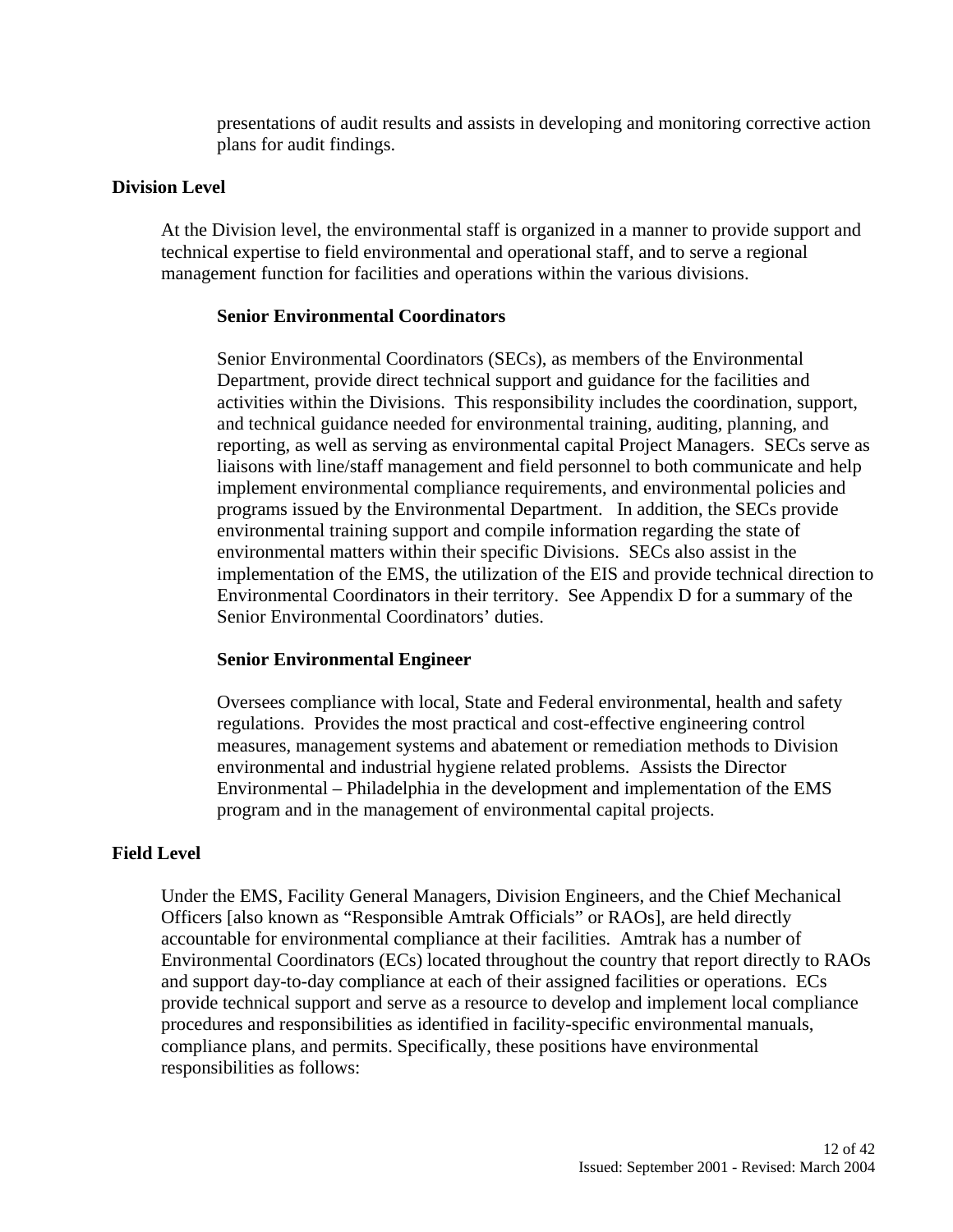### **Responsible Amtrak Officials**

The Responsible Amtrak Official ("RAO") is the designated individual at the facility level with responsibility for environmental compliance at their facility. In the event that facility non-compliance with environmental requirements is identified, the RAO will be held accountable for that matter and is responsible for initiating corrective action.The RAO includes, but is not limited to, Facility General Managers, Division Engineers and the Chief Mechanical Officers.

### **Environmental Coordinators**

The ECs serve as the primary support mechanism for facility RAOs and other supervisory personnel. They help them to perform their ongoing environmental responsibilities, to interpret existing and assess the impact of proposed regulatory requirements, and to ensure continuing facility environmental compliance. The ECs also provide support to facilities by working with RAOs and other facility personnel to identify operations and activities with potential environmental impacts and to help implement Amtrak programs and procedures to minimize or eliminate those impacts. These day-to-day activities include guidance in developing and maintaining of Facility Environmental Manuals, identifying compliance needs and responsibilities, identifying training needs, providing training, and assisting with the implementation of facilityspecific compliance plans and permits (e.g., monitoring, sampling, reporting). In addition, ECs assist RAOs in identifying and maintaining the documentation and equipment necessary to carry out and record compliance activities.

The ECs report directly to the RAOs, or designees, at the facilities they support, but they also compile information about all the facilities they are responsible for and provide that information to the appropriate Division Senior Environmental Coordinator. In addition, the ECs serve as liaisons between the Division Senior Environmental Coordinators and the facilities. See Appendix E for a summary of the ECs' duties.

### **Law Department**

The Law Department provides legal support and guidance to the Environmental Department by reviewing compliance programs and policies from a legal and regulatory perspective. The Law Department also provides support to the Environmental Department during and after environmental audits, regulatory inspections, environmental incidents or emergencies, environmental notices from regulatory agencies, and for other activities that may have a legal impact on the organization. The Associate General Council serves as the primary legal advisor to the Environmental Department, and as one of several attorneys assigned to provide assistance on the Corporation's acquisitions, in particular on environmental and permitting issues. The Law Department also serves as the primary reviewer of projects needing environmental assessment for Amtrak to receive its monthly Federal Railroad Administration (FRA) grants.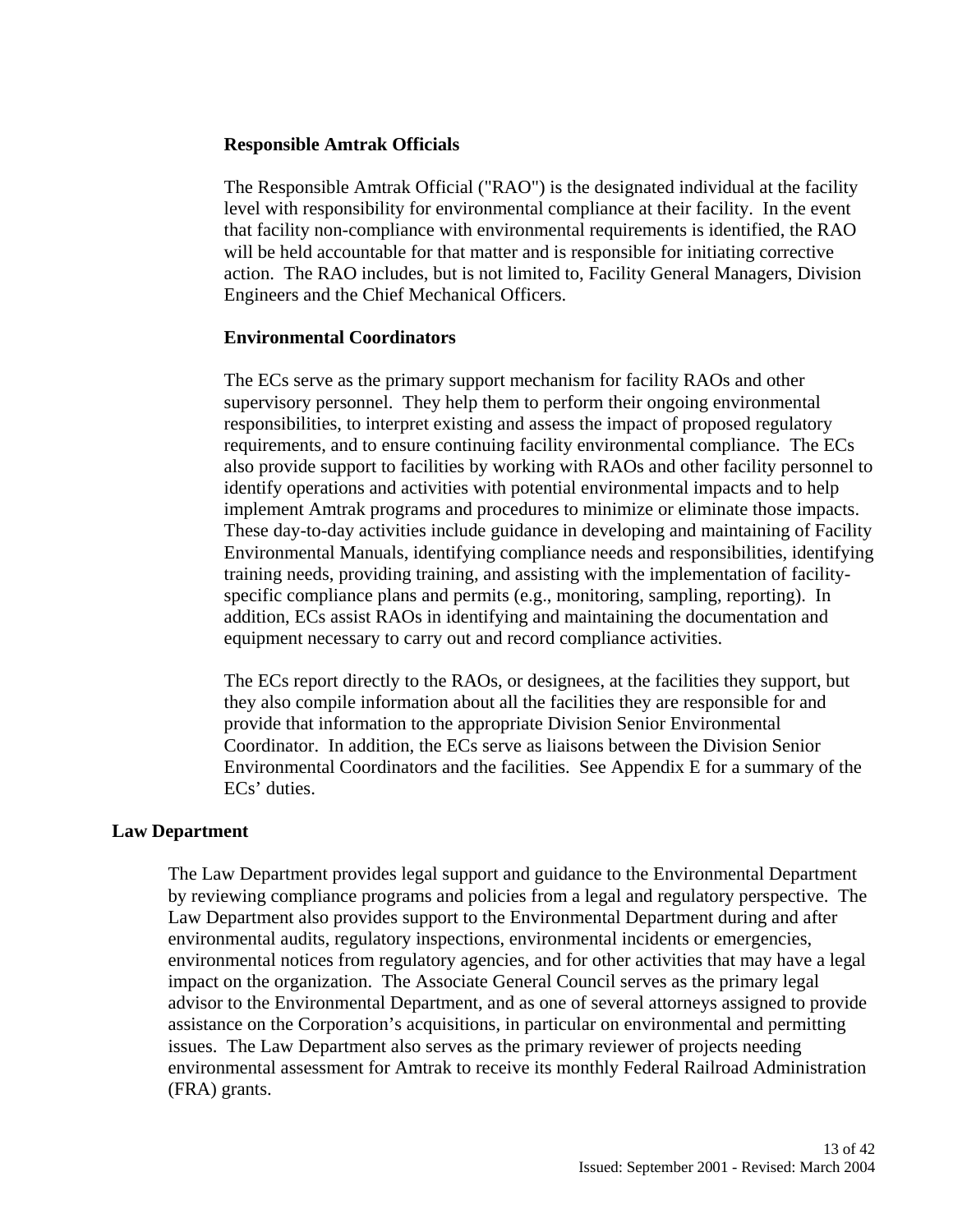### **2.2 Amtrak's EMS Structure**

Corporate-wide support for the EMS has been established and maintained through the formation of several committees: the Executive Environmental Oversight Committee; an EMS Steering Committee; and EMS Implementation Committees that have been established at each of the Back Shops and at the Division management level. While there are specific EMS duties that are involved in each of the jobs described above, Amtrak also utilizes the various EMS committee structures to facilitate its implementation of the EMS at each level in the organization. The charters (EMS-P-006) of the EEOC and EMS Steering Committee are included in Appendix F. The latest versions are posted on Amtrak's Intranet.

### **Executive Environmental Oversight Committee (EEOC)**

The EEOC is comprised of upper level management: Amtrak's General Counsel & Corporate Secretary and the Senior Vice President Operations are co-chairs. Other members are the Vice President Operations, the Chief Engineer, Chief Mechanical Officer, and the AVP Environmental. This committee provides oversight and direction for the EMS, and serves as a reminder to the entire company of the importance of environmental compliance. The EEOC Committee meets approximately four times a year.

### **EMS Steering Committee**

The EMS Steering Committee is the corporate-wide "champion" of the EMS. Division Superintendents, Senior Managers from Engineering, Mechanical, Purchasing, Material Management, and Training, an associate general counsel from the Law Department, Division Environmental Managers, the Chief Safety Officer, along with Amtrak's senior environmental professionals, serve on this committee which meets once a month. The Steering Committee provides leadership, serves as a forum for the different division's and departments to reconcile policies, makes regular reports to the EMS Executive Oversight Committee, makes recommendations to Amtrak's Board of Directors (through the Executive Oversight Committee), and generally drives the implementation of the EMS.

### **Implementation Committees**

The Division and Back Shop EMS Implementation Committees are comprised of the key environmental and operational personnel in each of the Divisions and the Back Shops. The EMS Implementation Committees meet regularly and serve as informational forums and allow for uniform implementation of practices and standards across large territories.

### **2.3 Internal Environmental Communication Program**

Amtrak views timely communication of current environmental requirements and issues as an essential element of its EMS initiative and of environmental performance in general. Amtrak utilizes a number of existing communication channels to share environmental data and information across the organization.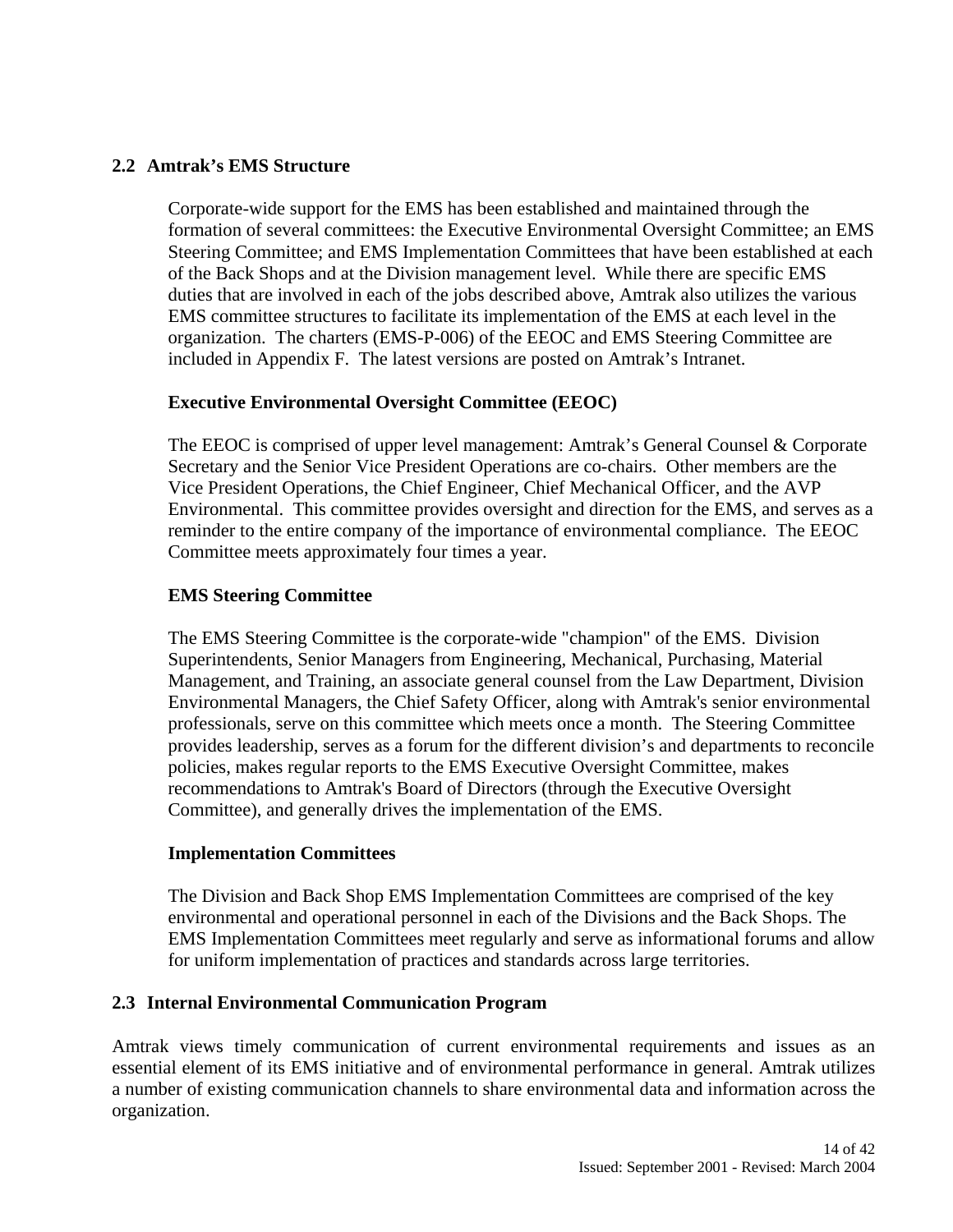Internal communications tools currently used to communicate environmental requirements to employees include:

- Amtrak Ink a quarterly newsletter mailed to all employees (current  $&$  retired)
- Amtrak Intranet an internal Website available to all employees
- Employee Advisory a weekly notice of current events distributed to all employees, either through e-mail or payroll inserts
- Environmental News a quarterly newsletter prepared by the Environmental Department and distributed to employees by the ECs
- "Environmental Alerts" mechanism to alert and inform environmental personnel of urgent news
- Environmental Awareness Training Program

Amtrak's utilization of these communications tools was significantly enhanced with the rollout of the EIS during 2001. To help accomplish this task, an Environmental Communications Committee was created. This cross-functional team meets periodically to evaluate the issues that must be communicated to support the EMS and will help develop strategies and mechanism to ensure the necessary information is communicated to the appropriate audience.

Since 2001, Amtrak has issued an annual environmental report (for year 2000 and on) in an attempt to better communicate Amtrak's environmental performance progress both inside and outside of Amtrak. This is an initiative to foster open communication on Amtrak's environmental performance progress.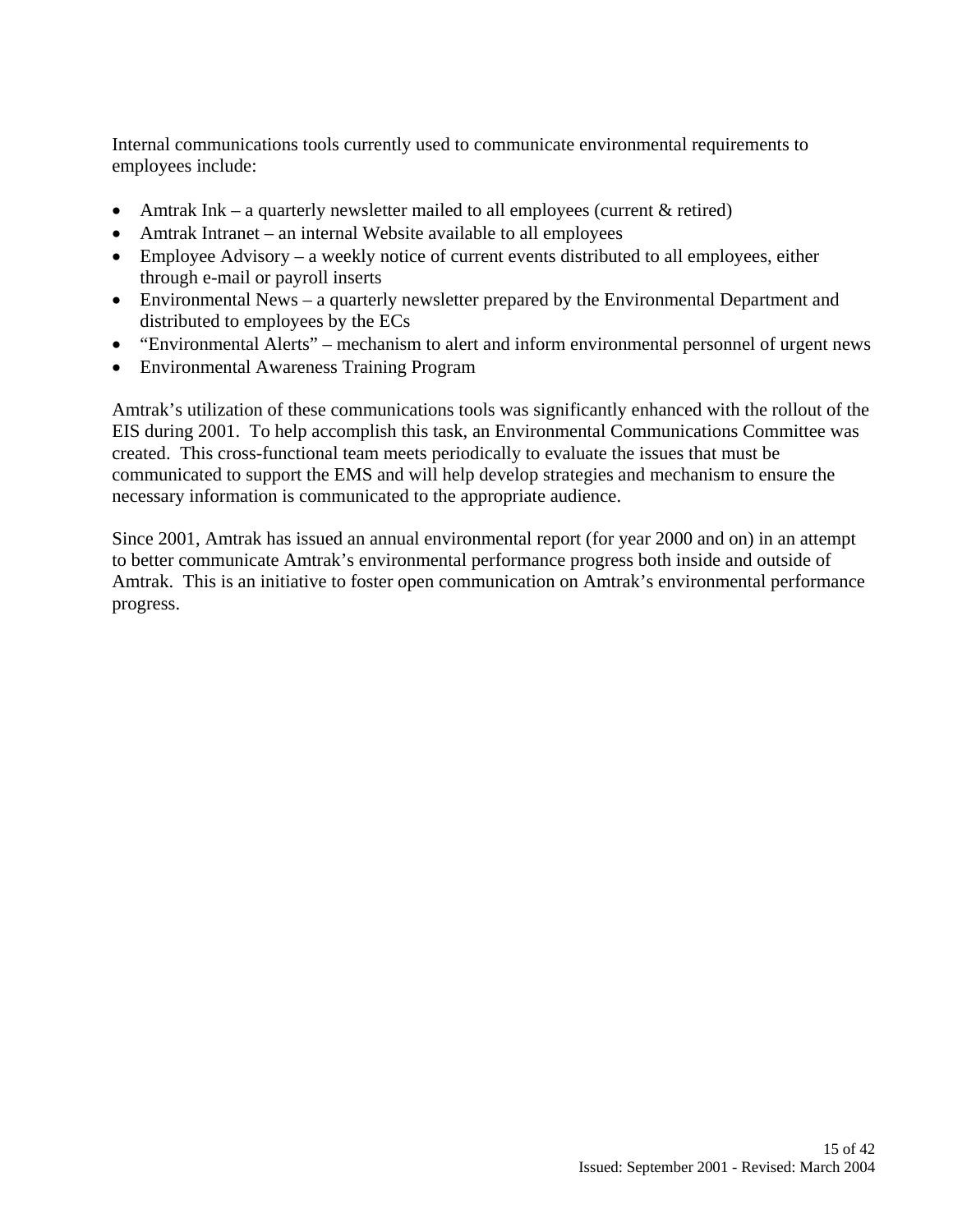# **Chapter III- Accountability and Responsibility**

### **3.1 Roles and Responsibilities**

The Accountability and Responsibility Policy and Guidance (EMS-P/G-001) is a core component of Amtrak's EMS. The policy establishes the basis by which Amtrak employees, managers, on-site service providers, and contractors are held accountable for compliance with applicable Federal, state, and local environmental laws and regulations, as well as internal environmental policies and procedures. The purpose of this policy is to help ensure that the proper department or person is held accountable for the environmental impacts of their respective areas of responsibility. The Accountibility and Responsibility policy, which incorporates incentives and discipline measures, is included in Amtrak's ongoing environmental awareness training program. The policy establishes three levels of environmental accountability for all Amtrak operations as follows:

### **Authority and Responsibility**

- Typically the Facility Manager (RAO) is the field level responsible manager (although "Authority" is also found at both division and headquarters levels for initiatives administered at those levels). The RAO:
	- Is held accountable for environmental compliance at their operations
	- Administers applicable environmental compliance policies and programs
	- Allocates appropriate resources to relevant activities for compliance

### **Delegated Responsibility**

• The individual to whom the RAO assigns responsibility for executing and maintaining compliance and monitoring mechanisms to meet the requirements, intent, and spirit of regulations, policies and procedures.

### **Support**

• The persons or groups that assist and support the Delegated Responsibility and Authority with the implementation of environmental compliance programs.

### **3.1 Management of policy**

Management at all Amtrak locations shall conform with this policy. The individuals and groups outlined below provide leadership and support on environmental regulatory issues by coordinating, implementing, and overseeing activities that ensure compliance with existing and new environmental laws and regulations.

### **Division General Superintendent**

• Provides guidance and direction to Amtrak facilities/operations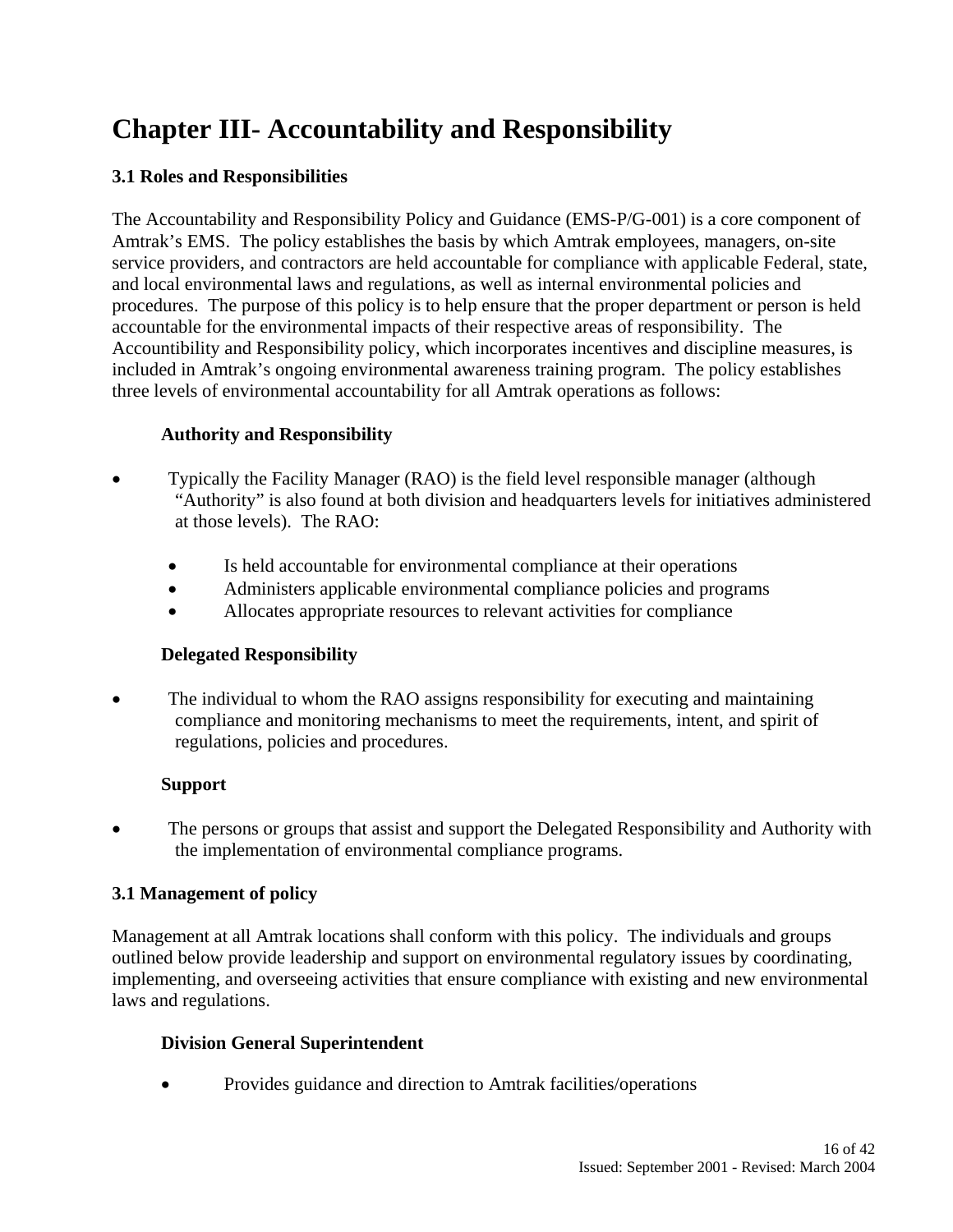• Oversees the development/implementation of environmental programs for safe, efficient, and compliant operation of railroad operations within his/her area of responsibility

### **Master Mechanic**

- Provides guidance and direction to Amtrak equipment maintenance facilities/operations
- Oversees the development/implementation of environmental programs for safe, efficient, and compliant maintenance/operation of railroad equipment within his/her area of responsibility

### **Division Senior Environmental Coordinator**

- Assists the Division General Superintendents, Master Mechanics, and facility managers with overseeing the development of environmental programs for safe, efficient, and compliant operation of all railroad operations within his/her area of responsibility
- Provides technical leadership/guidance to the ECs
- Oversees regulatory tracking of appropriate environmental compliance requirements

### **Facility/Department Manager (RAO)**

- Responsible for the consistent implementation and management of environmental programs, policies and procedures for compliance with environmental regulations, as detailed by their FEM
- Oversees day-to-day compliance at the facility
- Responsible for data gathering and reporting tasks
- Maintains open channels of communication with various external groups and regulatory agencies
- Tracks environmental costs and prepares budgeting information for environmental compliance
- Records and tracks training for all facility personnel
- Coordinates all requirements related to environmental regulatory reporting, record keeping and document control

### **Environmental Coordinator (EC)**

- Provides support and guidance to the Facility Manager or RAO and/or Department Supervisor in his/her task of implementing compliance programs, recordkeeping, documentation, policies and procedures
- Assists the Facility Manager or RAO in fulfilling environmental responsibilities, including data monitoring and gathering, inspections and reporting
- Assists the RAO in interpreting regulatory requirements and conducts ongoing regulatory tracking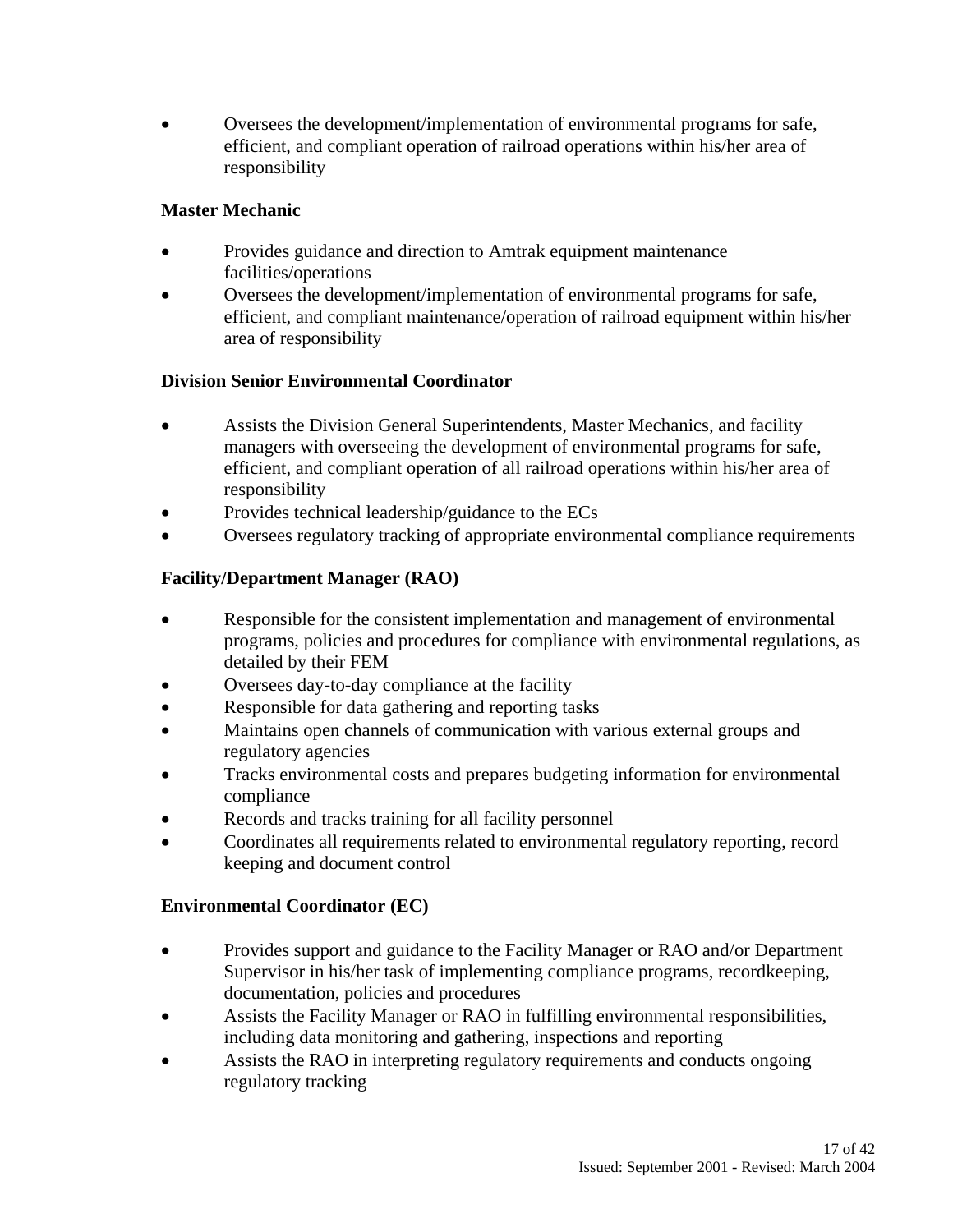### **Facility/Department Supervisor**

- Individuals who have been delegated supervisory responsibility for various operational activities at the facility
- Works closely with the Facility Manager or RAO to coordinate the safe and effective operation and maintenance of Amtrak equipment on a "first-line" basis
- Assigns responsibilities to individual Amtrak employees and contractors, while communicating the importance of safe and environmentally responsible and compliant practices
- Provides first line response to any abnormal situations and/or emergencies at the facility

### **3.3 Contractor Environmental Requirements**

Environmental requirements for contractors working at Amtrak owned/operated sites are set primarily by a combination of contract responsibilities and applicable Federal, state, and local regulations. This may often be re-enforced through specific contract language that highlights key environmental issues associated with a project. Amtrak's contract language does not relieve the contractor of any environmental requirements that are directly imposed by applicable laws and regulations; it merely supplements the requirements.

### **3.4 Environmental Incentive and Discipline Policies**

Amtrak has incorporated incentives and discipline within the Accountability and Responsibility Policy and Guidance (EMS-P/G-001). This policy outlines the procedures/framework for RAOs to foster positive performance behavior, or when necessary to take disciplinary steps when behavior is unacceptable for environmnetal compliance activities. This policy works in conjunction with corporate policies issued by Amtrak's Human Resources Department.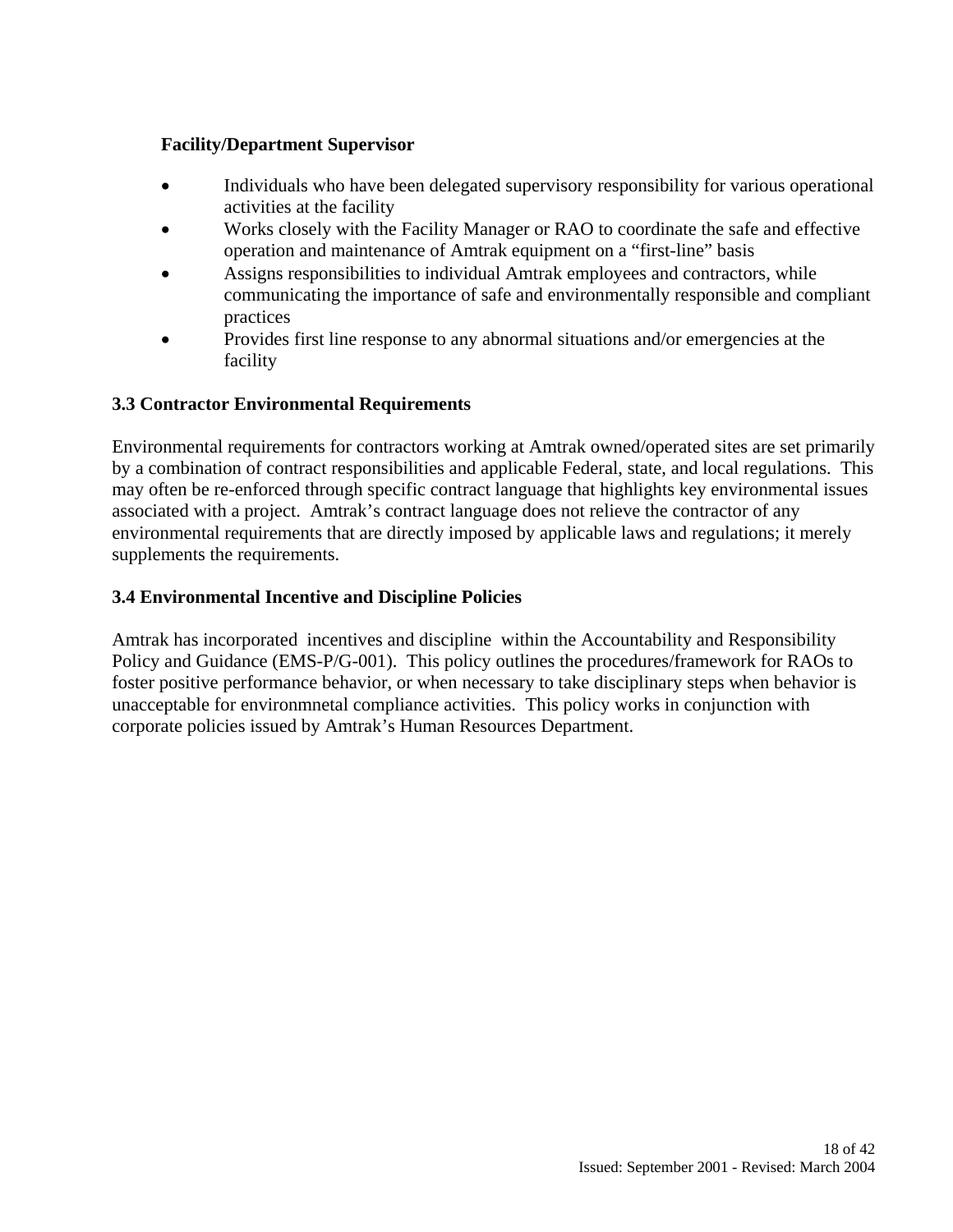# **Chapter IV- Environmental Requirements**

### **4.1 Overview**

Amtrak has developed a system to identify, interpret and effectively communicate environmental requirements to affected organization personnel by developing and implementing a system-wide Environmental Information System.

Amtrak's Environmental Information System (EIS) combines all the areas of environmental compliance into a single point of data entry and retrieval. The EIS will track environmental operations at up to approximately 150 facilities system wide that have activities with potential environmental impacts. The EIS also contains a Graphic Interface System (GIS) that allows users to readily retrieve environmental data for any facility through a combination of geographic maps, site drawings, and pull down menus. The system provides easy access to the following types of information:

- Basic facility information
- Hazardous Materials Management
- Air Quality
- Storm water/Wastewater
- Hazardous Waste Management and Disposal
- Storage Tanks Registration and Inspection
- Hazardous Materials Spills
- Plans and Permits
- Environmental Projects
- Oil-Filled Electrical Equipment
- Environmental Training
- Reporting
- Auditing and Corrective Actions
- FACE Assessments
- Compliance Calendar
- Document and Photo Management Module

### **4.2 Environmental Requirements**

Amtrak has developed program specific environmental policies on key environmental requirements. These policies are developed by headquarters and reviewed by the Division Environmental Coordinators for usability. The policies are then submitted to either the EMS Steering Committee, the Senior VP – Operations, and/or the EEOC for final review and approval, where required. After the review process is completed, all comments are incorporated into the policy, as appropriate. The Sr. Director Environmental (Washington), the AVP Environmental, and the Senior VP - Operations sign the final version of the environmental policies. Final policies are distributed to all Environmental Committees, Division and Back Shop managers, environmental staff, ECs, and EC Supervisors by regular mail initially and also on Amtrak's Intranet and the Environmental department's share drive so that everyone has access to electronic and hard copies. Updates are posted on the share drive and Intranet.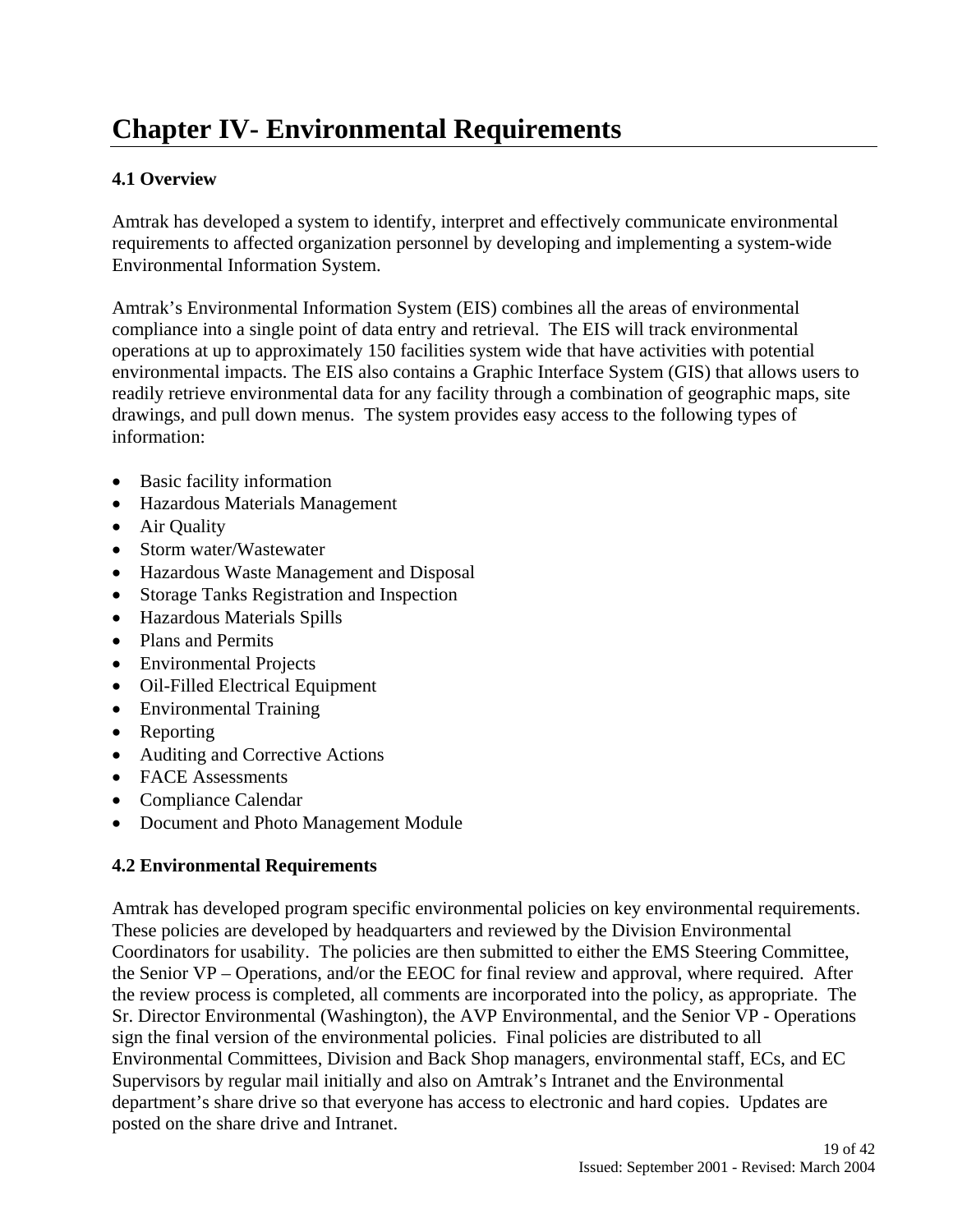Amtrak fosters compliance with applicable regulatory requirements and internal policies, through the use of Facility Environmental Manuals (FEMs) (EMS-M-006) that include Compliance Calendars and an Accountability matrix. The Environmental Audit and Corrective Action Program (EMS-M-001) is the primary processes for monitoring and measuring environmental performance at each Amtrak-audited facility and for reporting the status to specific Amtrak Stakeholders. The Facility Environmental Compliance Assessment (FACE) Program (EMS-M-004) is similarly used to monitor and measure environmental performance at approximately 120 additional Amtrak facilities that have limited or non-periodic industrial activities, and a lower potential for pollution problems. Additionally, Amtrak's Environmental Gap Protocol (EMS-P-005) is utilized to address potential environmental compliance gaps that may be identified by any employee, at any time. If an issue is discovered that poses immediate potential environmental concerns, Amtrak's Environmental "Timeout" Procedure (EMS-S-006) may be invoked to suspend an operation or project while an assessment is made as to what corrective action, if any, must be undertaken to maintain or achieve compliance.

In order to remain current, Amtrak subscribes to environmental periodicals and an on-line regulatory service. As part of this service, Amtrak has access to daily updates of environmental issues and regulatory changes. The Environmental Audit Group reviews these updates, and notices are sent via e-mail, as needed, to the Division Senior Environmental Coordinators and ECs. If necessary, the Environmental Department will incorporate changes in impacted manuals, policies, and procedures. The on-line updates also provide a link to the Federal Register, which is reviewed on a regular basis by the Environmental Audit Group. If there is a particular issue or regulatory change that may effect national or a particular state's compliance, an e-mail alert notice is sent out by the Environmental Department nationally or to the effected environmental personnel with review and action instructions. In addition, the on-line service is used to help identify environmental regulatory changes at the state level. The Environmental Audit Group conducts a weekly review of the various state changes and provides an e-mail notification to the affected environmental personnel as appropriate. Also, in September of every year, the Environmental Audit Protocols are reviewed and updated, if needed, using the on-line regulatory service, and other regulatory databases, as needed. Through this software, quarterly updates are provided. These updates get incorporated into the audit protocols, as needed, and the Environmental Department summarizes the changes and sends a report nationally to all affected personnel.

### **4.3 Internal and External Environmental Communication**

Amtrak currently utilizes a myriad of communication tools and channels, all of which can easily handle the requirements of communicating environmental requirements and information to internal and external stakeholders. The methods used for the communication of environmental information are listed in Section II of this manual.

An Environmental Communications Committee (comprised of Division & Environmental Department employees) works diligently to effectively use the existing tools as a way to communicate environmental issues and requirements to the appropriate audience. An Environmental Theme Program (EMS-ET-001 to 012) was developed to focus on twelve (12) monthly themes: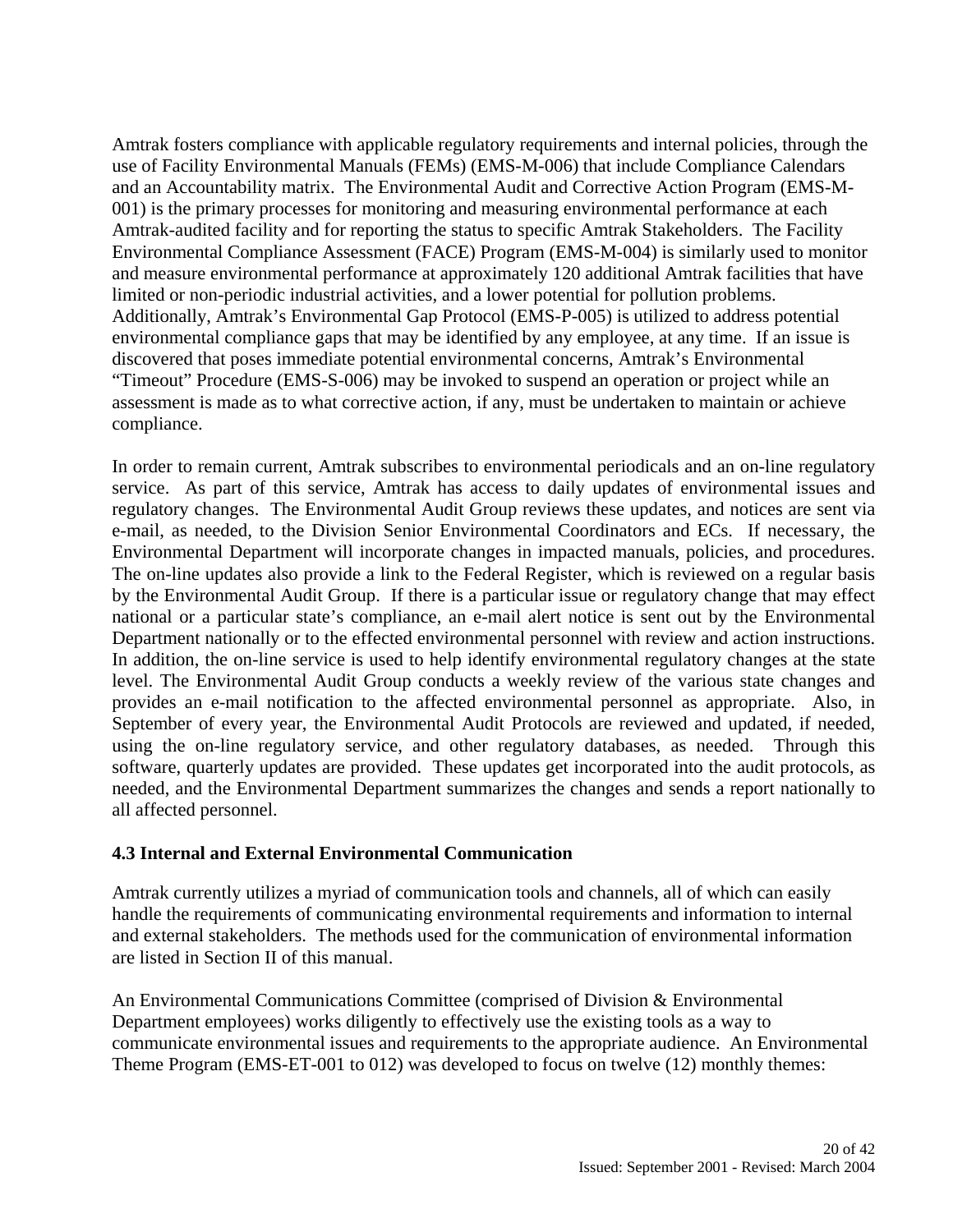- Clean Air
- Clean Water
- Hazardous Materials
- Hazardous Waste
- Pollution Prevention
- Recycling
- Spill Prevention and Reporting
- Permits
- Recordkeeping
- Universal Waste
- Training
- Earth Day

Posters and pamphlets were designed and distributed to the Divisions and Back Shops to use on monthly walkabouts and environmental awareness days.

Amtrak has included an environmental module in its new Employee Broadcast System. This allows all Amtrak employees to dial a toll-free number **(1-877-AMTRAK1)** to hear the latest environmental news, contact an environmental professional with a question or concern, or to even leave an anonymous message on environmental issues. The number is reinforced through environmental articles, newsletters, and on the Amtrak Intranet.

### **4.4 Communication to Regulatory Agencies**

As part of the Environmental Audit and Corrective Action Program (EMS-M-001), and Facility Environmental Compliance Assessments Program (FACE) (EMS-M-004), Amtrak has developed a process for communication with regulatory agencies regarding environmental requirements and regulatory compliance. This process provides the mechanisms for timely and accurate communications with the appropriate regulatory agencies. When disclosing compliance information identified through either the above referenced programs, Amtrak follows the applicable Federal or State self-disclosure policy requirements. Amtrak has developed model disclosure letters that provide the required disclosure information. Prior to disclosure each letter is coordinated, reviewed and approved by the Amtrak Law Department to provide consistency and accuracy.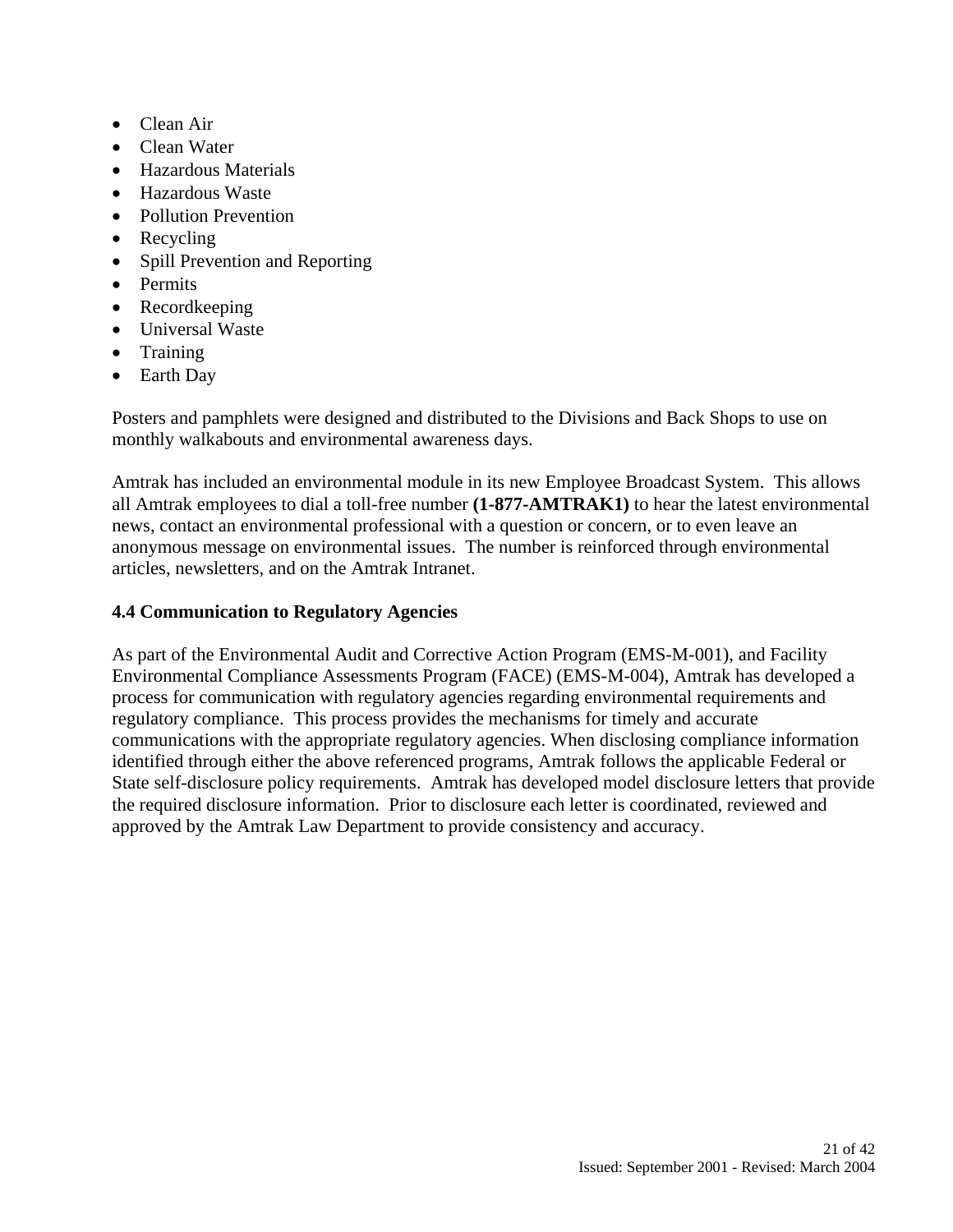# **Chapter V- Assessment, Prevention and Control**

### **5.1 Overview**

When Amtrak began to develop its EMS, the Environmental Department undertook the process of identifying the facilities and operations, system-wide, which have potential environmental impacts. This effort allowed Amtrak to understand where it needed to focus its attention at developing specific tools, for the purposes of preventing and controlling releases, ensuring environmental protection, and maintaining compliance with statutory and regulatory requirements. Specifically, Amtrak developed the following tools/programs for environmental assessment, prevention and control.

- Environmental Handbook
- Environmental Manuals
- Environmental Policies and Procedures
- Environmental Audit & Corrective Action Program
- Facility Assessment Compliance Evaluations
- Environmental Information System (EIS)

### **5.2 Interrelationships of the Various EMS Compliance Tools**

 The Environmental Handbook is intended as a background document for the environmental staff, RAOs, and facility management. The facility, Division, and corporate Environmental Manuals are intended to summarize compliance requirements by facility and Division. The key elements are the compliance calendars and the accountability matrices. The Environmental Department and local policies/procedures are developed to detail the steps needed to achieve and maintain compliance with applicable environmental regulations. The Environmental Audit and Corrective Action Program and the FACE Program are Amtrak's main tools for systematically evaluating the success of Amtrak's environmental compliance efforts at the major and minor facilities, respectively. The primary focus is on preventing and correcting deficiencies rather than targeting non-compliance. Because of the massive amount of data that must be collected and evaluated, Amtrak's EIS plays a vital role in tracking and assessing compliance.

### **5.3 Environmental Handbook**

The Environmental Handbook (EMS-G-003) is designed for both field environmental staff and facility/operational management employees to assist in understanding how environmental laws and regulations impact Amtrak operations and its day-to-day work activities. The handbook includes an overview of applicable laws and regulations and provides the reader with guidance and contact information for obtaining additional assistance.

To provide instructions and Amtrak-specific guidance for complying with environmental laws and regulations, Amtrak developed a series of task-specific environmental guidance documents. These documents supplement the Mechanical, Engineering, Supervisor, and General Awareness Training Programs, and provide specific guidance on issues such as locomotive fueling, battery disposal, waste storage and disposal, spill reporting, pollution prevention, and recycling using the EPA's framework of "reduce, reuse and recycle."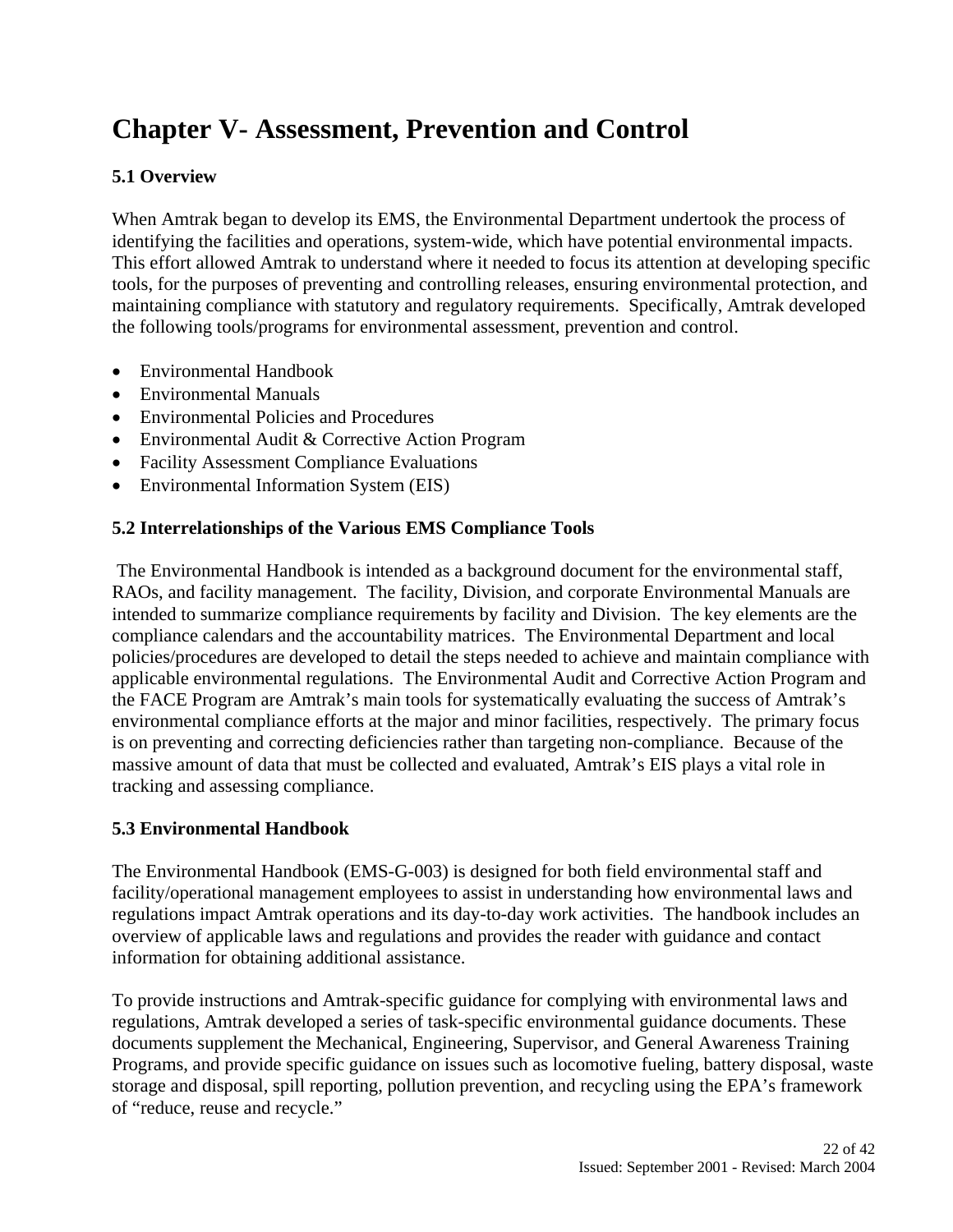Both the handbook and the guidance documents are intended to enhance, not replace, each employee's regulatory and job-specific training. Handbooks are distributed/communicated to environmental and field management through targeted distribution, new-hire orientation, environmental awareness training, or other defined mechanism, as appropriate. Documents prepared specifically for craft facility personnel also receive wide distribution throughout the corporation.

### **5.4 Facility Environmental Manuals**

In order to identify operations and processes with environmental impacts, Amtrak developed FEMs (EMS-M-006) for each Amtrak-audited facility. These manuals are intended to provide specific information relating to environmental compliance activities at each facility. Chapters are divided by topic area for easy reference, and the data provided directly reflects Amtrak's Environmental Information System (EIS).

All employees of the facility have access to the FEM and they are encouraged to reference it for specific information on facility plans, procedures, and reporting requirements. Each manual includes a monthly compliance calendar and an accountability matrix.

Sepcifically, the manuals have been prepared to provide:

- An overview of applicable regulations;
- Definitions and assignments of responsibilities and accountabilities to the key personnel and departments that ensure environmental compliance;
- An overview of the operations and activities that are impacted by the various regulations and a description of the permits and permit requirements applicable to the facility; and
- The identification of compliance tools and resources available for facility management and employees to ensure compliance with environmental regulations and permits.

Additional FEMs may be developed, as needed, to address compliance at the remaining facilities.

The FEMs roll up into Division Environmental Manuals (EMS-M-005), which in turn roll up into a Corporate Environmental Manual (EMS-M-011), so that compliance requirements that need additional support and attention at the different levels of the organization are readily identified and addressed.

### **5.5 Environmental Policy and Procedures Documentation**

The Environmental Policy and Procedures documentation includes policies and procedures to be followed in handling environmental issues. Some key documents issued or under development include the following:

- Amtrak Environmental Policy (EMS-P-000)
- Environmental Accountability and Responsibility Policy & Guidance (EMS-P-001 & EMS-G-001)
- Environmental Review Policy & Guidance (EMS-P-002 & EMS-G-002)
- Pollution Prevention Policy & Guidance (EMS-P-003 & EMS-G-003)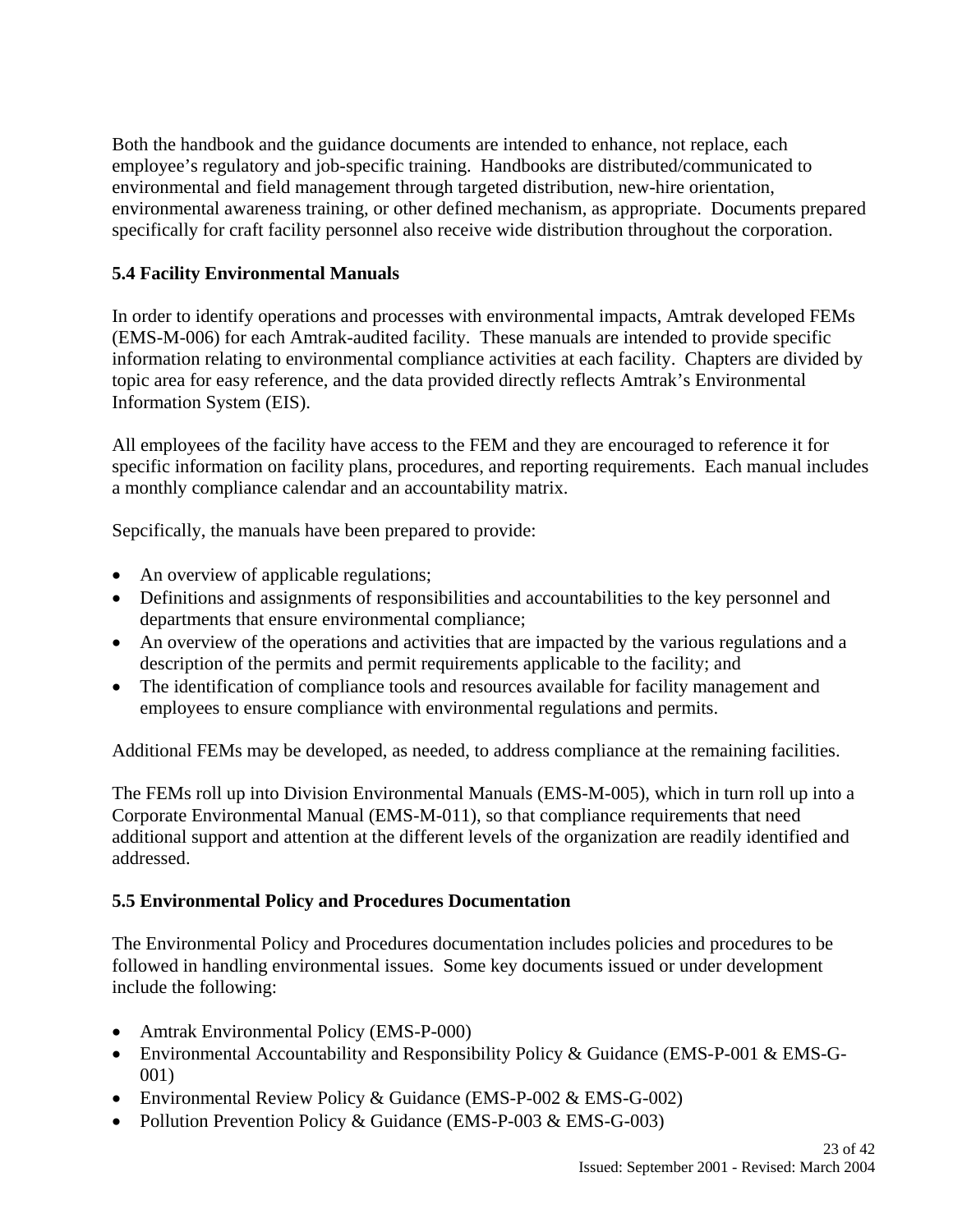- Environmental Training Protocol (EMS-P-004)
- Environmental Gap Protocol (EMS-P-005)
- Environmental "Timeout" Procedure (EMS-S-006)
- Locomotive Fuel tank Plug Kit Policy (EMS-P-007)
- Root Cause Analysis Policy & Guidance (EMS-P-007 & EMS-G-007)
- Universal Waste Management Policy & Guidance (EMS-P-008 & EMS-G-008)
- Integrated Environmental Emergency Response Policy & Guidance (EMS-P-010 & EMS-G-010)
- Storm Water Pollution Prevention Policy & Guidance (EMS-P-011 & EMS-G-011)
- Hazardous Waste Management Policy & Guidance (EMS-P-012 & EMS-G-012)
- Environmental Recordkeeping Policy & Guidance (EMS-P-013 & EMS-G-013)
- Environmental Housekeeping Policy & Guidance (EMS-P-014 & EMS-G-014)
- Pollution Control System Policy & Guidance (EMS-P-015 & EMS-G-015)

The Policy Manual was issued and distributed in FY 2004. Each policy or guidance document is assigned a control number issued by the Environmental Department.

The existing process for approval of site-specific Standard Operating Procedures (SOPs) will be revised and reinforced to better communicate the requirements to facility and field staff. The existing process covers procedures and training courses developed on a facility or local level as follows:

- The developer is required to submit the procedure or training program (including support materials) to the Environmental Department in Washington, DC for approval no later than 30 days prior to dissemination and/or administration.
- The Environmental Department will review the documentation within two weeks following receipt.
- If the SOP or training program meets the requirements set by the Environmental Department, the SOP or training program will be approved and assigned a document control number. Local SOP/training course approvals are valid for one year from the approval date.
- The SOP or course developer will be provided with documentation of the approval. Any further revision to the SOP or course must also be reviewed/approved by the Environmental Department.

Existing site-specific SOPs will be reviewed starting in FY 2004. The Division Senior Environmental Coordinators will work with the Senior Environmental Coordinator (Procedures & Training) to review local SOPs for consistency with corporate policies and programs. A new numbering sequence will be utilized for control of these local documents and courses.

Site-specific SOPs and training courses will be included for tracking purposes in Amtrak's Environmental Policy and Training Matrices as they are revised and reissued by the Environmental Department.

Current copies of the SOPs and training programs will be maintained in accordance with the EMS guidelines for recordkeeping (see Chapter IX-Maintenance of Records and Documentation).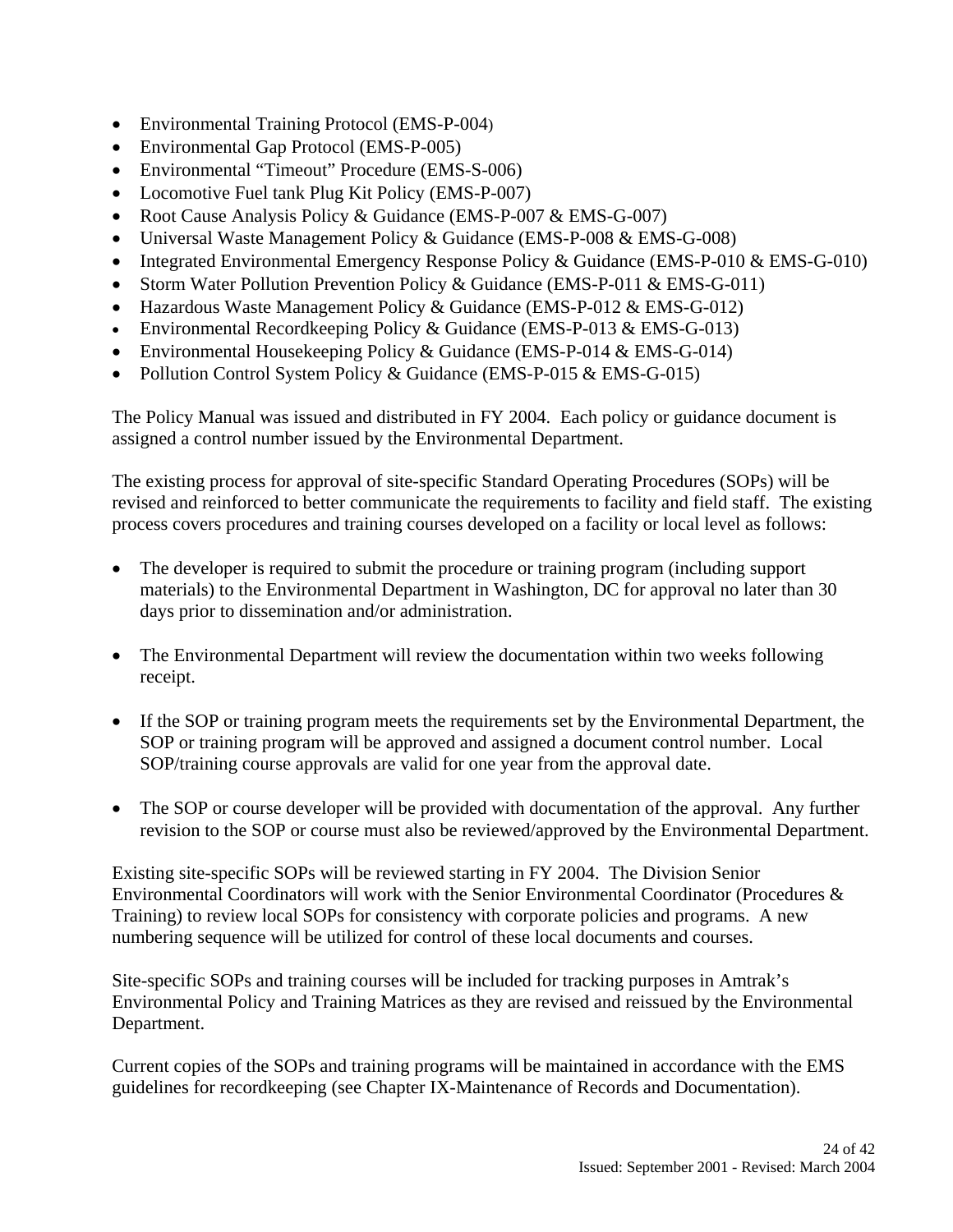### **5.6 Self-Inspections**

Amtrak has a system for conducting and documenting routine, objective, self-inspections through its Environmental Audit and Corrective Action Program (EMS-M-001). In FY 2004, Amtrak added its Facility Assessment Compliance Evaluation (FACE) Program (EMS-M-004). Both programs have manuals that document the extent of the programs and the procedures for self-inspection, with a review of each program conducted regularly.

### **5.7 Environmental Information System**

One of the first initiatives began under the EMS implementation was development of an Environmental Information System ("EIS") which would identify and track environmental requirements that apply to Amtrak's facilities. The EIS has complete information on over 45 facilities (30 Amtrak-audited sites, and archived MBTA sites), and the ECs and Division Senior Environmental Coordinators are responsible for compiling and inputting this information for the additional 120 facilities system-wide on an as needed basis. In addition to basic facility information, there are modules for plans, permits, tanks, hazardous materials, spills, waste management and disposal, storm water, wastewater and environmental compliance. The system is also equipped with a document and photo module, site-specific training data and an Environmental Audit and Corrective Action Module.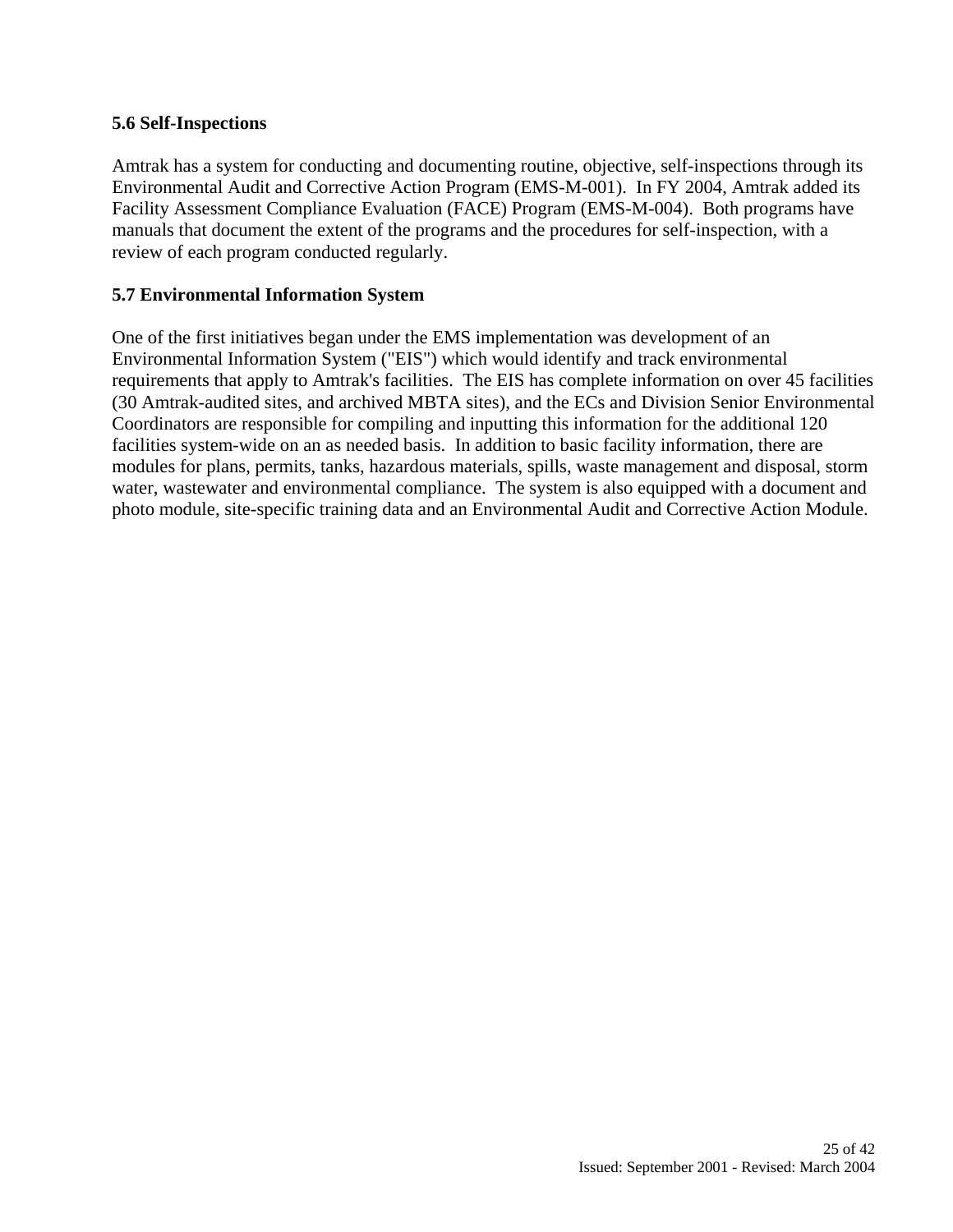# **Chapter VI- Incident and Noncompliance Investigations**

Amtrak has developed standard procedures and requirements for internal and external reporting of potential violations and release incidents through the following mechanisms:

- Environmental Emergency Response Program
- Environmental Audit and Corrective Action Program
- Facility Assessment Compliance Evaluation Programs
- GAP Protocol
- Time Out Procedure
- EIS Environmental Compliance Module

### **6.1 Environmental Emergency Response Program**

Amtrak has developed an Integrated Environmental Emergency Response Policy and Guidance (EMS-P/G-010) to facilitate the achievement of the following objectives:

- Provide prompt incident notification to regulatory agencies, and information for Amtrak's evaluation to prevent and/or provide assistance in risk reduction for potential environmental incidents;
- Improve the EMS by effectively reporting and investigating all environmental emergency incidents, and by implementing preventive or mitigating measures; and
- Control the costs related to these environmental incidents.

In order to meet these objectives, Amtrak's has developed:

- A system-wide uniform spill reporting policy
- A model environmental emergency plan for all facilities
- Planning, reporting, and contracts (for responders) through the Enviornmental Department
- Emphasis on spill response by incorporating applicable topics in the Environmental Awareness courses and other site-specific and job-specific training, as applicable.

### **6.2 Noncompliance Investigations**

Amtrak's Environmental Audit & Corrective Action Program (CAP) (EMS-M-001) and the FACE Program (EMS-M-004) involve procedures for the investigation, and prompt and appropriate, correction of potential violations.

The CAP process begins at the audit/assessment exit interview. The audit/assessment is discussed generally between the attending parties and then a point of contact and time frame for correction is established for each finding. The RAO is responsible for remedying all audit findings, including both potential violations and best management practices, within the designated time frames. EPA guidance for self-disclosure requires notification of a potential violation within 21 days of discovery, although some states have different notification time frames and requirements. The Environmental Department in consultation with Amtrak's Law Department will coordinate all audit self-disclosures.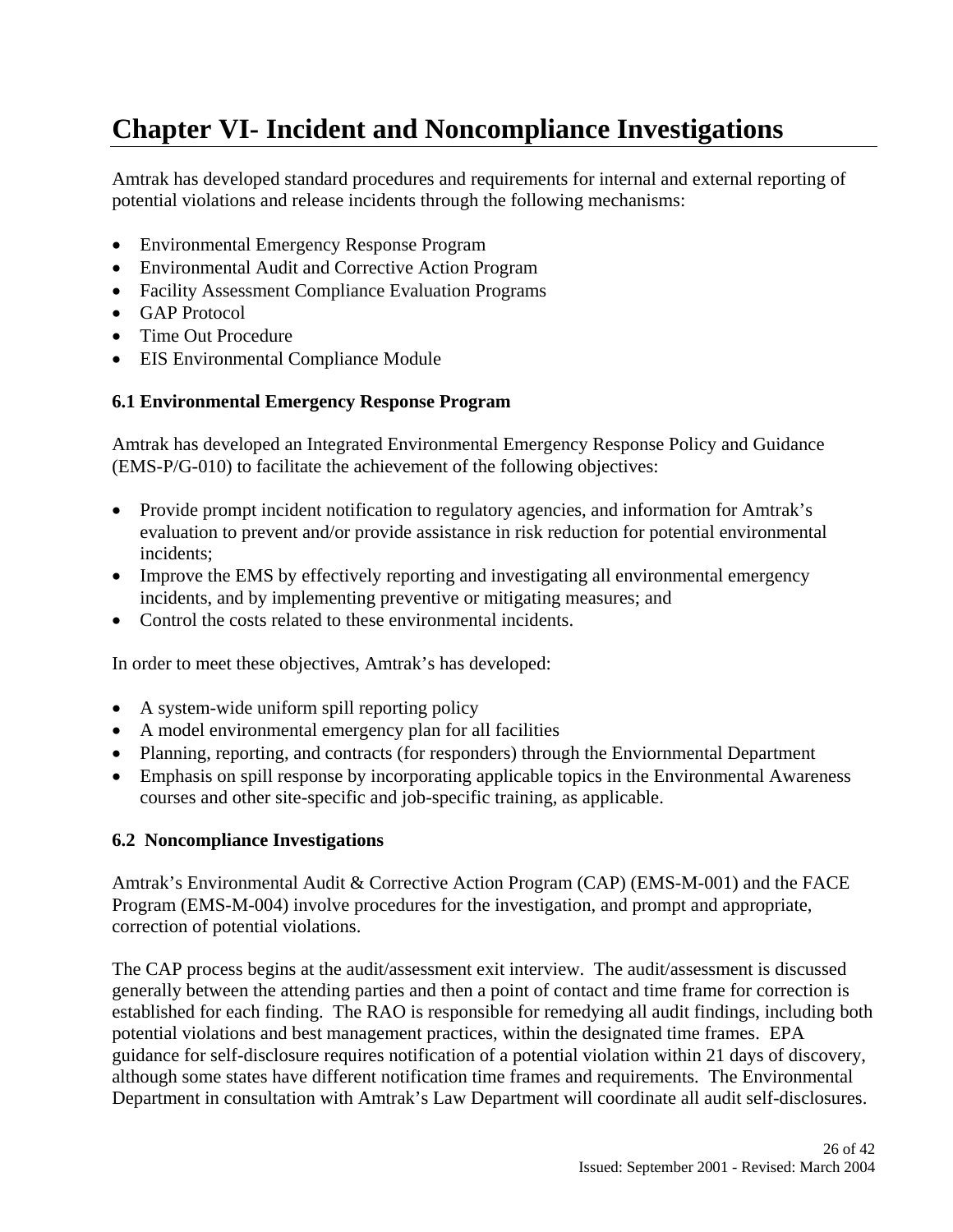| <b>Level of Finding</b>                                          | Time Frame for Correction Definition |                                                                                                                   |
|------------------------------------------------------------------|--------------------------------------|-------------------------------------------------------------------------------------------------------------------|
| Potential Violation<br>Immediate Action -<br>Within 1 to 60 days |                                      | This level of finding is based on an<br>environmental regulatory                                                  |
|                                                                  | Long-term Action -<br>As Agreed Upon | requirement (regulatory references<br>provided in the audit report.)                                              |
| <b>Best Management</b><br>Practice                               | Within 6 months                      | This level of finding is not based on<br>a regulatory requirement; however,<br>it is a common operating practice. |

"Immediate action" corrects the finding to a satisfactory level for environmental compliance. "Long-Term action" involves a permanent resolution to the finding and its root cause. Immediate action to remedy a potential violation will begin on the day of the finding's identification, in order to assure remedy within 60 days. If there is a finding dispute, the lead auditor/assessor is responsible for following up on the dispute with the RAO and finalizing the finding's status. If needed, final dispute resolution rests with the AVP Environmental in consultation with the Law Department. Regardless of any finding disputes, in all cases the time frame for corrective action begins on the day of the exit interview.

Information on findings and corrective actions are entered into the Environmental Information System (EIS) as described in the Environmental Audit and Corrective Action Program and FACE Manuals (EMS-M-001 & EMS-M-004, respectively). The EIS will incorporate the information so that it can send ticklers as dates for the completion of action items are reached.

In addition, Amtrak has issued a formal Environmental Gap Protocol Policy (EMS-P-005) to guide the proper evaluation, handling and reporting of potential environmental compliance issues that may be uncovered during the course of normal business practices at Amtrak-owned or operated facilities. This policy is designed to quickly bring potential compliance issues to the attention of line/staff Division/Back Shop management, Division/Environmental Department staff, and Amtrak's Law Department.

Where potential environmental compliance gaps are identified in the field, environmental personnel may also utilize Amtrak's Environmental "Timeout" Procedure (EMS-S-006) to suspend actions or projects to assess the situation and apply the needed resources to correct any deficiencies.

### **6.3 Environmental Audit Program Development, Tracking and Verification of Findings**

Amtrak's Environmental Audit Program incorporates a system of tracking and verification for findings as follows:

The RAO sends a status report of each finding to the Director of Environmental Compliance within 60 days of the audit and regularly thereafter until all findings are closed. Copies are sent to the RAO's immediate supervisor, Division Senior Environmental Coordinator, and the EC for the audited facility.

If an item is identified in a monthly report as having been closed out, the Division Senior Environmental Coordinator validates its correction and then issues a standard Close-Out Memo for the finding. Additional follow up validation is made through the facility's next audit. The Division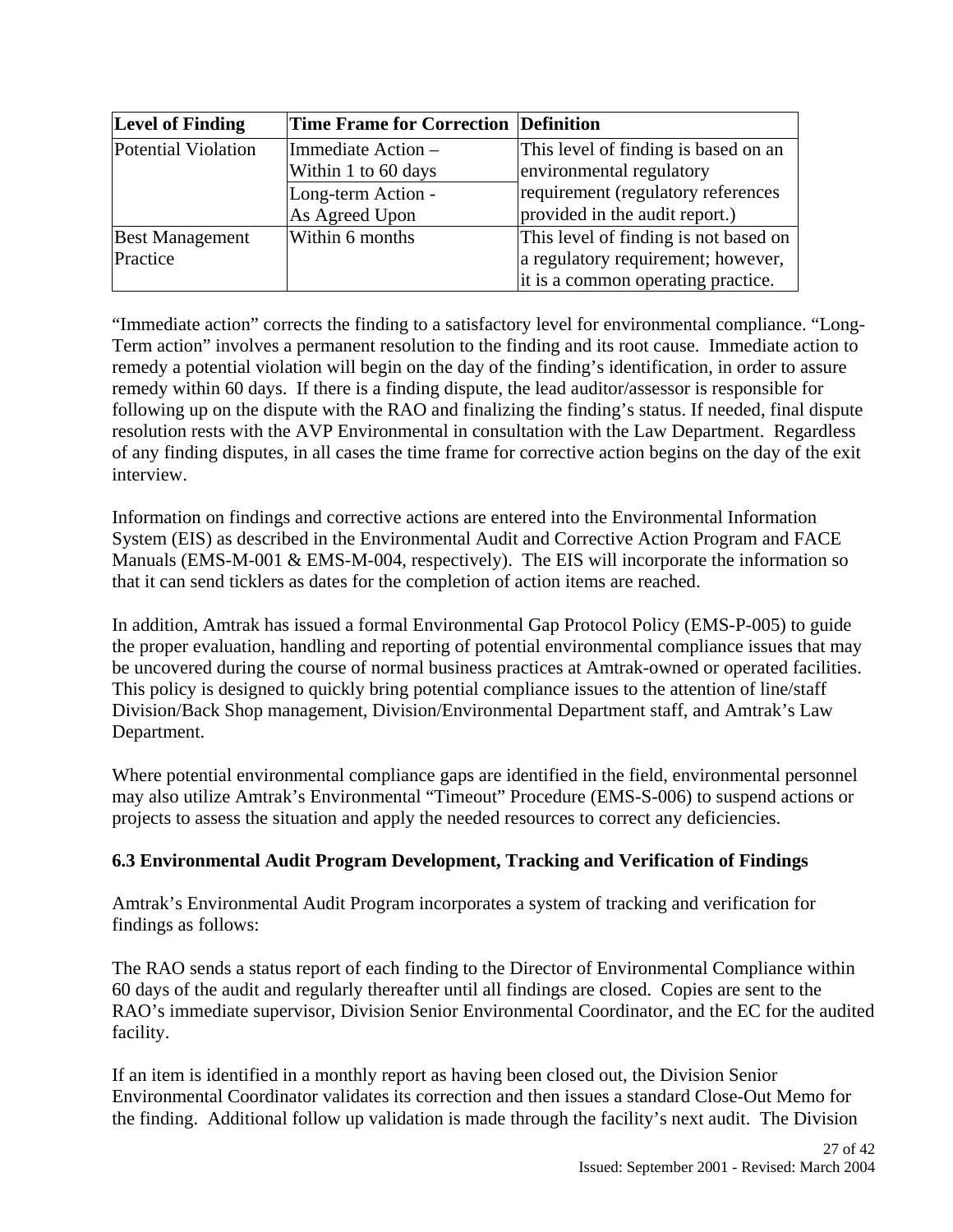Senior Environmental Coordinator and the RAO at the audited facility both sign the Close-Out Memo. The responsible Division SEC sends the memo to the Senior Environmental Coordinator (Auditing), the Director Environmental (Compliance), and the AVP Environmental with a copy to the Senior Coordinator (Environmental Information Systems) and the Law Department. The EIS is updated to reflect a finding's closed status.

The Director Environmental (Compliance) prepares Quarterly Audit Reports if there are systemic issues that need to be addressed at all Amtrak-audited facilities. These reports summarize the audit findings during the prior quarter including positive findings, potential violations and best management practices. This report is distributed to the RAOs at all Amtrak-audited facilities as well as Amtrak's environmental staff, system wide. If systemic issues are noted then each facility must report their current status on those issues to Amtrak's Law Department so that a corrective course of action can be developed and appropriate self-disclosure made, if applicable. The AVP Environmental reports quarterly to the EEOC and EMS Steering Committee on the Quarterly Audit Report findings.

The AVP Environmental issues a yearly summary report on Amtrak audit findings. Examples of excellence in addressing audit findings are highlighted. Unresolved findings, if any, are also identified. This report is sent to the EEOC with copies to Amtrak Environmental employees, RAOs and their supervisors, and the Law Department.

As part of the EMS Program program, instances of potential environmental non-compliance issues may also be brought to the attention of Amtrak environmental and line/staff personnel through the use of promptly issued "Environmental Alerts". These may be issued as the result of an audit, facility assessment, or even for an issue discovered in the normal course of business.

The organizational relationships among Amtrak's departmental functions in response to the Environmental Audit and Corrective Action Program (EMS-M-001) is best shown by the flow diagram in Attachment H.

### **6.4 Facility Assessment Compliance Evaluation (FACE) - Development, Tracking and Verification of Findings**

Amtrak's FACE Program (EMS-M-004) is fully implemented. A FACE manual and the associated checklists have been issued. These simplified environmental compliance checklists are being utilized to regularly evaluate environmental compliance at Amtrak facilities such as substations that have activity types and levels that pose limited potential environmental impact.

### **6.5 EIS Environmental Compliance Module**

In addition to the Environmental Audit and Corrective Action tracking module described above, Amtrak's EIS tracks all incidents of non-compliance through the Environmental Compliance module of the database.

The Environmental Compliance module tracks enforcement orders, notices of violation, plan/permit deficiencies, complaints and GAP protocol items. The system will track persons responsible for follow-up and action, current status, fines, and have direct links to related documents. This module is also directly linked to the due dates and responsibility. The Environmental Department is responsible for tracking the information in the EIS, including initiating action to respond to reminders, due dates, and responses.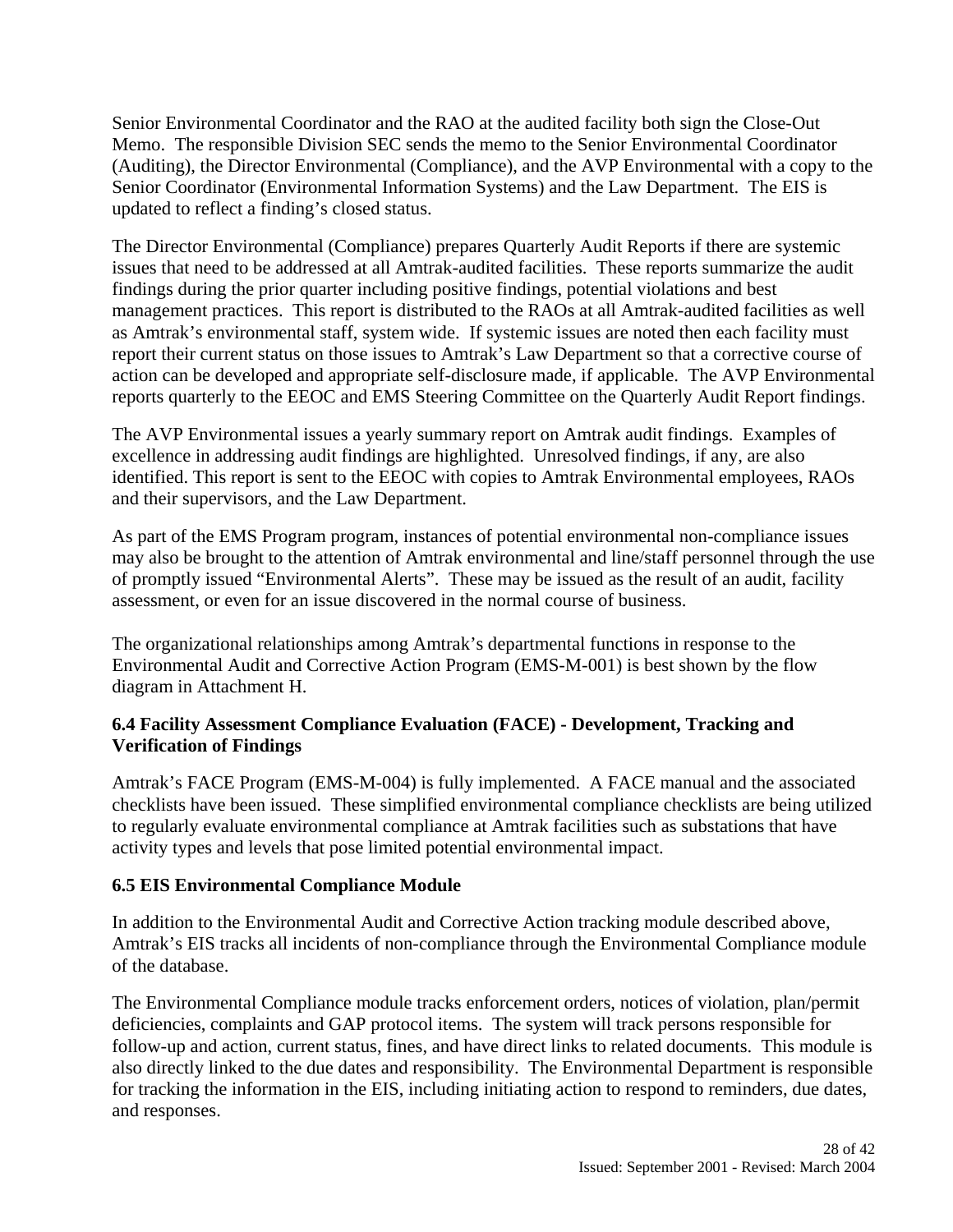# **Chapter VII- Training, Awareness and Competence**

### **7.1 Amtrak Environmental Awareness Training Program**

Amtrak has developed an Environmental Awareness Training program that identifies and explains the major environmental issues employees need to understand in relation to Amtrak's operations and activities. An environmental training matrix (EMS-G-004) has been issued to assist in identifying mandatory and recommended environmental training. Contractors who work on or at Amtrak owned/operated sites are directly and contractually required to comply with applicable environmental regulations. Those contractors that provide facility services similar to Amtrak's own mechanical or engineering facility activities will also receive Amtrak's environmental awareness training and/or site-specific environmental training, as needed.

Amtrak's Environmental Department works closely with the Engineering Department and incorporates an Environmental Awareness training module into the annual Engineering Department Training Camps. A "Train-the-Trainer" program was conducted so that the individuals providing the Engineering Department training could include Environmental Awareness in the FY 2001 camp schedule, and beyond. Several environmental refresher modules have been delivered in addition to the original course.

The Environmental Department also works closely with the Mechanical Department and other appropriate departments to develop and deliver the Mechanical and Supervisor Environmental Awareness training courses. Initial delivery of these courses, system wide, was from FY2002 through December 2003. Refresher modules will also be available for future use in both categories.

A General Environmental Awareness training program was developed for Amtrak personnel who have less direct environmental responsibility. This last group includes such diverse employees as clerical staff, financial staff, train conductors, locomotive engineers, reservation center personnel, and on-board service personnel. The General Awareness training is available in three formats classroom, on-line (Intranet), and self-guided. Initial delivery of the General Awareness training courses was carried out from the fall of 2002 through December 2003.

Training records for all environmental training are collected and entered into Amtrak's SAP human resources database.

To complement the Environmental Awareness Training Program, an environmental awareness videotape highlighting Amtrak-specific and general environmental issues was also produced and was distributed for use throughout the organization. It should be noted that viewing the Amtrak Environmental Awareness video, and receiving a list of local environmental personnel who will coordinate their work activities while on Amtrak property accomplishes the required environmental training for some employees or contractors.

### **7.2 Amtrak Job Specific Competency Training Program**

The environmental training matrix identifies mandatory environmental site-specific environmental training. The site-specific training is implemented using Division Senior Environmental Coordinators, and ECs. In addition to the Environmental Awareness Training courses, Amtrak has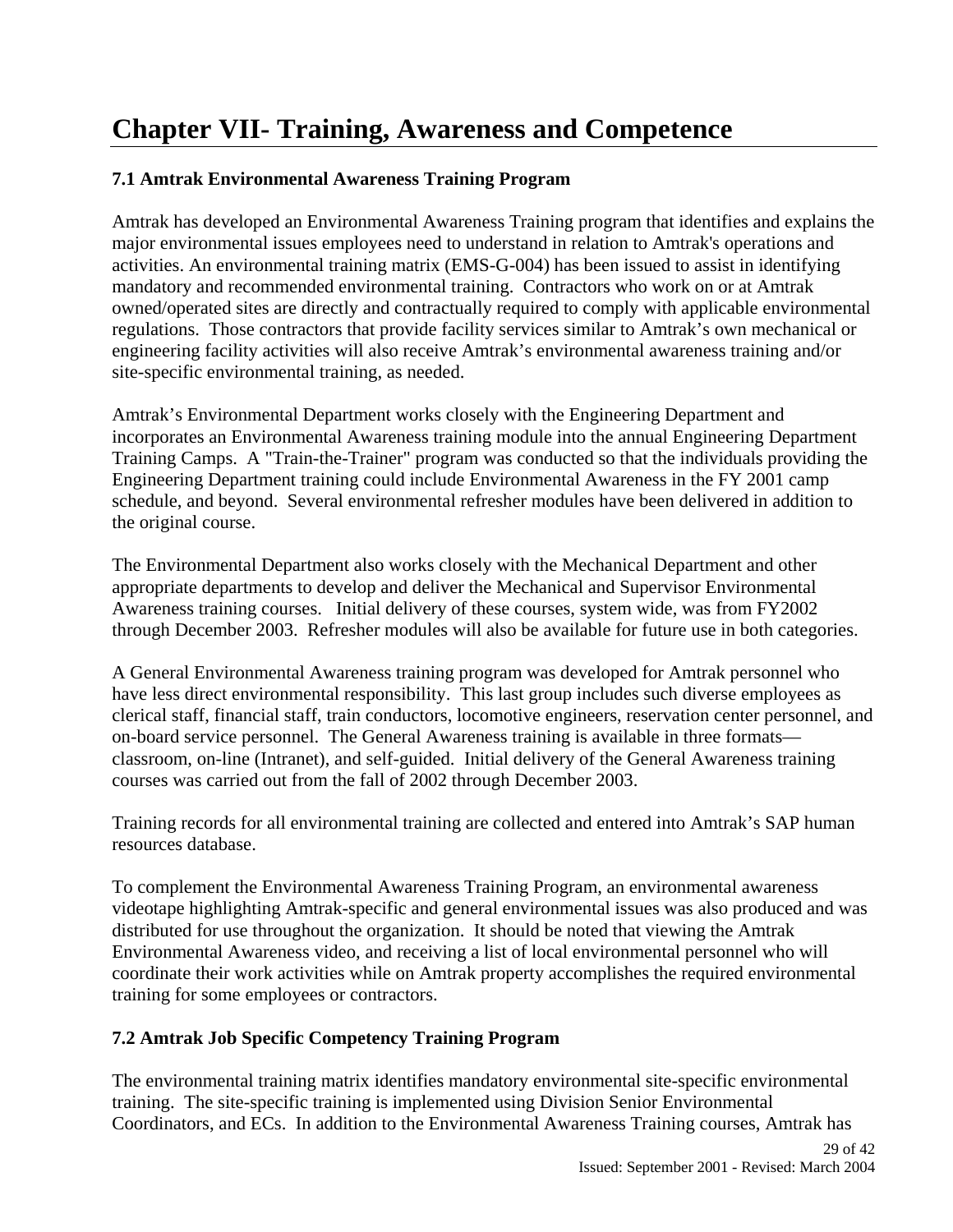developed and delivered a number of site-specific environmental training modules. These courses include RCRA Hazardous Waste; Air Emission Control; Wastewater Treatment, Stormwater Pollution Prevention; PCB Management; and Spill Prevention Control & Countermeasures. A Spill Prevention and Response interactive, CD-ROM training program was also developed and distribution to the target audience started in February 2003. Some technical training, such as Wastewater Treatment, DOT Training or HAZWOPER training utilizes outside vendors or Amtrak Environmental Department staff with subject matter expertise in that area.

### **7.3 Contractor Training**

Each contractor working at an Amtrak owned/operated site is required to train its own employees on environmental management and compliance. Situations arise, however, where environmental training responsibilities need clarification. For example, at some sites Amtrak has insufficient work to justify full-time railroad operations staff, so Amtrak has contracted for local people/firms for mechanical servicing of Amtrak trains. In such cases, it may be in Amtrak's interest to supplement the training for these personnel, since they carry out similar functions to Amtrak employees, and Amtrak is concerned about environmental liability as owner/operator of the facility.

### **Mechanical Contractors**

Rather than having the ECs deliver this training, it is recommended that the ECs or SECs furnish these contractors either with a copy of Amtrak's Environmental Awareness Video, the self-guided General Awareness course, or the Mechanical Environmental Awareness Course, along with a cover letter (See draft version – Appendix G) that indicates that it is the contractor's primary responsibility to provide appropriate environmental training. The contractors should be required to train all of their employees who work at the site using the either the General Environmental Awareness program or the Mechanical Environmental Awareness program. The training they receive depends on the nature of the work they do and their best management judgment. For example:

1) If they simply perform interior car cleaning, the General Environmental Awareness Course (video only, or self-guided versions) would normally suffice.

2) If they perform maintenance activities such as general mechanical servicing, including fueling, sanding, changing fluids, or train washing, then they should use the complete Mechanical Environmental Awareness course.

The contractor must also document the training by supplying the EC or SEC with a list of the employees trained, the dates that they were trained and which training course was completed.

### **High Speed Rail Facilities**

The Amtrak High Speed Rail (HSR) Facilities may need the assistance of the local EC or SEC to deliver the Environmental Awareness training for their employees. Since Amtrak employees may transfer between regular Amtrak assignments and HSR assignments, it important that this group of employees receive the appropriate Amtrak Environmental Awareness course. This training can be done directly or through an employee trained to deliver this training course at the HSR sites.

If there are site-specific issues such as SPCC, SWPPP, or RCRA, at any HSR facilities, they also need the appropriate site-specific training. Since HSR has its own environmental permits, this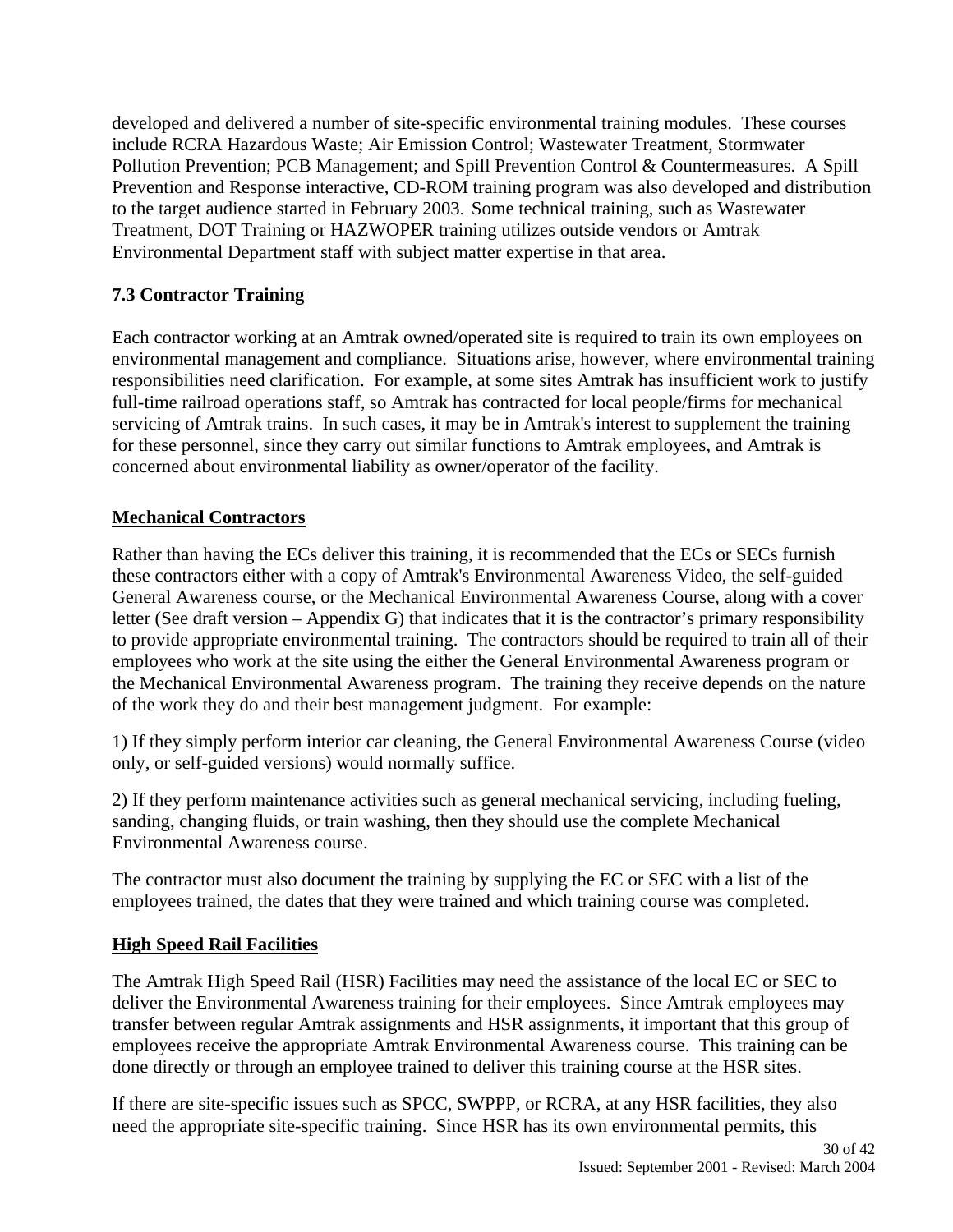training is their responsibility. Amtrak can, however make its training materials available for the HSR site's use after they site-adapt it to their facility. Responsibility for this training, including its content, remains the HSR facility's contractual liability, even if they utilize our training materials.

Contractors who are not conducting Amtrak work, but are on site to do specific projects are covered by the terms of their contract with Amtrak. However, there may still need to be coordination so that their operations don't adversely impact Amtrak's environmental compliance. Such issues as their hazardous material/waste storage and disposal must be clearly addressed. In such cases Amtrak's Environmental Awareness video can be made available to such contractors to supplement their own training program. Additionally, a point of contact for the contractor and for Amtrak should be established to address any environmental issues that may arise during the contract period.

Amtrak cannot take responsibility for the contractor's environmental training or compliance responsibilities, but some supplemental training steps may be advisable to prevent incidents that might impact Amtrak's facility permits/plans.

### **7.4 Other Training Programs**

The following activities and events supplement Amtrak's organized internal environmental training programs described above.

- Environmental Department personnel mentor eCs informally. The mentoring program involves regular contact to help the ECs in their environmental duties. This includes regular conference calls to assist in the training and professional development of the ECs.
- In 2000 & 2003, Environmental Summits were held to provide professional development training for Amtrak ECs and SECs, as well as allowing the opportunity for networking and to describe the Amtrak's on-going environmental objectives. Additional summits will be scheduled periodically.
- The ECS and SECs are encouraged to attend the Association of American Railroads' Railroad Environmental Conference on alternate years.
- Additional professional environmental training is also recommended annually for environmental personnel through workshops, license refresher courses, or formal classroom training.

### **7.5 Quality Control of Training Program**

The following steps are taken to ensure a quality training program:

- Instructors for environmental courses are required to participate in a train-the-trainer program and be evaluated by representatives of the Environmental Department. Some instructors may be required to take a formal instructor-development course.
- Approved instructors for Environmental Awareness courses and site/job-specific environmental courses include Environmental Department personnel, ECs, Certified Network Instructors, Safety, OBS, and T&E trainers certified by the Environmental Department.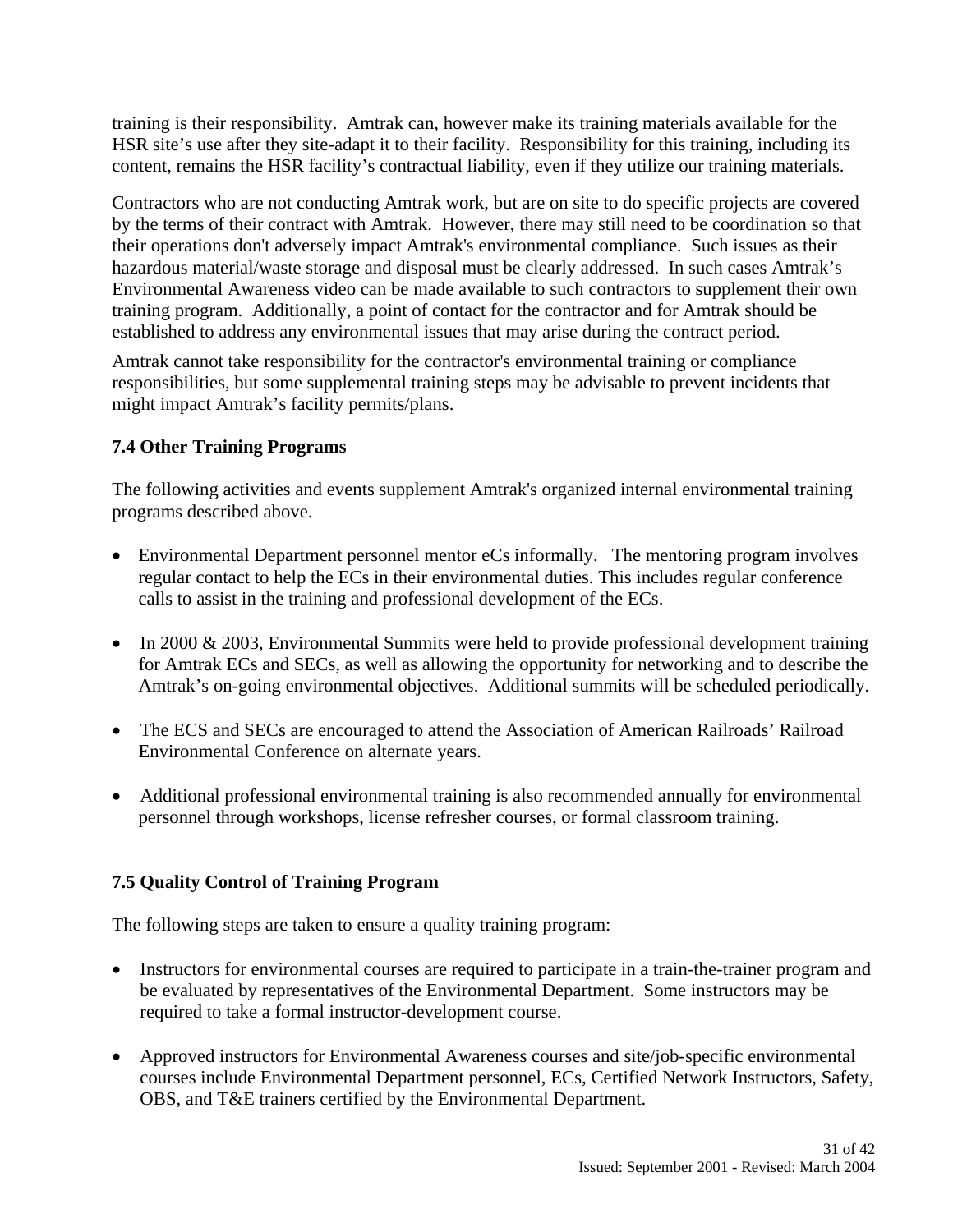- ECs, certified contractors, and SECs also function as technical content experts for environmental courses being delivered by others.
- Training materials are reviewed and approved by the Environmental Department and the Law Department.
- Environmental course numbers are issued by the Environmental Department and all environmental courses are tracked using Amtrak's SAP system. Amtrak has established an SAP interface that allows the daily up-load of records from the Intranet of General Awareness Course participants. Monthly and quarterly reports of environmental awareness training progress are generated and reviewed by the Senior Environmental Coordinator (Environmental Training and Procedures).
- The environmental training plan is reviewed each fiscal year and approved by the AVP Environmental.
- Division Senior Environmental Coordinators and ECs support environmental courses by regularly attending classes and being available answer to questions.
- Environmental courses include a participant competency assessment to evaluate the knowledge attained during the course.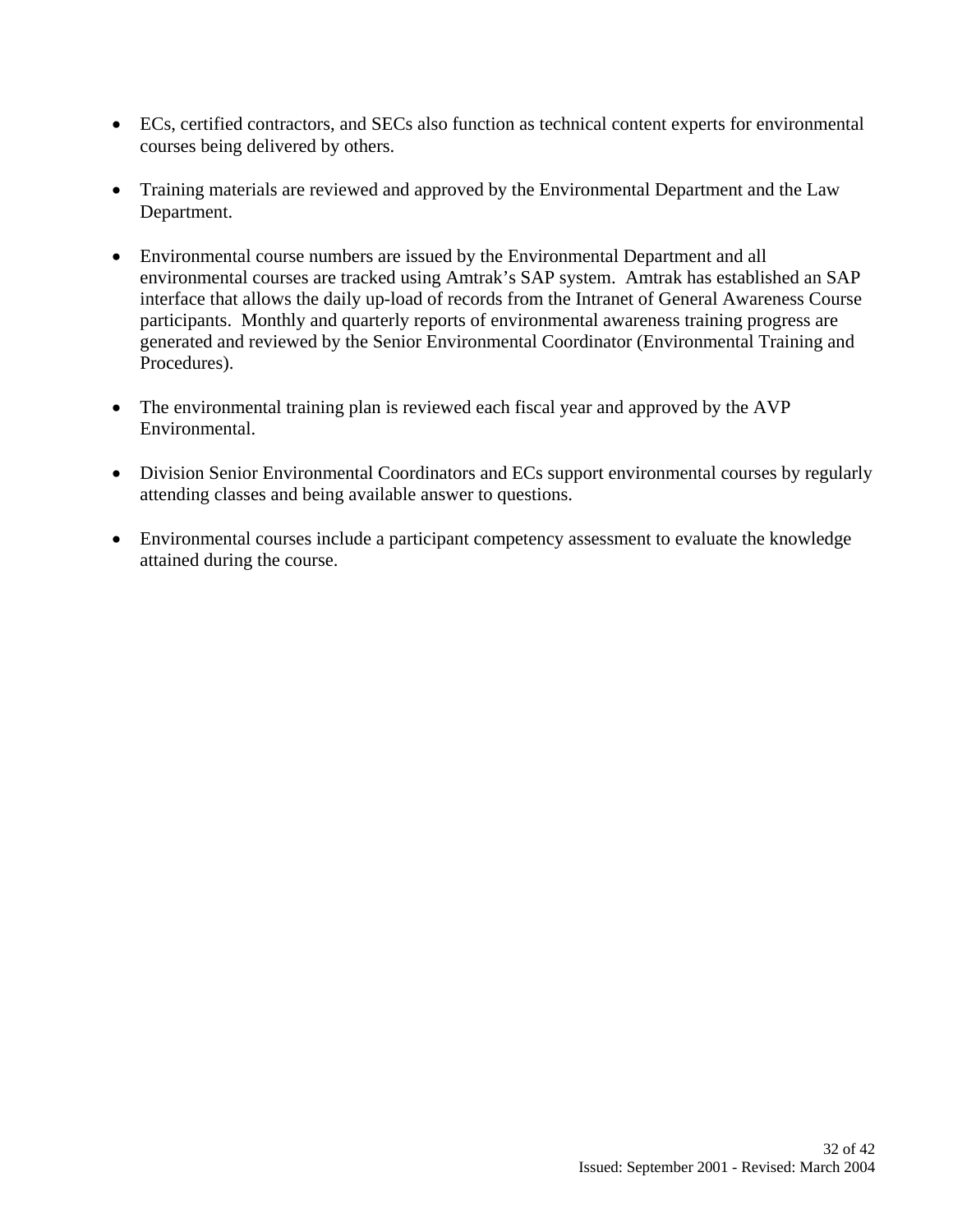# **Chapter VIII- Planning and Organizational Decision-Making**

### **8.1 Overview**

Amtrak has developed an Environmental Review Policy and Guidance (EMS-P/G-002) and associated checklists to assist with the identification, analysis, and resolution of potential environmental impacts resulting from project development, process implementation, acquisition or sale of property, procurement of equipment, and purchase of goods and services. This policy and supporting checklists provide a practical tool for identifying environmental impacts during the planning stages of newly proposed activities. This proactive approach allows Project Managers and field environmental personnel to identify and address potential environmental impacts before they become potential liabilities.

The review process consists of six major steps: 1) identification of activity category; 2) selection and completion of checklist; 3) submittal of checklist; 4) evaluation of checklist; 5) review of recommendations; and 6) implementation follow-up.

Currently proposed activity categories that should be subject to this review process are listed below.

| Category I   | Property Sales and Acquisitions – purchase, lease, transfer, or sale of property |
|--------------|----------------------------------------------------------------------------------|
| Category II  | Purchase of Good and Services – procurement equipment, products, or good         |
|              | and services or Materials and Equipment Requisitions                             |
| Category III | Equipment Disposition – disposal or transfer of equipment or materials           |
| Category IV  | Railroad Maintenance and Operations – implementation and operations of           |
|              | railroad maintenance equipment and facilities                                    |
| Category V   | Railroad Engineering and Construction – construction, installation, or           |
|              | demolition of railroad facilities, equipment, and property                       |
| Category VI  | Pollution Control Systems – implementation (including design, construction,      |
|              | and upgrades) to air and water pollution control equipment                       |
| Category VII | Remediation, Sampling, and Investigations – remediation, sampling, and           |
|              | investigation of hazardous sites                                                 |

The review process gives Amtrak personnel and contractors a better understanding of environmental risks and potential costs associated with start-up of new initiatives and modification of existing processes. The process also assists the Company in proactively meeting environmental compliance goals and pollution prevention performance objectives.

Amtrak re-emphasizes its review process on a regular basis in departmental staff meetings and strives to continuously improve the early use of environmental review for Amtrak projects. An electronic version of the process review forms was made available in FY 2004. As environmental training programs are updated, references to the review process will be expanded to foster the environmental review process. A separate training module will also be developed to cover guidelines for the review process and its associated forms.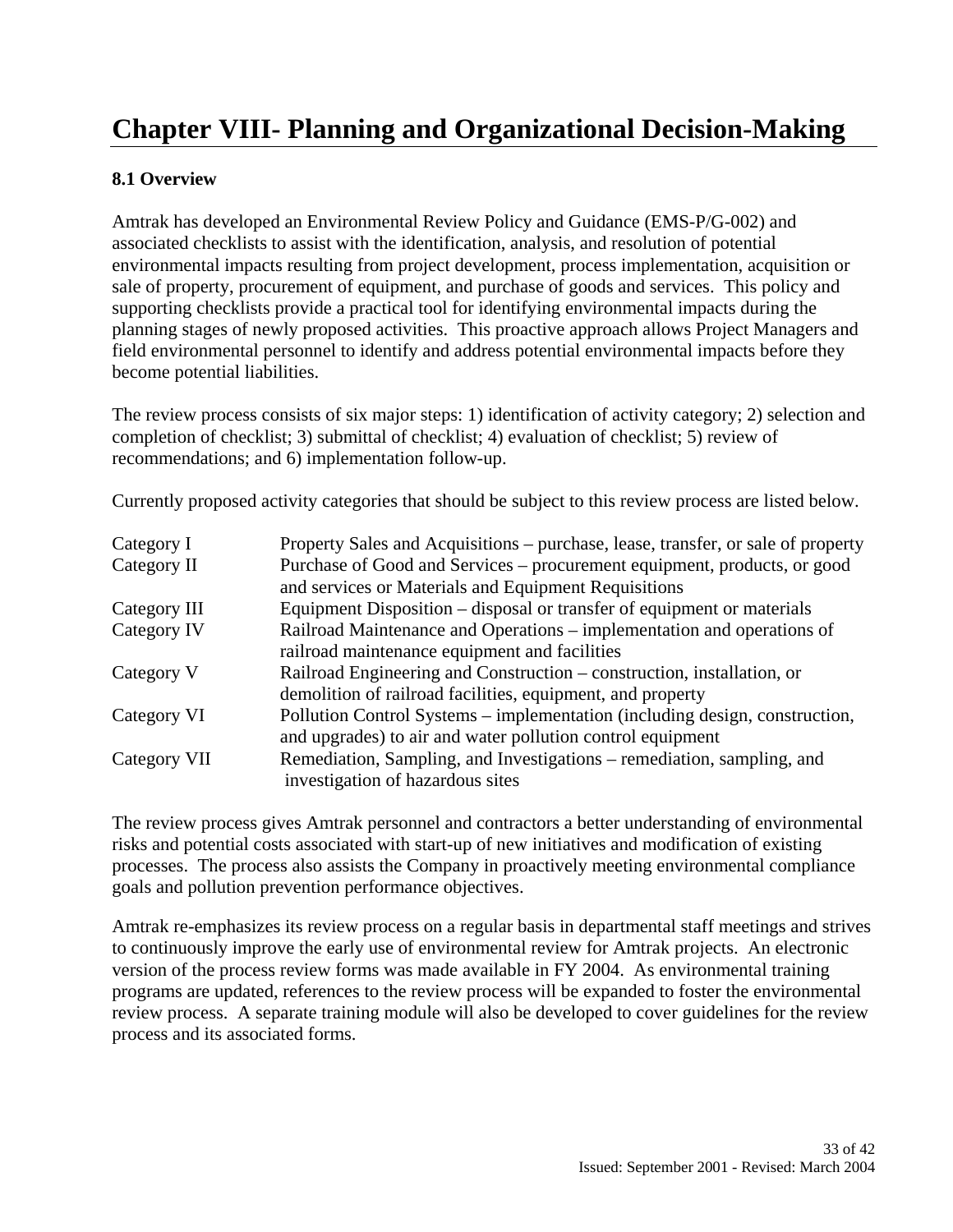### **8.2 FY Environmental Goals Program**

Each year, Amtrak establishes written targets, objectives and action plans. The program is based on defined environmental performance goals for each Division and for the Corporation as a whole. This plan is overseen by the Environmental Department and includes compliance and pollution prevention goals, as well as EMS programmatic goals. Environmental goals are incorporated into the Corporation's management evaluation process and an "environmental" goals section has been incorporated into the Amtrak Management Performance Goals form. The process for developing and implementing this plan is through the EEOC and EMS Steering committee, as well as through the Division and Back Shop Implementation Committees. The Environmental Department's monthly performance goals are reviewed by the Senior Vice President - Operations, and the President and CEO of Amtrak. Targets and objectives include achieving and maintaining compliance with all environmental regulations.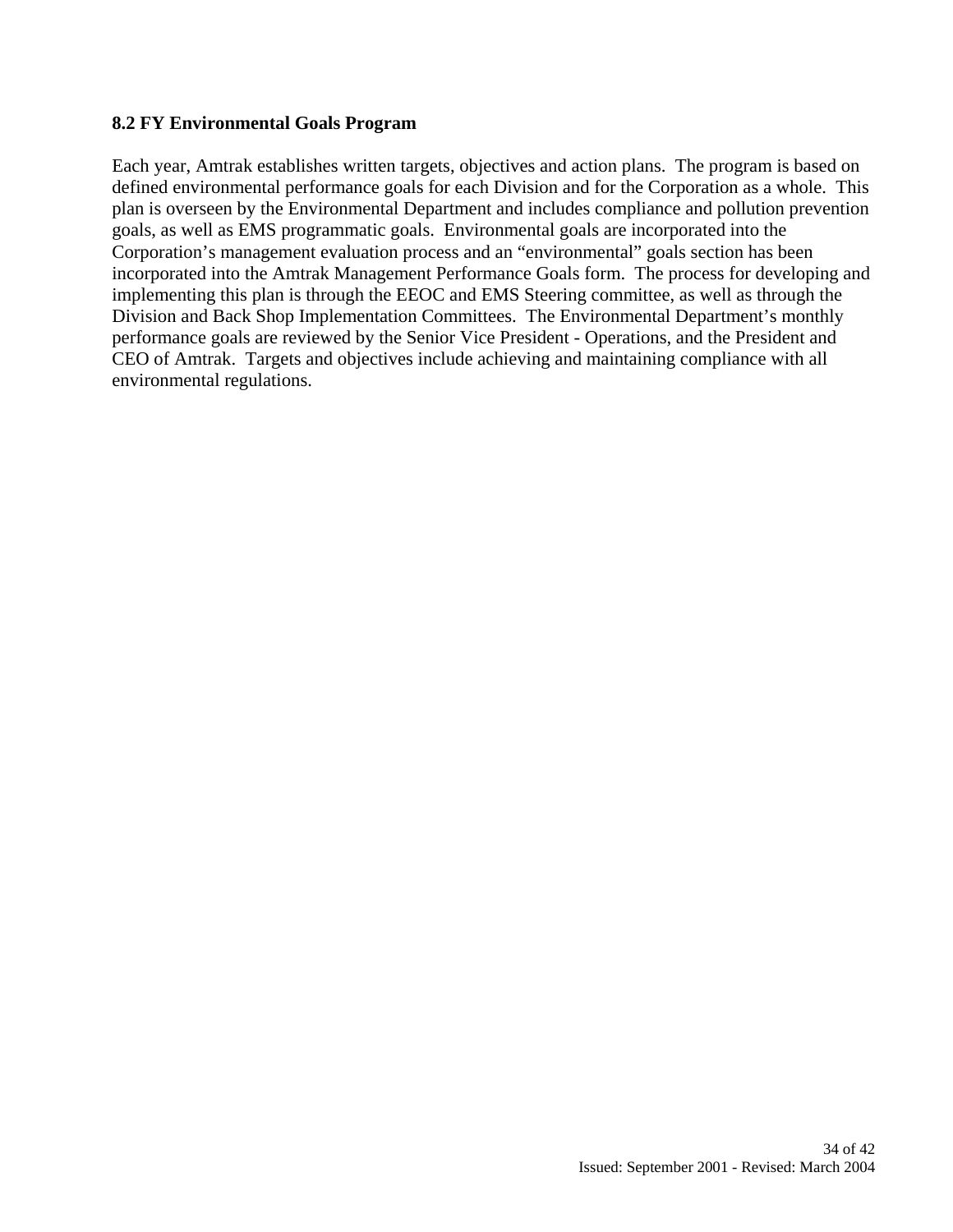# **Chapter IX- Maintenance of Records and Documentation**

### **9.1 Overview**

Amtrak maintains a number of environmental records and documents throughout the organization at local facilities, Division headquarters offices and corporate headquarters. Both Federal and state regulations, require Amtrak to maintain certain information for several years, and to maintain an approved, records-retention schedule. Amtrak's approved environmental records-retention schedule is on file with the Amtrak Law Department and corporate Records Retention Office.

### **9.2 EMS Records Management**

Unless otherwise specified, EMS related documents (manuals, policies, plans and procedures) must be centrally located and maintained by a designated individual at each Amtrak-audited facility.

Amtrak's environmental records can be grouped into the following three (3) categories:

**Compliance Records**: These records include documentation necessary to verify compliance with Federal, state and local regulations. Records include plans, permits, manifests, inspection logs, audit records, spill records, and notices of violation. These records are maintained at designated sites both at the local facility and, in some cases, at the Division SEC's, and/or the EC 's office. This information is also maintained in Amtrak's EIS database as either a record of compliance or an electronic file. Compilation, control, review and update of the originals of these records are the responsibility of the Division SECs and ECs. They are also responsible to ensure that the most updated information is loaded into the EIS database.

**Training Records**: ECS and Division SECs maintain the originals of all training rosters of environmental training. The Environmental Department maintains copies of rosters of environmental compliance training. This information is loaded into Amtrak's Human Resources SAP system for tracking. In addition, a summary of the job-specific environmental training info is maintained in the EIS system

The Environmental Department maintains copies of all approved environmental training program materials, along with letters of certification for such training. This information is maintained at the Environmental Department office in Washington, DC. The Director Environmental (Policies and Programs) is responsible for the review of all training programs, prior to certification, to ensure compliance with Amtrak policies and standards.

**Policies and Procedures**: The Environmental Department is responsible for developing Environmental Policies and Procedures as guidance for the field environmental staff, as well as line/staff management. These documents include Guidance Documents, Programs, Facility and Division Environmental Manuals, and Environmental Alerts. The information is maintained at the Environmental Department office and copies, as necessary, at the local facilities. Current versions of Amtrak's environmental policies and procedures are posted quarterly on Amtrak's Intranet and the Environmental Department's share drive for access and downloading by field personnel and others, as needed. Field personnel are required to update their local copy and destroy the out-dated copy. These documents will be reviewed by the Environmental Department annually and updated, as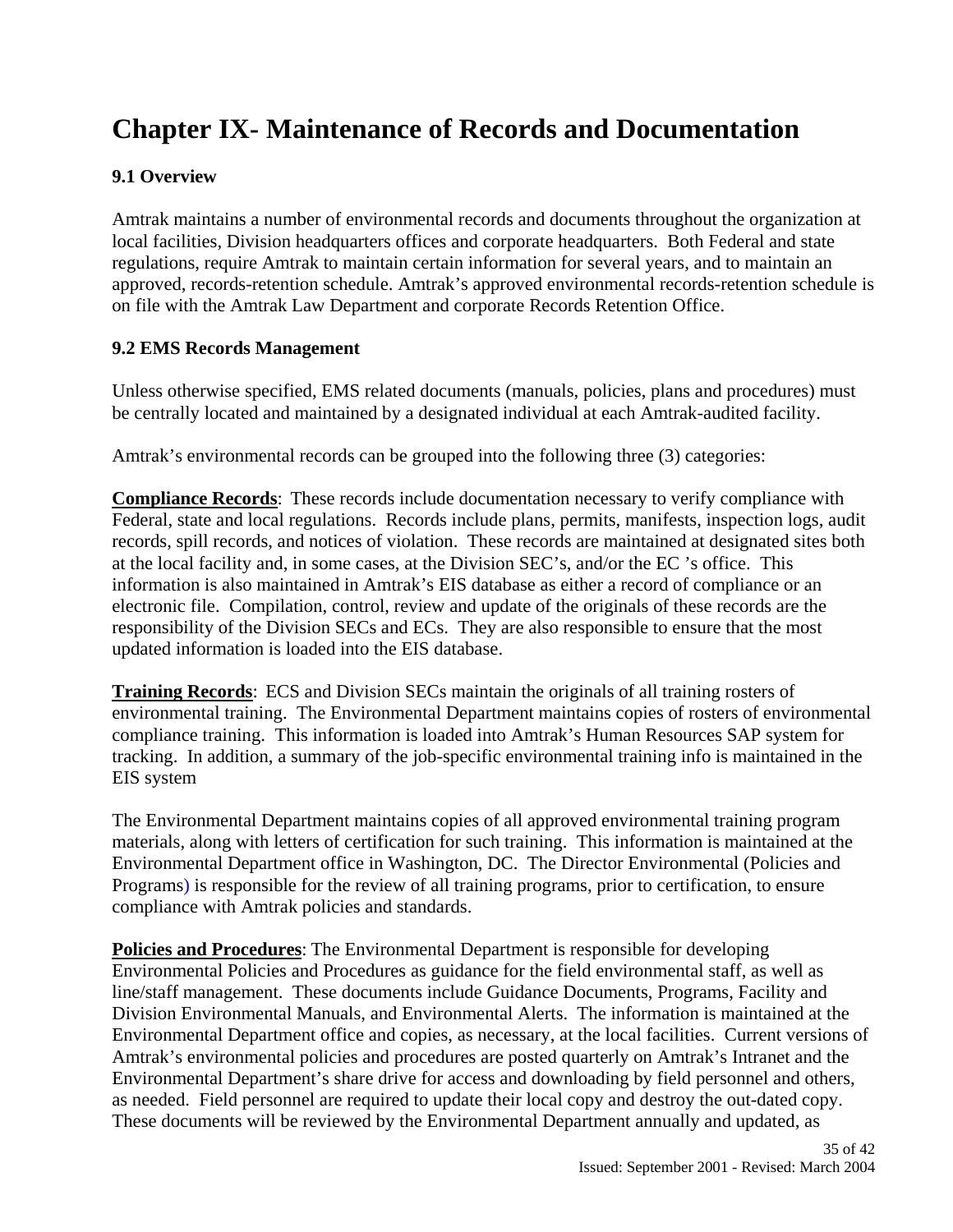needed. Copies may also be maintained in Amtrak's EIS. Each Amtrak-audited facility must maintain environmental policy & procedure documentation along with its FEM (EMS-M-006) and Amtrak's Environmental Handbook (EMS-M-003) at a designated location at the facility. The FEM and the policies and procedures should be accessible to all employees upon request.

### **9.3 Environmental Information Control**

All environmental records must be maintained according to the official Records Retention Schedule developed by the Environmental Department and reviewed and approved by Amtrak Law. The retention schedule is reviewed annually and is maintained by Amtrak's Records and Information Management Office. Copies can also be obtained by contacting the Environmental Department. Amtrak's Records and Information Management Office provides precise instructions for the destruction and off-site storage of all documentation included on the retention schedule. Excluding the Environmental Department's Policy and Procedures group, both hard-copies and electronic copies of out-of-date or draft policy, guidance & procedure documentation should be deleted from all computers and removed from all Amtrak locations upon issuance of revised or final versions.

### **9.4 Release of Information**

Requestors using the Freedom of Information Act (FOIA) may seek Amtrak information through the FOIA Coordinator in the Law Department. These requests are reviewed by Counsel, and are tracked by Amtrak's Law Department.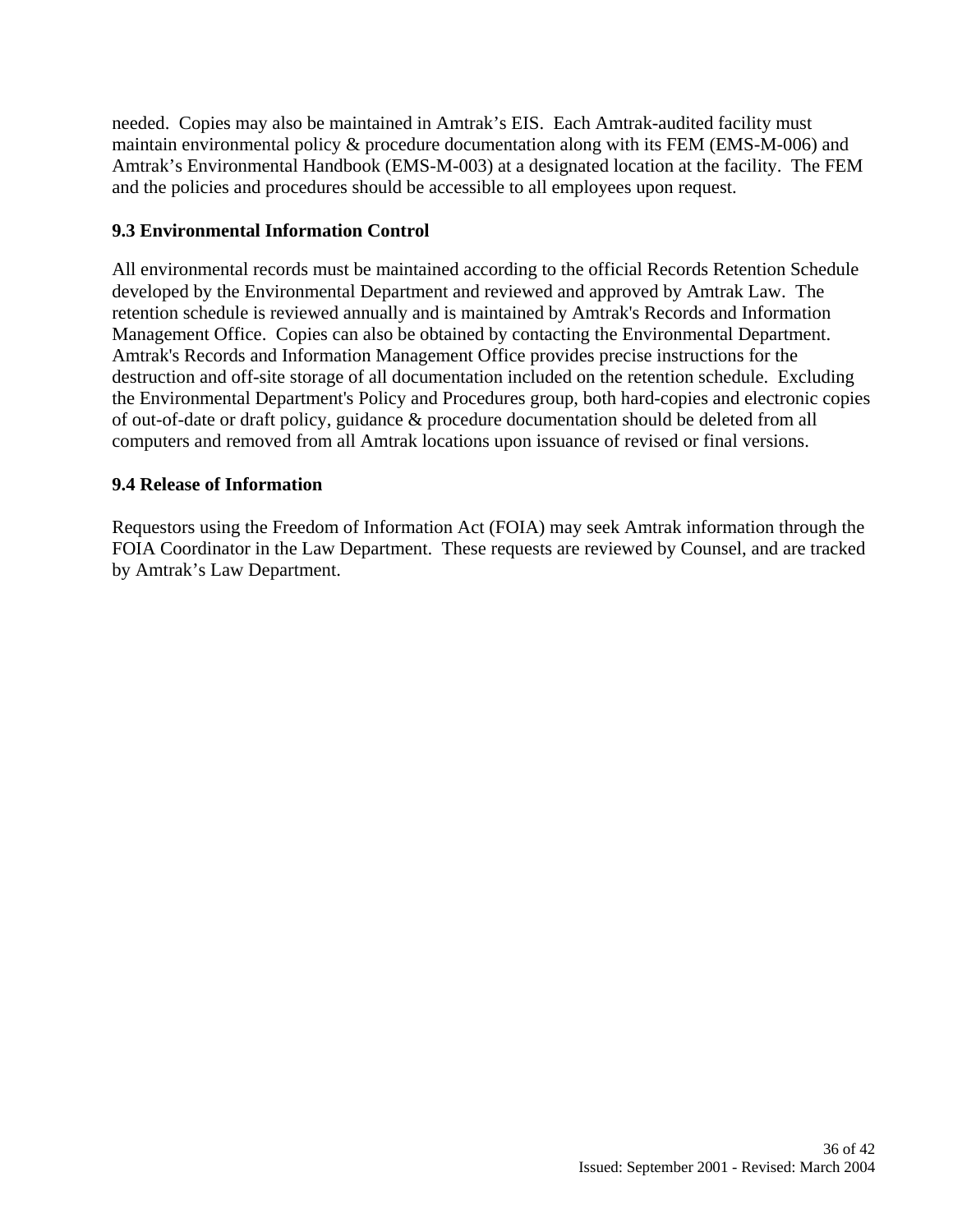# **Chapter X- Pollution Prevention Program**

### **10.1 Overview**

The Amtrak Environmental Policy (EMS-P-000) states:

"We will protect the environment and conserve its resources by reusing material, recycling waste, and preventing pollution."

 "We will minimize the environmental impacts of Amtrak's operations through reviews of the design, construction, and maintenance procedures for our equipment and facilities, and by implementing appropriate control measures."

This statement of environmental commitment establishes the framework for Amtrak's Pollution Prevention (P2) Policy and Guidance (EMS-P/G-003). Amtrak's goal is to recycle paper, cardboard, aluminum, plastic, newspaper, and glass at Amtrak facilities and operations. This effort will support Amtrak's environmental stewardship policy of material reuse.

Amtrak incorporates pollution prevention into its regular operations, the start-up of new initiatives, and modification of existing processes. It is accomplished through the following source reduction techniques:

- 1) Promoting the use of alternative, non-hazardous materials
- 2) Increasing the purchase of recycled content and recycled products
- 3) Modifying processes and procedures to eliminate or reduce waste or pollution
- 4) Improving housekeeping practices
- 5) Routinely maintaining equipment and facilities
- 6) Increasing environmental awareness and training

7) Employing environmental Best Management Practices, including spill and leak prevention, waste segregation, preventive maintenance, material handling improvements, inventory control, and production scheduling

The Environmental Department assists Managers and Supervisors with the Pollution Prevention Program implementation based on the five key principles as stated below.

### **10.2 Employee Involvement**

Amtrak will foster a team-approach to conserve resources and promote environmental awareness through integration and coordination among Amtrak waste generators, Division, Environmental Department, and other departmental personnel. We will also include applicable environmental and P2 goals as a part of Management employee performance measures, where applicable.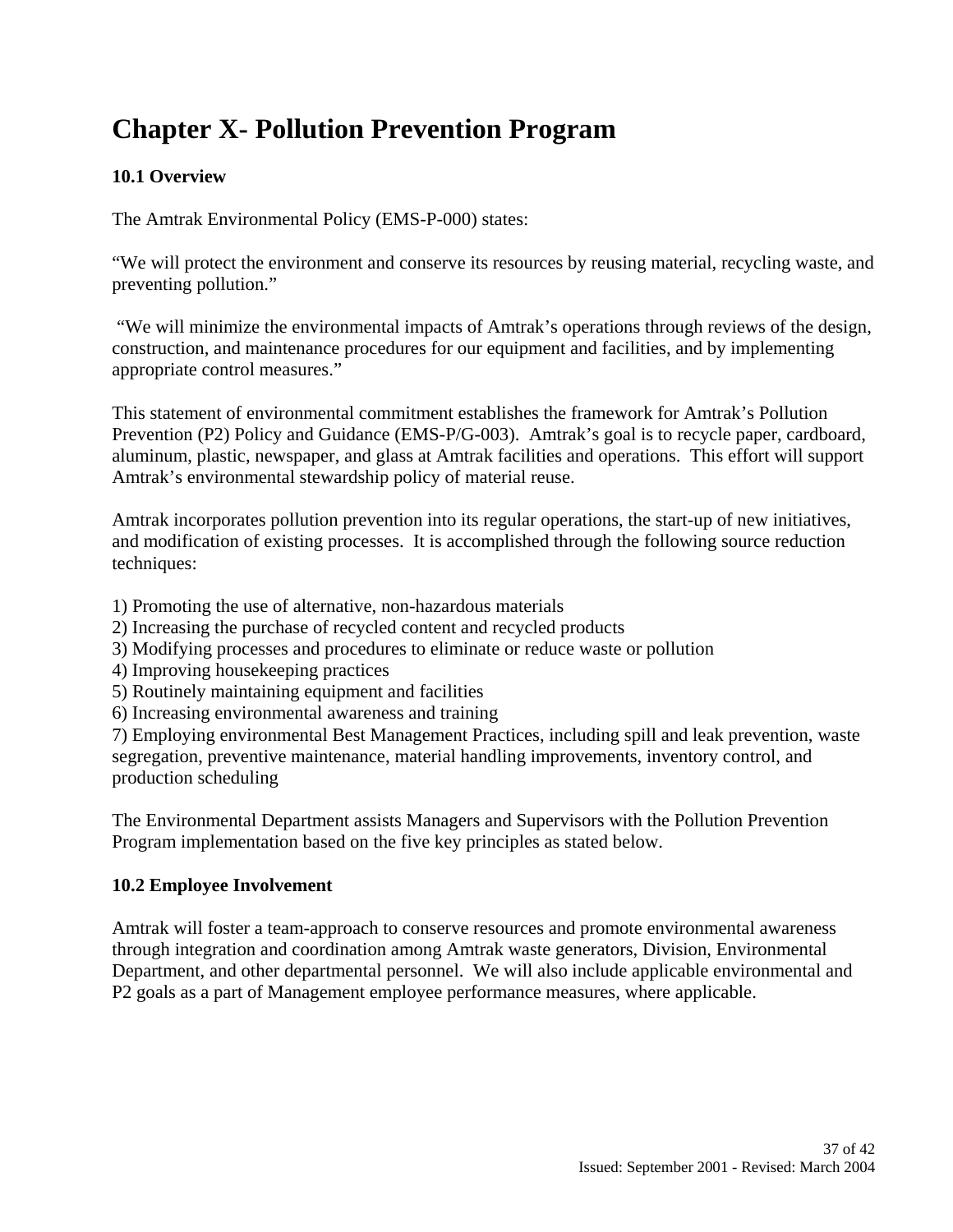### **10.3 Strategic Planning**

Amtrak will incorporate P2 goals and objectives into Engineering, Mechanical, Operations, System Shops, On-board Services, Material Control and support operations.

The Chemical Task Force is also used to promote the substitution for, and use of, less hazardous, non-hazardous, biodegradable, and recycled materials, wherever possible.

### **10.4 Tracking and Reporting**

Amtrak has established a tracking system designed to start to establish baseline waste characterization and monitor waste generation data to enabling quantitative evaluation of P2 progress.

In addition, Amtrak plans to develop and maintain a system for reporting material usage, waste generation, and waste minimization internally and in accordance with regulatory requirements.

### **10.5 Resource Allocation**

Amtrak will update funding requests to include return-on-investment for P2 and waste minimization as applicable and seek funding, as needed, for project implementation to realize cost savings, or cost avoidance.

In addition, Amtrak will support recruitment and assignments of Division personnel to support the P2 program and project implementation.

### **10.6 Technical Support**

Amtrak will provide technical guidance to personnel seeking assistance on P2 and waste minimization projects and initiatives.

Also, Amtrak will review new and existing Amtrak operations, processes, and activities for P2 and waste minimization opportunities based on the EPA's framework of reduce, reuse and recycle.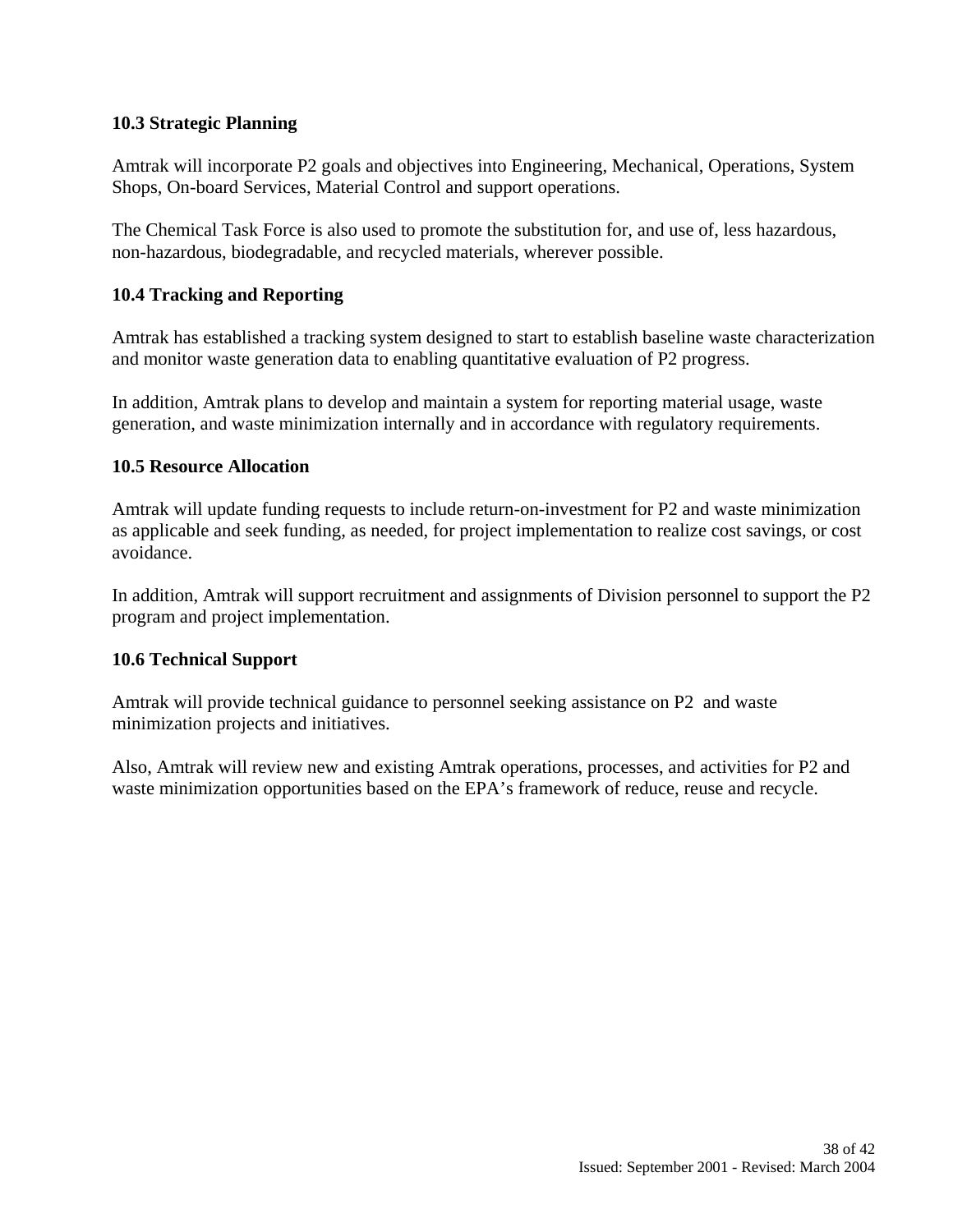# **Chapter XI- Program Evaluation and Improvement**

### **11.1 Metrics Tracking**

Amtrak recognizes that a critical component of an EMS is the ability to measure the performance and progress of individuals, facilities and programs. Towards that end, Amtrak will determine the most appropriate and important parameters of its environmental performance (including compliance) to monitor. Amtrak is committed to tracking key metrics to measure the defined parameters.

Amtrak will utilize appropriate mechanisms for tracking and analyzing the results of these measurements. These metrics are utilized as part of the development of environmental goals, and are incorporated into the EIS, where possible, and used to track Amtrak's progress.

### **11.2 Annual EMS Review**

The Environmental Department will review Amtrak's EMS program annually, and update the EMS Manual, as needed, to reflect any changes made in the EMS initiative. The Environmental Department, with input from the Law Department, will conduct the review each December. The EMS Steering Committee will be briefed on any significant changes. The EEOC will be asked to review and approve any significant program modifications.

### **11.3 Third-Party Review**

An independent third party will periodically be retained to conduct a comprehensive EMS program review by benchmarking and analyses against EPA, ISO, and best practice standards. This was performed in August 2002, and Amtrak used this evaluation to help determine the current form of its EMS program, including the identification and addressing of possible gaps in the program compared to established benchmarks. Subsequent EMS program reviews will be considered on a 5-year basis.